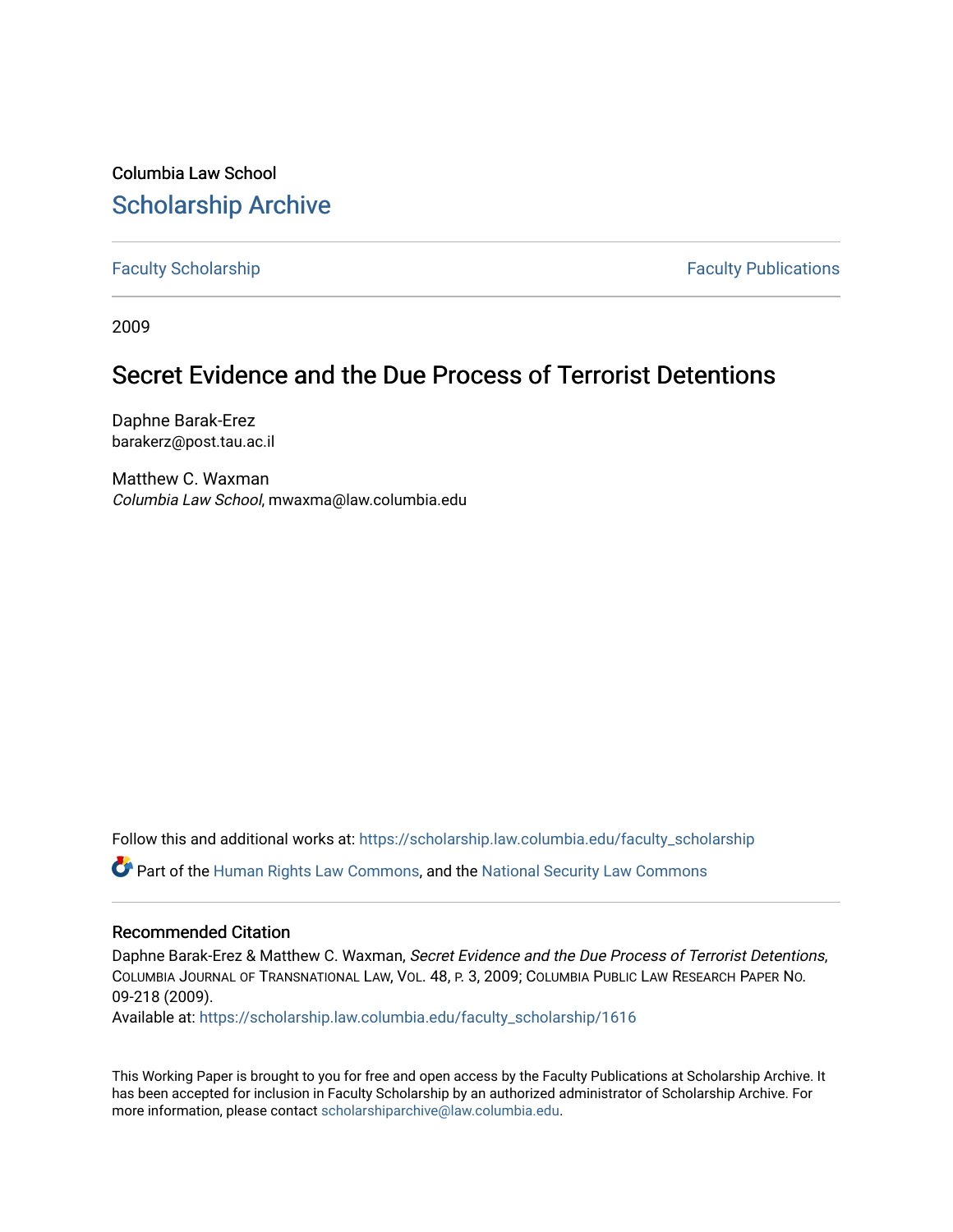# **Columbia Law School**

Public Law & Legal Theory Working Paper Group

Paper Number 09-218

# **SECRET EVIDENCE AND THE DUE PROCESS OF TERRORIST DETENTIONS**

BY:

MATTHEW C. WAXMAN ASSOCIATE PROFESSOR COLUMBIA LAW SCHOOL

 $-$  AND  $-$ 

DAPHNE BARAK-EREZ PROFESSOR OF LAW FACULTY OF LAW, TEL-AVIV UNIVERSITY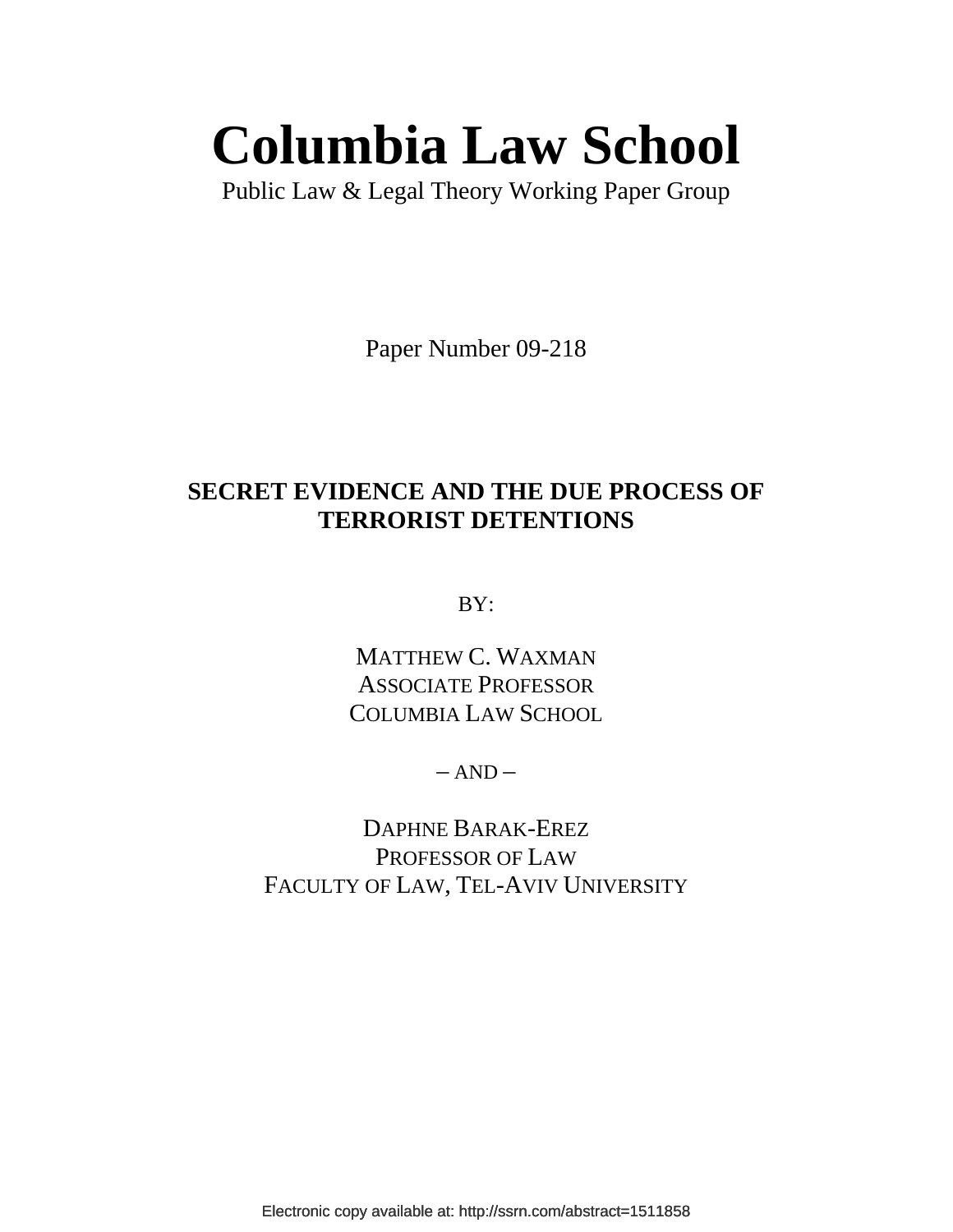# Articles

# Secret Evidence and the Due Process of Terrorist Detentions

DAPHNE BARAK‐EREZ\* AND MATTHEW C. WAXMAN\*\*

*Courts across many common law democracies have been wrestling with a shared predicament: proving cases against suspected terrorists in detention hear‐ ings requires governments to protect sensitive classi‐ fied information about intelligence sources and me‐ thods, but withholding evidence from suspects threatens fairness and contradicts a basic tenet of adversarial process. This Article examines several models for resolving this problem, including the "special advocate" model employed by Britain and Canada, and the "judicial management" model em‐ ployed in Israel. This analysis shows how the very different approaches adopted even among democra‐ cies sharing common legal foundations reflect vary‐ ing understandings of "fundamental fairness" or "due process," and their effectiveness in each system depends on the special institutional features of each national court system. This Article examines the se‐ cret evidence dilemma in a manner relevant to fore‐*

<sup>\*</sup> Professor of Law and Stewart and Judy Colton Chair of Law and Security, Faculty of Law, Tel-Aviv University; Visiting Professor, Stanford Law School (Fall 2009).

Associate Professor, Columbia Law School; Adjunct Senior Fellow, Council on Foreign Relations; Member of the Hoover Institution Task Force on National Security and Law.

The authors wish to thank Talia Fisher, Bert Huang, John Ip, Gillian Metzger, Kent Roach and Paul Stephan for their comments and Johanna Skrzypczyk and Jonathan Zell for their excellent research assistance.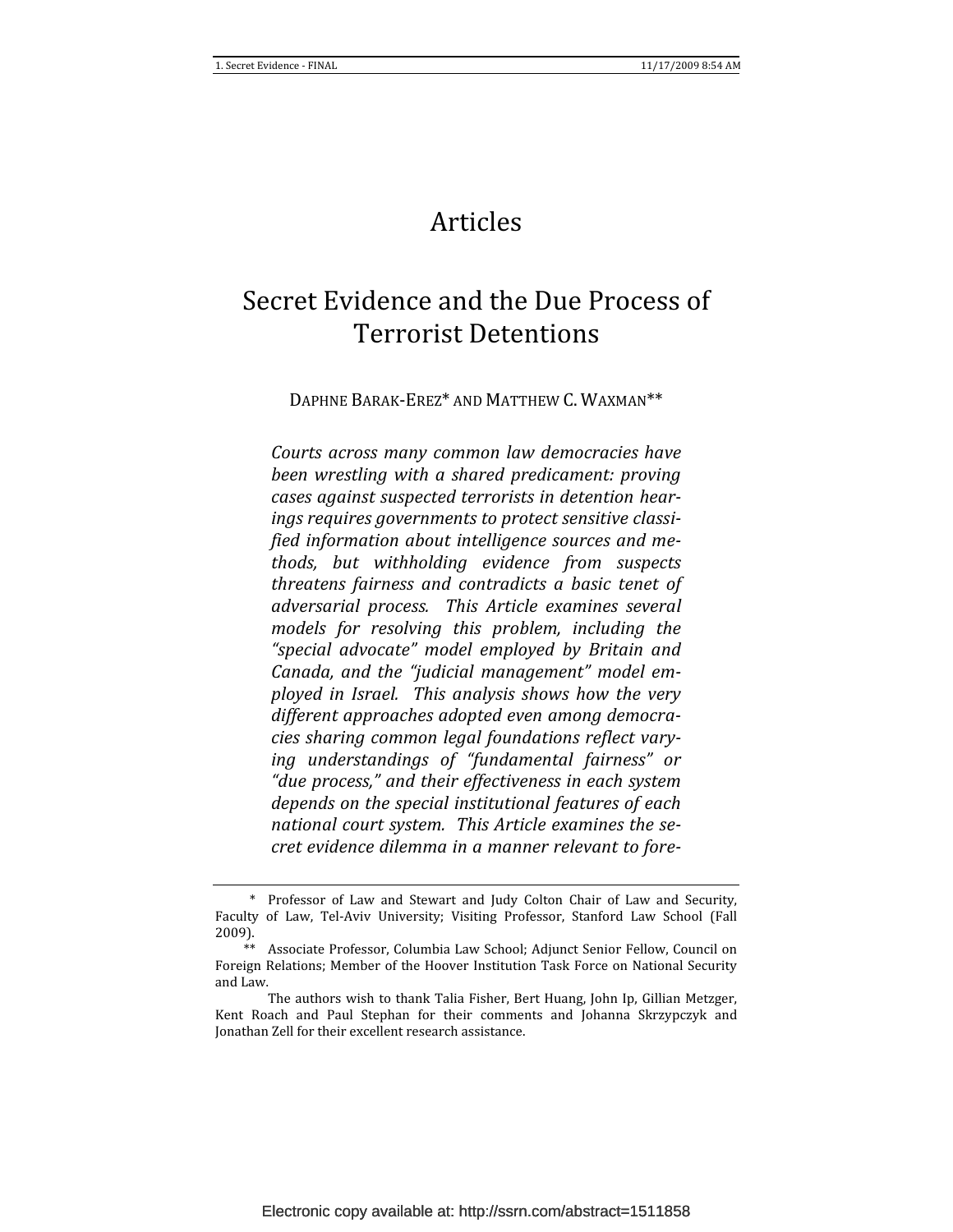| 4    | [48:003]<br>COLUMBIA JOURNAL OF TRANSNATIONAL LAW                                                                            |
|------|------------------------------------------------------------------------------------------------------------------------------|
|      | seeable reforms in the United States, as courts and<br>Congress wrestle with questions left open by Bou-<br>mediene v. Bush. |
| L.   |                                                                                                                              |
| II.  | DUE PROCESS AND SECRET EVIDENCE: A BASELINE AND TWO                                                                          |
|      |                                                                                                                              |
|      | A. The Core/Gist Requirement as a Baseline 10                                                                                |
|      | 1. Natural Justice and Disclosure Requirements 11                                                                            |
|      | 2. Balancing Disclosure with Public Interest: The                                                                            |
|      |                                                                                                                              |
|      | 3. Terrorist Detention and the Core/Gist                                                                                     |
|      |                                                                                                                              |
|      |                                                                                                                              |
|      |                                                                                                                              |
|      | C.                                                                                                                           |
|      |                                                                                                                              |
|      |                                                                                                                              |
| III. | THE INNER RELATIONSHIP AND RELATIVE ADVANTAGES OF THE                                                                        |
|      |                                                                                                                              |
|      |                                                                                                                              |
|      | B. Judicial Management vis-à-vis Special Advocates  38                                                                       |
|      |                                                                                                                              |
|      |                                                                                                                              |
|      | 3. Fairness and Systemic Regulation 45                                                                                       |
| IV.  | U.S. EXPERIMENTATION AND POSSIBLE REFORM  52                                                                                 |
|      |                                                                                                                              |
|      |                                                                                                                              |
| V.   |                                                                                                                              |

# I. INTRODUCTION

The U.S. Supreme Court's 2008 decision in *Boumediene v. Bush* guarantees Guantanamo detainees a constitutional right to a meaningful opportunity to challenge detention in court, but it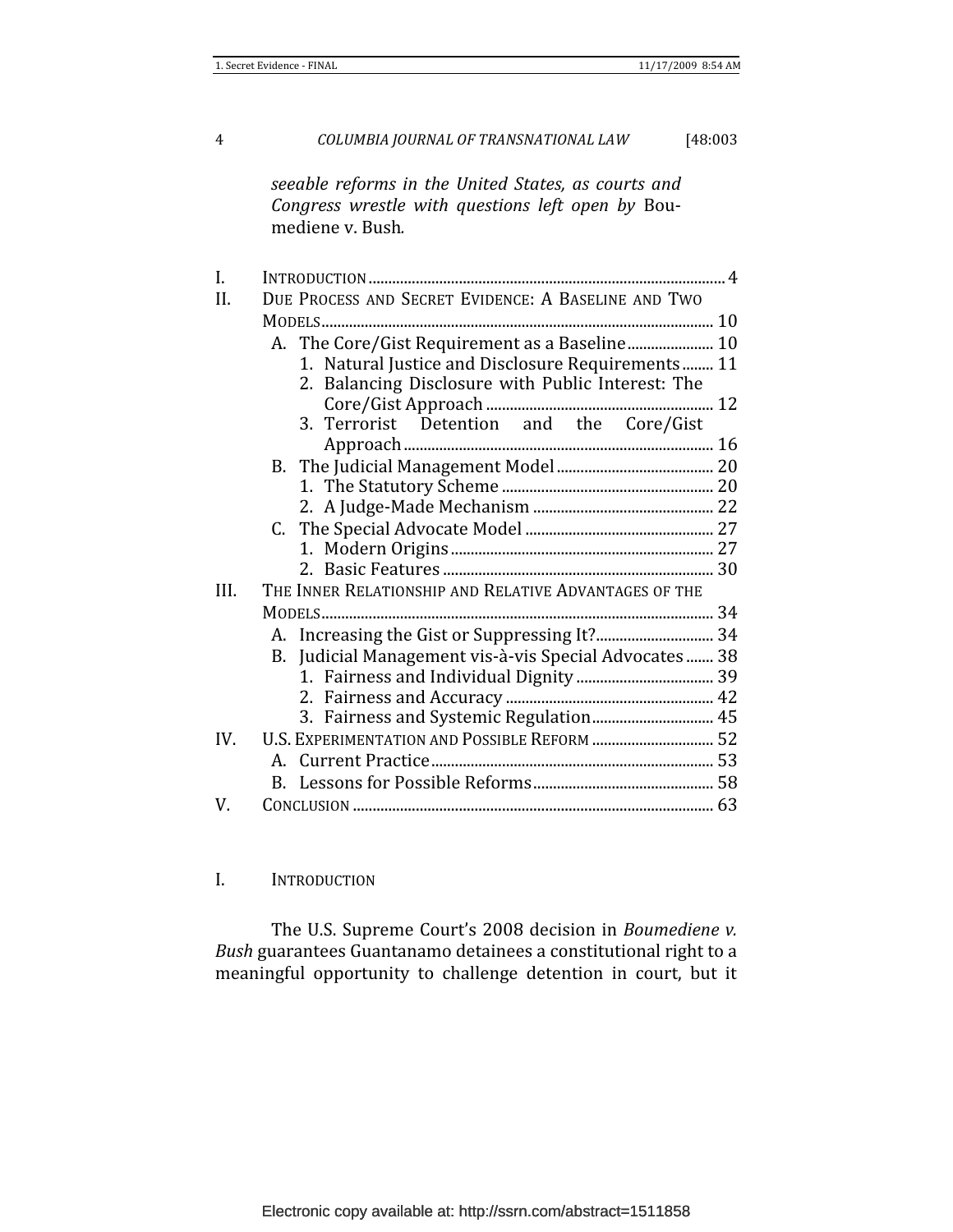leaves open significant substantive and procedural questions.<sup>1</sup> One of those open questions is how to handle the issue of classi‐ fied evidence and the dangers of disclosing such information to a suspected terrorist detainee<sup>2</sup>—an issue the Chief Justice, in his dissent joined by three others, sharply criticizes the majority for failing to address. $3$  This Article helps to fill this gap, by evaluating and comparing several alternatives to deal with the challenge of secret evidence.

The secret evidence predicament pits fairness against security. Consider, for example, a detention hearing for an al Qaida suspect in which key information against him comes from a high‐ ly‐placed informant inside the terrorist organization or from a foreign intelligence service whose government cannot afford po‐ litically to acknowledge continuing support for U.S. antiterrorism efforts. This information may be crucial to the government's case, but disclosing it to the suspect could damage critical ongoing intelligence operations and cooperation. How should courts manage this problem?

In the wake of *Boumediene*, then‐Attorney General Mi‐ chael Mukasey admonished Congress "to resolve the difficult questions left open by the Supreme Court . . . [and to] ensure that the proceedings mandated by the Supreme Court are conducted

<sup>1.</sup> 128 S. Ct. 2229, 2269 (2008). While mandating that Guantanamo detainees receive access to U.S. federal courts empowered to correct errors after "meaningful review of both the cause for detention and the Executive's power to detain," *id.* at 2269, the Court made clear that it was "not address[ing] the content of the law that governs petitioners' detention." *Id.* at 2277.

<sup>2</sup>*. See id.* at 2276 ("We recognize . . . that the Government has a legitimate interest in protecting sources and methods of intelligence gathering; and we expect that the District Court will use its discretion to accommodate this interest to the greatest extent possible."); *see also* CIA v. Sims, 471 U.S. 159, 175 (1985) ("The government has a compelling interest in protecting both the secrecy of information important to our national security and the appearance of confidentiality so essential to the effective operation of our foreign intelligence service.") (internal quotations omitted).

<sup>3.</sup> 128 S. Ct. at 2288 (Roberts, C.J., dissenting) ("If the Court can design a better system for communicating to detainees the substance of any information relevant to their cases, without fatally compromising national security interests and sources, the majority should come forward with it. Instead, the majority fobs that vexing question off on district courts to answer down the road.").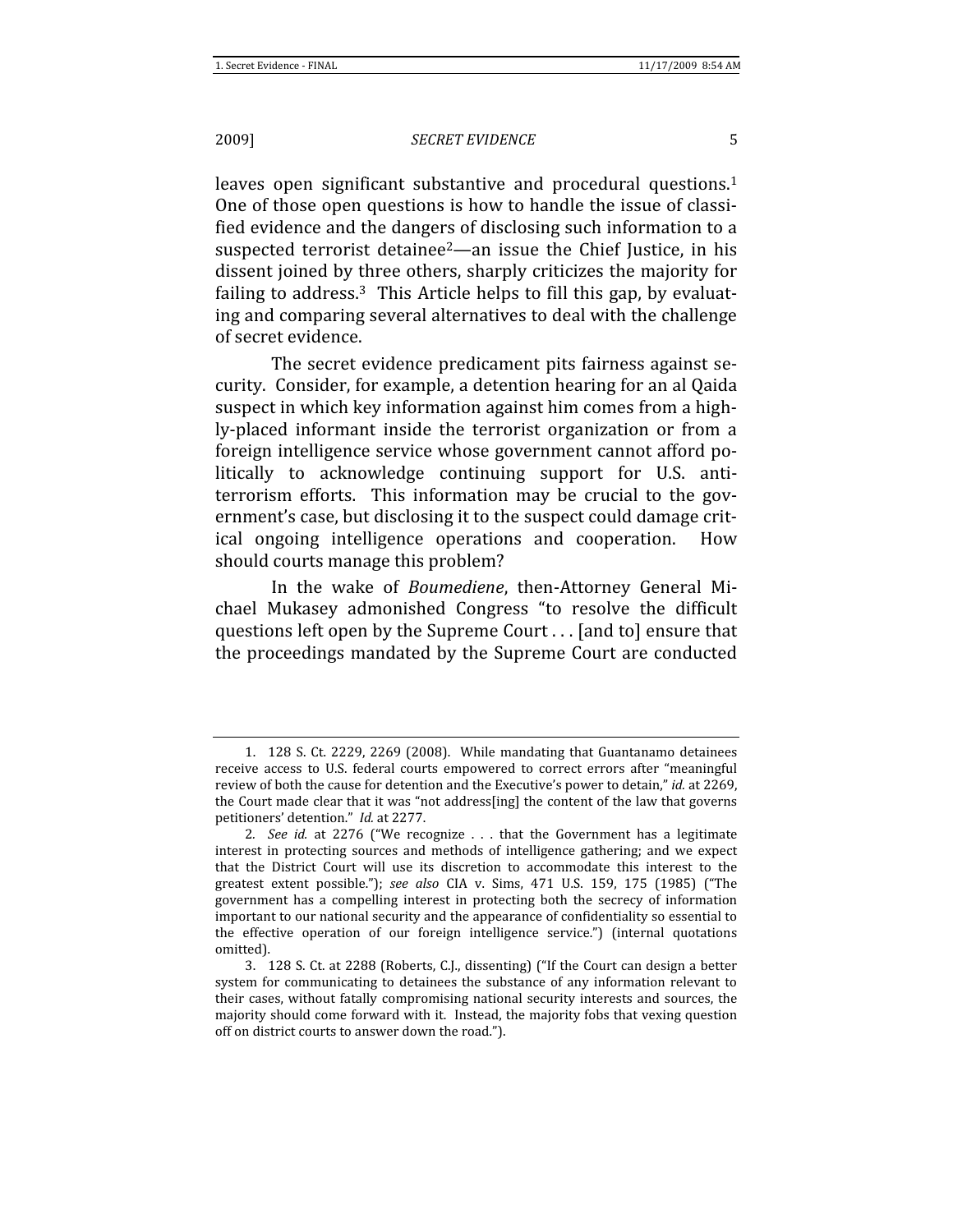in a responsible and prompt way and, as the Court itself urged, in a practical way."4

> [I]t is imperative that the proceedings for these enemy combatants be conducted in a way that pro‐ tects how our Nation gathers intelligence, and what that intelligence is. . . . We simply cannot afford to reveal to terrorists all that we know about them and how we acquired that information. We need to protect our national security secrets, and we can do so in a way that is fair to both the Government and detainees alike.5

Meanwhile, several other common law democracies as well as the European Court of Human Rights (ECHR) have been wrestling with the same issue in similar contexts. Recently, the ECHR, which was called to review British legislation on deten‐ tions of suspected terrorists, acknowledged in this context that not all the relevant evidence must be disclosed (although it in‐ sisted on some level of disclosure, as detailed below).<sup>6</sup> Based on that decision, the British House of Lords then unanimously ruled that under article 6 of the European Convention on Human Rights (which guarantees a right to a fair trial), terrorism suspects fac‐ ing serious liberty deprivation are entitled to disclosure of at least "the essence of the case against [them]."7

<sup>4.</sup> Michael B. Mukasey, U.S. Att'y Gen., Remarks at the American Enterprise Institute for Public Policy Research (July 21, 2008) (transcript available at http://www. justice.gov/archive/opa/pr/2008/July/08‐opa‐633.html).

<sup>5.</sup> *Id.* Prior to becoming Attorney General, then retired-judge Mukasey raised similar concerns about disclosure of classified information to terrorists through criminal litigation. *E.g.* Michael B. Mukasey, *Jose Padilla Makes Bad Law*, WALL ST. J., Aug. 22, 2007, at A15.

<sup>6.</sup> A. v. United Kingdom, Eur. Ct. H.R., para. 203 (2009), *available at* http://cmiskp.echr.coe.int/tkp197/view.asp?action=html&documentId=847470&port al=hbkm&source=externalbydocnumber&table=F69A27FD8FB86142BF01C1166DEA3 9869 (noting the "requirement of procedural fairness under Article 5 § 4 does not impose a uniform, unvarying standard to be applied irrespective of the context, facts and circumstances"); *id.* para. 220 (holding that where open material was only general assertions and the decision was based on closed materials, the requirements of Art. 5 of the Convention would not be met).

<sup>7.</sup> Sec'y of State for the Home Dept. v. AF [2009] UKHL 28, para. 65 (Lord Phillips).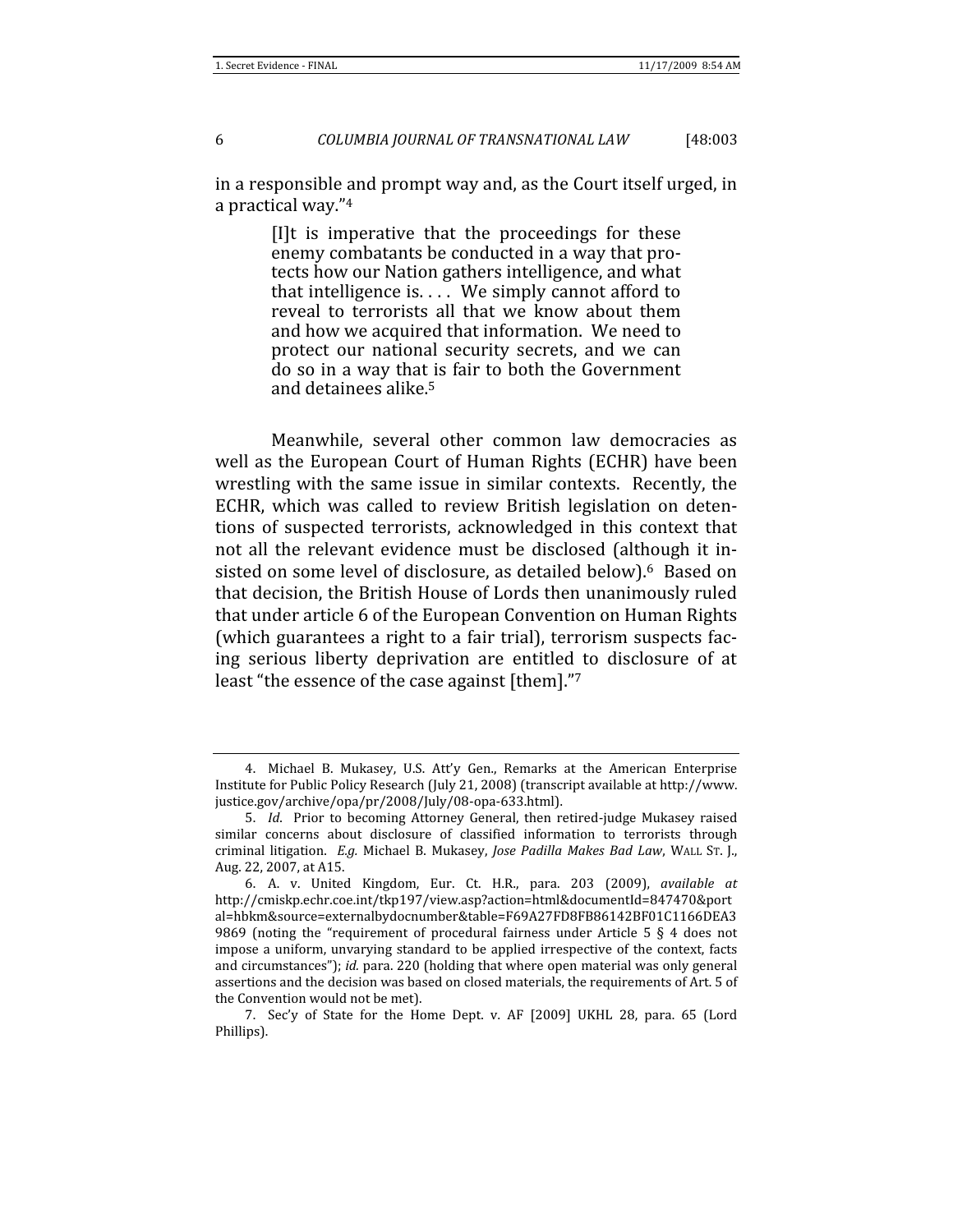This Article draws on experience in the United Kingdom, Canada, Israel and the United States to identify and compare sev‐ eral models for handling classified information relied upon to support a decision to detain long‐term a suspected terrorist out‐ side of the criminal justice system. It finds a common reliance among all these systems on a baseline requirement that a suspect be told at least the "core" or "gist" of allegations against him. Beyond that baseline requirement, however, the systems—which share common roots—have adopted varying supplemental mechanisms. One, found in Israel, is a judicial management approach emphasizing robust court scrutiny of secret evidence, similar to that used in inquisitorial legal systems. A second, found in the United Kingdom and Canada, is the creation of spe‐ cial advocates, or government attorneys charged with representing the detainee's interests with respect to secret evi‐ dence.

This Article aims to show how these different institutional or procedural approaches among common law democracies re‐ flect different understandings about the role of judges and also different emphases among various due process values, especially fairness versus decision-making accuracy. As a normative matter, we aim to build a more complete analytic framework than currently exists to evaluate and compare the various models. We argue that the merits of doctrinal or institutional devices for handling secret evidence cannot be fully understood in isolation of other institutional features, because they often operate in combination—sometimes reinforcing each other but sometimes pushing against each other. Furthermore, the relative merits of the various approaches should be understood not only in terms of their effectiveness in regulating individual case adjudication, but also in terms of their systemic regulation of detention regimes and the state powers that underlie them. This analysis points to several lessons that should guide legal reform in the United States.

Methodologically, this is not meant to provide a comprehensive survey of jurisprudence in any of the systems we analyze. Rather, we draw on examples to illustrate several possible models, the comparison of which yields useful insights to guide legal reform. We exclude from our analysis the use of secret evi‐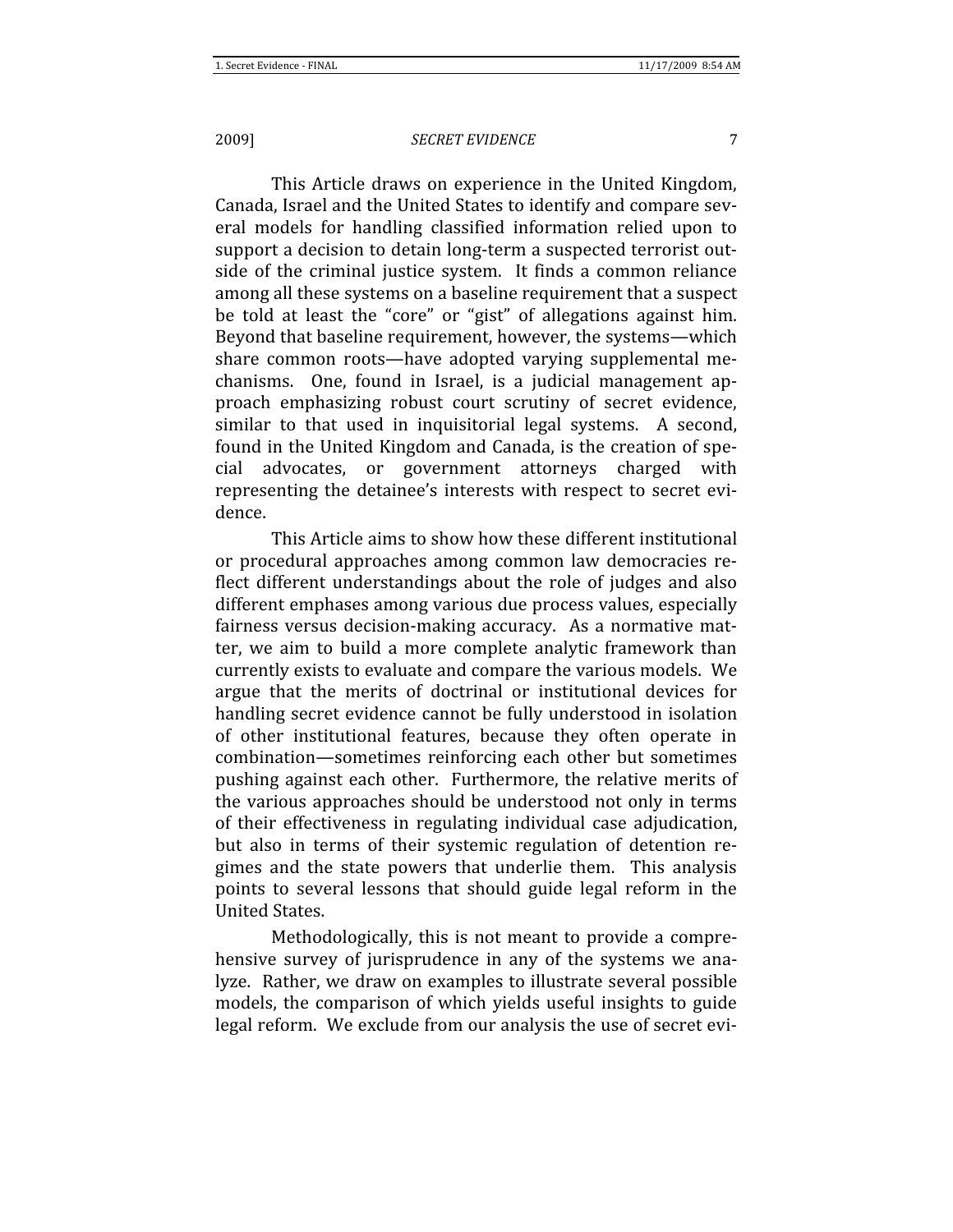dence in *criminal* trials for several reasons.8 First, national crim‐ inal law often contains specific constraints on the use of secret evidence that do not apply in other administrative procedures that threaten liberty. For example, the U.S. Constitution mandates that criminal defendants be able to confront witnesses against them.<sup>9</sup> Second, criminal justice is generally designed to favor overwhelmingly the avoidance of "false positives" over "false negatives," i.e. conviction of the innocent over letting guilty free,<sup>10</sup> whereas terrorism detention sometimes requires a different balance.<sup>11</sup> It is that latter flexibility that we wish to explore across several models with a common baseline of "due process" or "fundamental fairness" and sharing common foundational tra‐ ditions. Third, administrative (non‐criminal) detentions are not supposed to serve as alternatives to criminal trials, but rather to be used for preventive purposes. In fact, in some systems that use such detentions they are considered an option that should not be relied upon when it is possible to bring charges regarding past events, based on admissible evidence.<sup>12</sup> It is worth noting

11. *See* Matthew C. Waxman, *Detention as Targeting: Standards of Certainty and Detention of Suspected Terrorists*, 108 COLUM. L. REV. 1365 (2008).

12. For example, according to section 8 of the Prevention of Terrorism Act, 2005, c. 2 (U.K.), "[b]efore making, or applying for the making of, a control order against the individual, the Secretary of State must consult the chief officer of the police force about whether there is evidence available that could realistically be used for the purposes of a prosecution of the individual for an offence relating to terrorism," *id.* § 8(2), and "[i]t shall then be the duty of the chief officer to secure that the investigation of the individual's conduct with a view to his prosecution for an offence relating to terrorism is kept under review throughout the period during which the control order has effect," *id.* § 8(4). Similarly, one of the criteria used by the Israeli Supreme Court when reviewing the justification for administrative detentions has been the possibility to bring criminal charges against the detained individual. *See, e.g.*, HCJ 5784/03 Salama v. Commander of IDF Forces in Judea and Samaria [2003] 57(6) IrSC 721, 726 ("[I]t is preferable to take criminal steps against someone suspected of hostile activity of a security nature, rather than use the procedure of administrative detention. In criminal

<sup>8.</sup> For discussion of this matter in the criminal context, see SERRIN TURNER & STEPHEN J. SCHULHOFER, THE SECRECY PROBLEM IN TERRORISM TRIALS (Brennan Center for Justice 2005).

<sup>9.</sup> *See* U.S. CONST. amend. VI.

<sup>10.</sup> No wonder that the famous "J'accuse!" by Emile Zola referred, among other accusations, to the use of secret evidence in the infamous Dreyfus trial: "Finally, I accuse the first court-martial of violating the law by convicting the accused on the basis of a document that was kept secret, and I accuse the second court‐martial of covering up this illegality, on orders, thus committing the judicial crime of knowingly acquitting a guilty man." Emile Zola, *J'Accuse . . . ! Lettre au Président de la République*, L'AURORE, Jan. 13, 1898.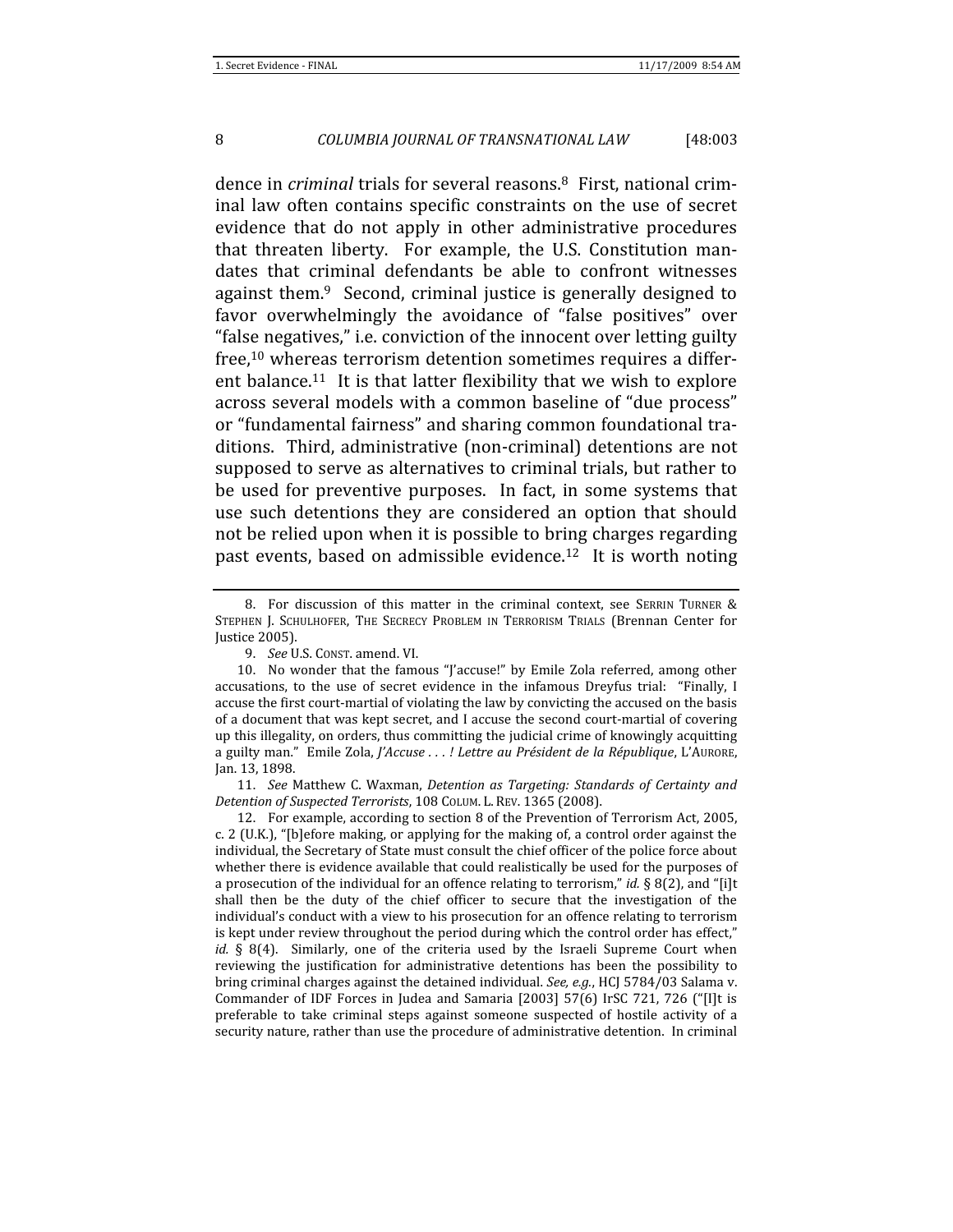that the possibility of using secret evidence (and the controversy around it) may arise also in related areas which do not involve detention, such as freezing of assets of people who are suspected as aiding terrorist-related activity.<sup>13</sup>

Nor is this Article a complete account of all possible approaches to secret evidence, including an absolutist position against its use altogether.<sup>14</sup> This Article takes as given a normative assumptive need to balance fairness and secrecy in some contexts and focuses on mechanisms for administering and en‐ forcing that balance.

Part II describes the foundational principles common to all of the systems studied and how they give rise to a shared, min‐ imum disclosure requirement. It then examines two competing models for supplementing that baseline requirement, Israel's judicial management and the United Kingdom and Canada's spe‐ cial advocates. Part III compares these competing models. It cau‐ tions that both models risk undermining the baseline disclosure

to make accessible on the Committee's website a narrative summary of reasons for listing for the corresponding entry or entries on the Consolidated List, further directs the Committee, with the assistance of the Monitoring Team and in coordination with the relevant designating States, to make accessible on the Committee's website narrative summaries of reasons for listing for entries that were added to the Consolidated List before the date of adoption of this resolution.

S.C. Res. 1822, ¶ 13, U.N. Doc. S/RES/1822 (June 30, 2008).

14. *See generally* JUSTICE, SECRET EVIDENCE 213–35 (June 2009), http:// www.justice.org.uk/publications/listofpublications/index.html (using the find function, find "secret evidence"; then follow the highlighted "Secret Evidence" link) (calling for an end to the use of secret evidence in British proceedings). "This report calls for an end to the use of secret evidence. Secret evidence is unreliable, unfair, undemocratic, unnecessary and damaging to both national security and the integrity of Britain's courts." *Id.* at 5.

proceedings the defendant, suspected of terror activity . . . can confront the evidence brought against him, a defense that is sometimes not possible in administrative proceedings. Nevertheless, it must be remembered that for reasons of protecting intelligence sources, it s not always possible to use criminal proceedings.") (citation omitted).

<sup>13.</sup> The main example in this regard is the *Kadi* decision of the ECJ, which ruled against the possibility of freezing assets of individuals who were included in a list of people who aid terrorist activity (according to Security Council Resolutions, starting from Security Council Resolution 1267 from 1999), and were actually denied the possibility of a hearing, based on arguments regarding evidence in their matter. *See* Joined Cases C‐402P and C‐415/05P, Yassin Abdullah Kadi and Al Barakaat Int'l Found. v. Council of the European Union and Comm'n of the European Cmtys., 2008 E.C.R. I‐ 6351. Moreover, one of the recent adjustments introduced into the UN regime of freezing assets directs, when a name is added to the list,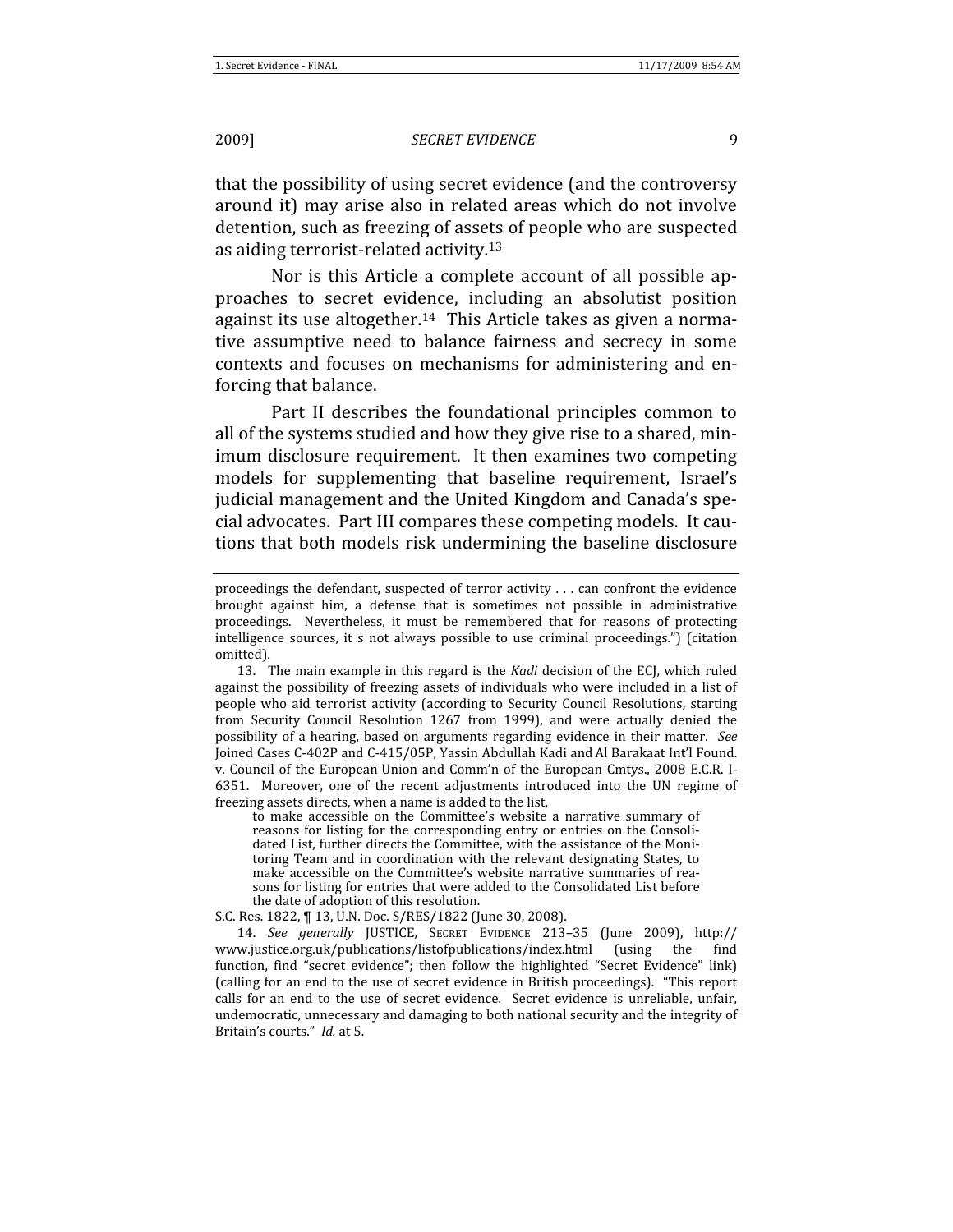requirements they are designed in part to protect, and it argues that the choice between models reflects differing priorities among the values of "fairness." Part IV applies these insights to ongoing debates about detention law in the United States and ar‐ gues that choices for handling secret evidence should be consi‐ dered in the context of other institutional features.

# II. DUE PROCESS AND SECRET EVIDENCE: A BASELINE AND TWO **MODELS**

All the systems reviewed in this paper share the common law tradition.<sup>15</sup> adhere to adversarial process and acknowledge an understanding of fairness based on disclosure of relevant evi‐ dential materials to the person involved. Accordingly, they all ac‐ cept as a starting point the duty to disclose at least the "core" of the accusation against a suspect facing deprivation of liberty by the state. The differences emerge when these systems define the minimum level of this core, and the procedures adopted to com‐ pensate for situations which do not allow for complete disclo‐ sure.

# *A. The Core/Gist Requirement as a Baseline*

Each system discussed in this paper shares a baseline re‐ quirement that, at minimum, a summary or core of the evidence against an individual in an administrative decision be disclosed. The requirement of core disclosure serves to ensure that the in‐ dividual concerned has adequate notice of the case against him, and has an opportunity to rebut the government's allegations. National security concerns, especially those implicated in con‐ temporary counter‐terrorism policy, strain this traditional base‐ line protection.

<sup>15.</sup> Formally speaking, Israeli law is considered a "mixed legal system," which has been shaped by both the common law tradition and continental legislation, but in fact, despite many instances of legislation borrowed from Europe, the foundations of the legal culture are common law oriented. *See generally* Daphne Barak‐Erez, *Codification and Legal Culture: In Comparative Perspective,* 13 TUL. EUR.& CIV. L.F. 125 (1998).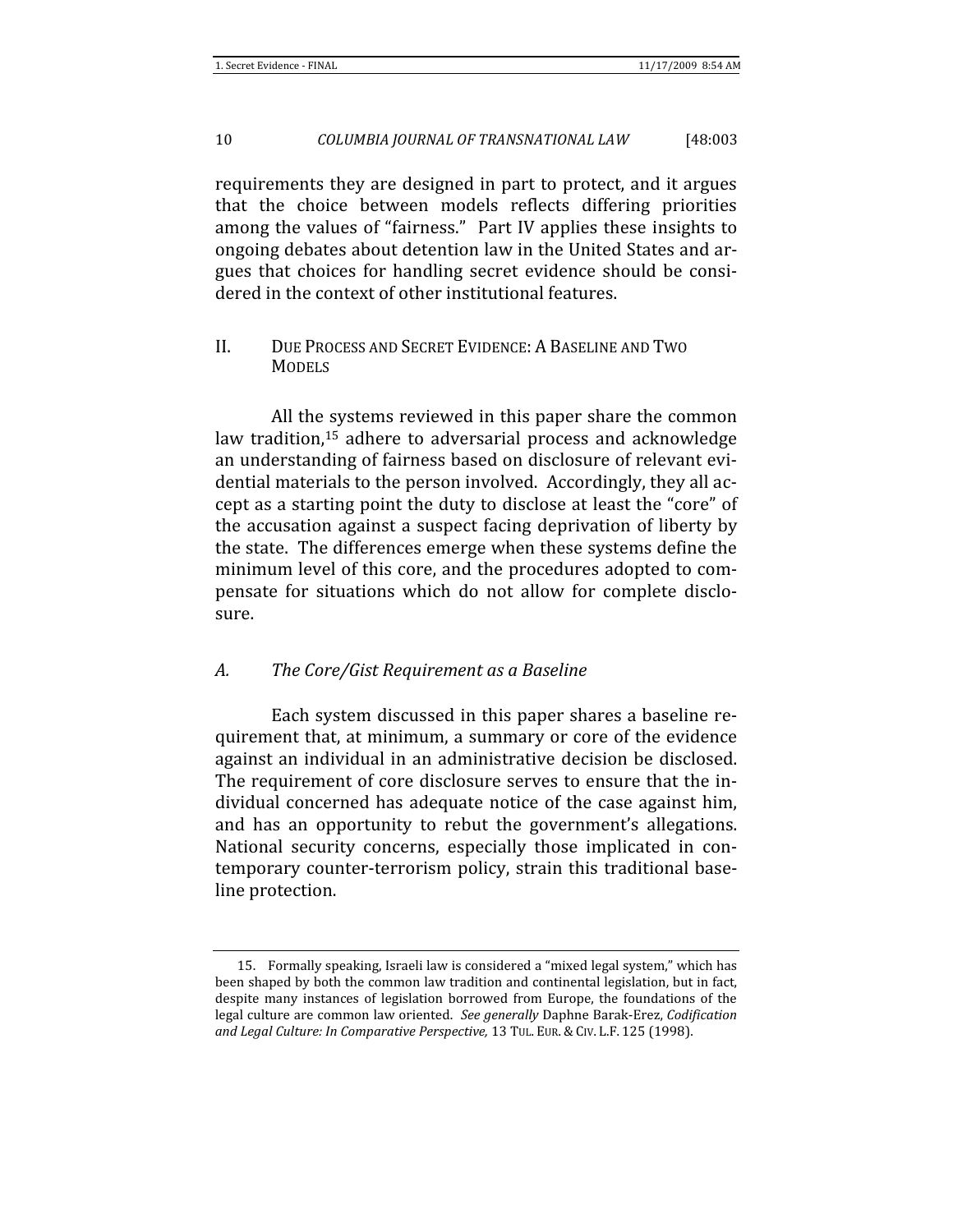## 1. Natural Justice and Disclosure Requirements

Common law traditions of due process generally find their roots in the concept of "natural justice" as developed in English administrative law. This concept included two major procedural requirements regarding administrative decisions that threaten liberty: that an individual be given a proper opportunity to be heard—and to this end should be given due notice of the hearing as well as adequate notice of the evidence against him—and that the decision maker be disinterested and unbiased.16

For the purposes of this paper, the relevant aspect of natural justice is the right to be heard as developed at common law. At present, the English and other European courts apply this con‐ cept of fairness also with reference to section 6 of the European Convention on Human Rights, which states that "in the determi‐ nation of his civil rights and obligations or of any criminal charge against him, everyone is entitled to a fair and public hearing within a reasonable time by an independent and impartial tribunal established by law."17

One of the goals of the embedded duty of notice is to give the individual who might be affected by an administrative act an effective opportunity to prepare his own case regarding that act, answer any arguments that might be brought up against him and test the quality of the government's evidence. As explained by British Lord Denning in *Kanda v. Government of Malaya*: "[The accused] must know what evidence has been given and what statements have been made affecting him: and then he must be given a fair opportunity to correct or contradict them."18 Indeed, if any allegations are to be made against an individual by an ad‐ ministrative authority, that person is typically entitled to know

<sup>16.</sup> *See* WILLIAM WADE & CHRISTOPHER FORSYTH, ADMINISTRATIVE LAW 440–45 (9th ed. 2004); *see also* JUSTICE, *supra* note 14, at 14–28 (describing historical development of these natural justice principles). The JUSTICE report, for example, quotes Francis Bacon in 1826: "[F]or injustice it is plain, and cannot be denied, that we hear but the one part: whereas the rule *audi alteram partem* is not of the formality, but the essence of justice." *Id.* at 15.

<sup>17.</sup> Council of Europe, Convention for the Protection of Human Rights and Fundamental Freedoms, preamble, *opened for signature* Apr. 11, 1950, 213 U.N.T.S. 222 [hereinafter ECHR] (entered into force Sept. 3, 1953).

<sup>18.</sup> Kanda v. Gov't of Malaya [1962] 1 A.C. 322 (P.C. 1962) (appeal taken from the Federated Malay States).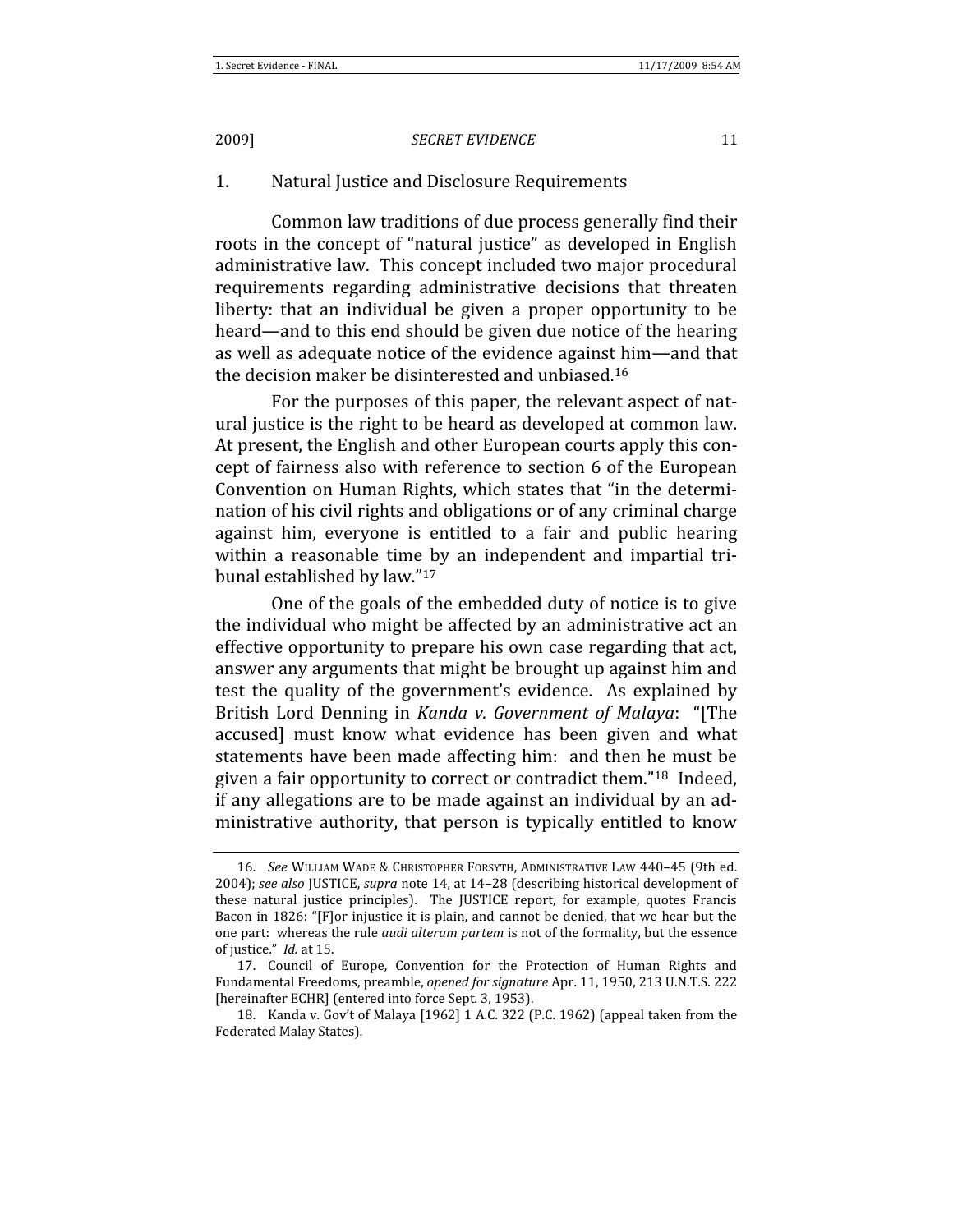the particulars of those allegations, as well as the body of evi‐ dence employed by the authority in its decision‐making process, so as to allow him to effectively answer those allegations and re‐ fute any prejudicial evidence. This is sometimes referred to as the administrative authority's duty of adequate disclosure<sup>19</sup> or as the individual's right to see adverse evidence. In the United Kingdom, a failure to meet the duty of adequate disclosure by the authority traditionally establishes a prima facie presumption of procedural unfairness.20

# 2. Balancing Disclosure with Public Interest: The Core/Gist Approach

The general rule of disclosure has some limits, such as in cases where disclosure might be harmful to the public interest.21 However, even when such conflicting interests arise, "the person claiming to be aggrieved should nevertheless be adequately ap‐ prised of the case he has to answer, subject to the need for with‐ holding details in order to protect overriding interests."<sup>22</sup> Where the statutory framework limits the duty of disclosure, due to con‐ flicting interests, the requirements of natural justice may still be met "by telling [the adversely affected person] the substance of the case he has to meet, without disclosing the precise evidence or the sources of information."23

In *R. v. Gaming Board for Great Britain*, a case challenging the British Gaming Board's licensing procedures as violating principles of natural justice, the Court of Appeals (Lord Denning M.R.) explained that even though much of the information and evidence employed by the board in its licensing procedure must remain confidential, since revealing that information or the sources that provided it may be contrary to public interest, "[the board] must let [the applicant] know what their impressions are

<sup>19.</sup> LORD WOOLF ET AL., DE SMITH WOOLF & JOWELL'S PRINCIPLES OF JUDICIAL REVIEW 312, 323 (5th ed. 1999).

<sup>20.</sup> *Id.* at 324.

<sup>21.</sup> *Id.* at 326.

<sup>22.</sup> *Id.* at 327.

<sup>23.</sup> WADE & FORSYTH, *supra* note 16, at 516.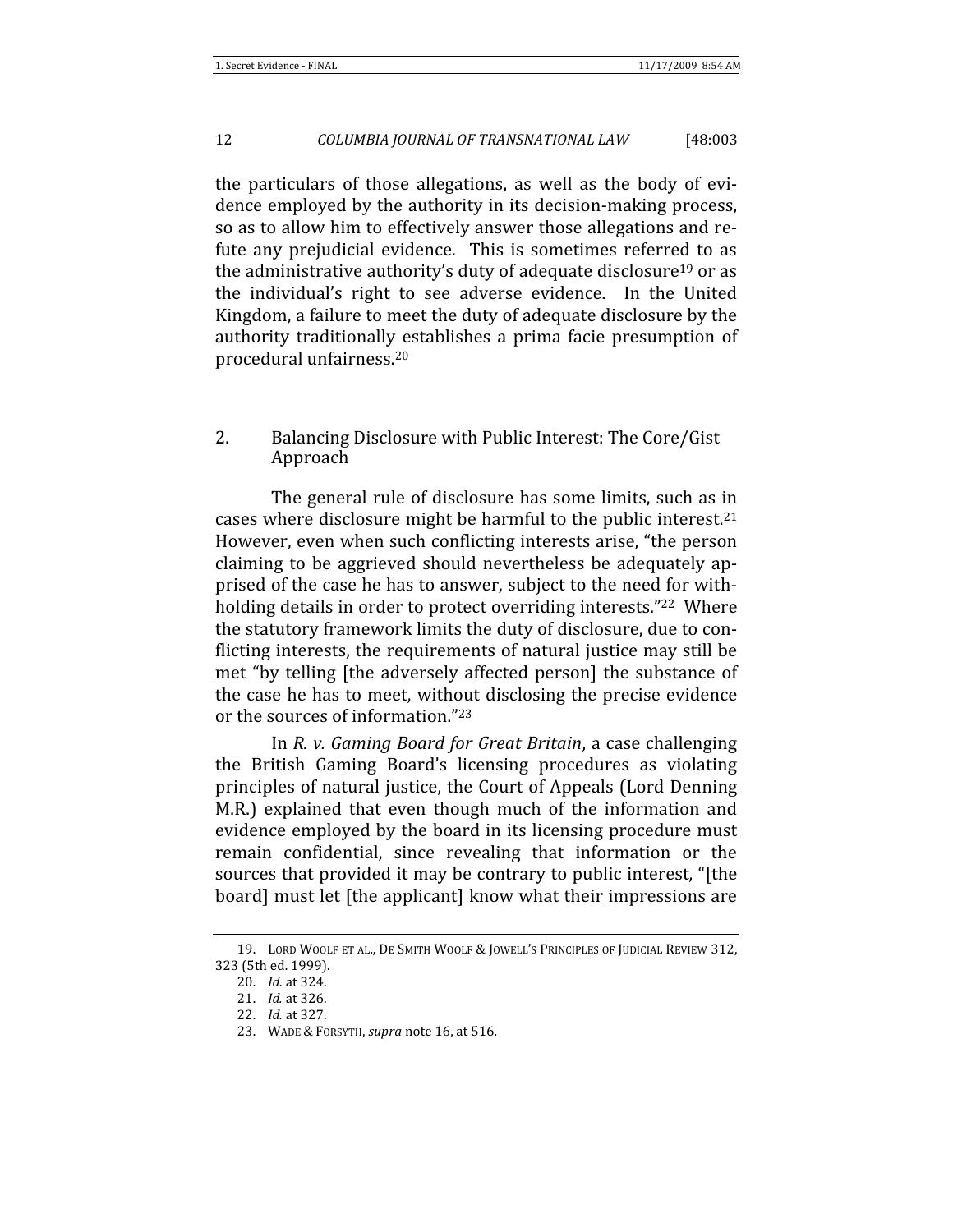so that he can disabuse them." $24$  Lord Denning added that: "[W]ithout disclosing every detail, I should have thought that the board ought in every case to be able to give to the applicant suffi‐ cient indication of the objections raised against him such as to enable him to answer them."<sup>25</sup> As such, full disclosure is not mandated, but the individual concerned must be informed of a core of information sufficient to enable a rebuttal to the charges against him.

In the United States, discussion of principles of natural justice is guised under an analysis of due process of law, the essential requirements of which track natural justice: "notice and an opportunity to respond."<sup>26</sup> Before the modern evolution of due process doctrine, the U.S. Supreme Court in a number of cas‐ es required that the core of the evidence against an individual be disclosed to him. For example, in *Simmons v. United States*<sup>27</sup> the Supreme Court held that in an appeal to the Department of Justice of a decision to deny an individual's conscientious objector claim, a gist of the facts proffered by the government must be supplied to the individual. The Court noted the importance of balancing secrecy with "the demands of fairness"<sup>28</sup> explaining that the government need not disclose its full report "because we [are] of the view that other safeguards in the proceeding, particularly the furnishing of a fair résumé, maintain[s] the basic elements of fair play."29

28. *Id.* at 403.

29. *Id. See also* Gonzales v. United States*,* 348 U.S. 407 (1955) (holding that in a conscientious objector prosecution, the individual was entitled to know the gist of the Justice Department's report in order to be afforded an opportunity to reply).

<sup>24.</sup> Gaming Bd. for Great Britain v. R. ex parte Benjamin, [1970] 2 Q.B. 417, 430 (C.A.).

<sup>25.</sup> *Id*. at 431.

<sup>26.</sup> Cleveland Bd. of Educ. v. Loudermill, 470 U.S. 532, 546 (1985).

<sup>27.</sup> 348 U.S. 397 (1955). Note that this case took place well before American procedural due process doctrine shifted dramatically in such cases as *Board of Regents of State Colleges v. Roth*, 408 U.S. 564 (1972), and *Mathews v. Eldridge*, 424 U.S. 319 (1976), the latter of which is discussed, *infra*, at notes 198, 212 and accompanying text. In *Roth*, the Court required an initial showing that the government had "deprived" an individual either of liberty or some positive-law based entitled that sufficed to "trigger" due process protections. In the present context, we do not address the procedural due process trigger issue, because the focus is on patent executive deprivations of liberty, and instead focus exclusively on the doctrinal issue of what process is then due.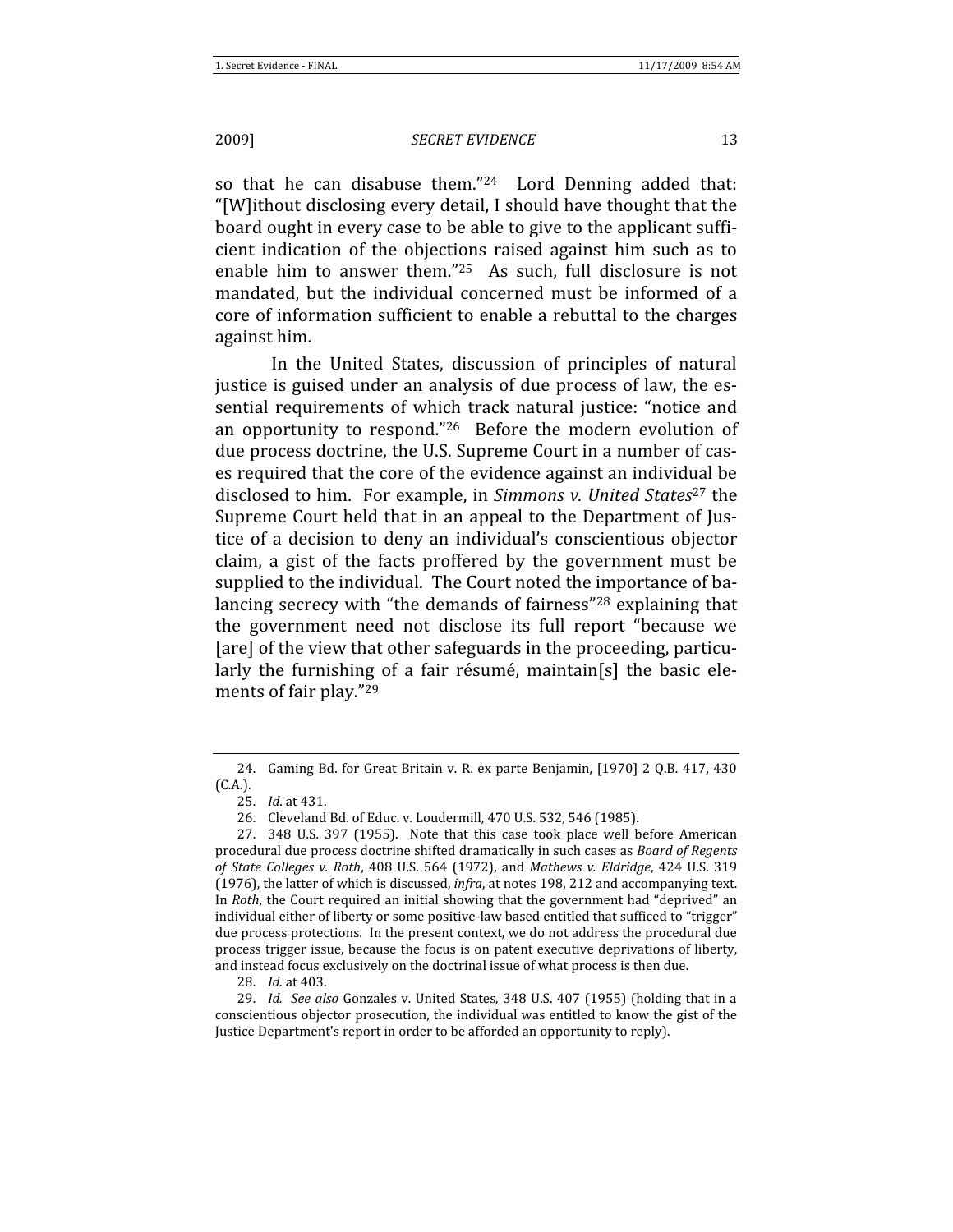This "core" or "gist" requirement has been reinforced in its use in immigration proceedings. For example, in *R. v. Home Secretary ex parte Fayed*, a British case challenging the naturali‐ zation procedure that permitted the rejection of an applicant's petition for naturalization based on undisclosed considerations, Lord Woolf stated that:

> [It is not required] that the Secretary of State do more than to identify the subject of his concern in such terms as to enable the applicant to make such submissions as he can. In some situations even to do this could involve disclosing matters which it is not in the public interest to disclose, for example for national security or diplomatic reasons. If this is the position then the Secretary of State would be relieved from disclosure and it would suffice if he merely indicated that this was the position to the applicant who . . . could challenge the justification for the refusal before the courts. $30$

The Court quashed the decisions of the Home Secretary due to the failure to disclose even the "gist of matters" to the appli‐ cants.31 Similarly, the Supreme Court of Canada in *Chiarelli v. Canada (Minister of Employment & Immigration)*, a case concern‐ ing the sufficiency of the evidence provided to an alien in his de‐ portation proceedings, ruled that the government need not give extensive details of the case against him.<sup>32</sup> In the Court's view, no injustice occurred so long as an individual received "sufficient in‐ formation to know the substance of the allegations against him, and to be able to respond."33

These cases illustrate that even in instances where disclo‐ sure of information may impair the public's interest, a core of in‐ formation must still be disclosed to an individual. The use of the

<sup>30.</sup> R. v. Sec'y of State for the Home Sec'y ex parte Fayed, [1997] 1 All E.R. 228, 241 (C.A.).

<sup>31.</sup> *Id.* at 242; WADE & FORSYTH, *supra* note 16, at 517; *see also* Lazarov v. Sec'y of State of Canada, [1973] F.C. 927 (Can.) (noting that in the citizenship determination process an individual must be given privy to the allegations against him to "an extent sufficient to enable to him to respond to them and he must have a fair opportunity to dispute or explain them").

<sup>32.</sup> Chiarelli v. Canada (Minister of Employment & Immigration) [1992] 1 S.C.R. 711.

<sup>33.</sup> *Id.* at 746, para. 52.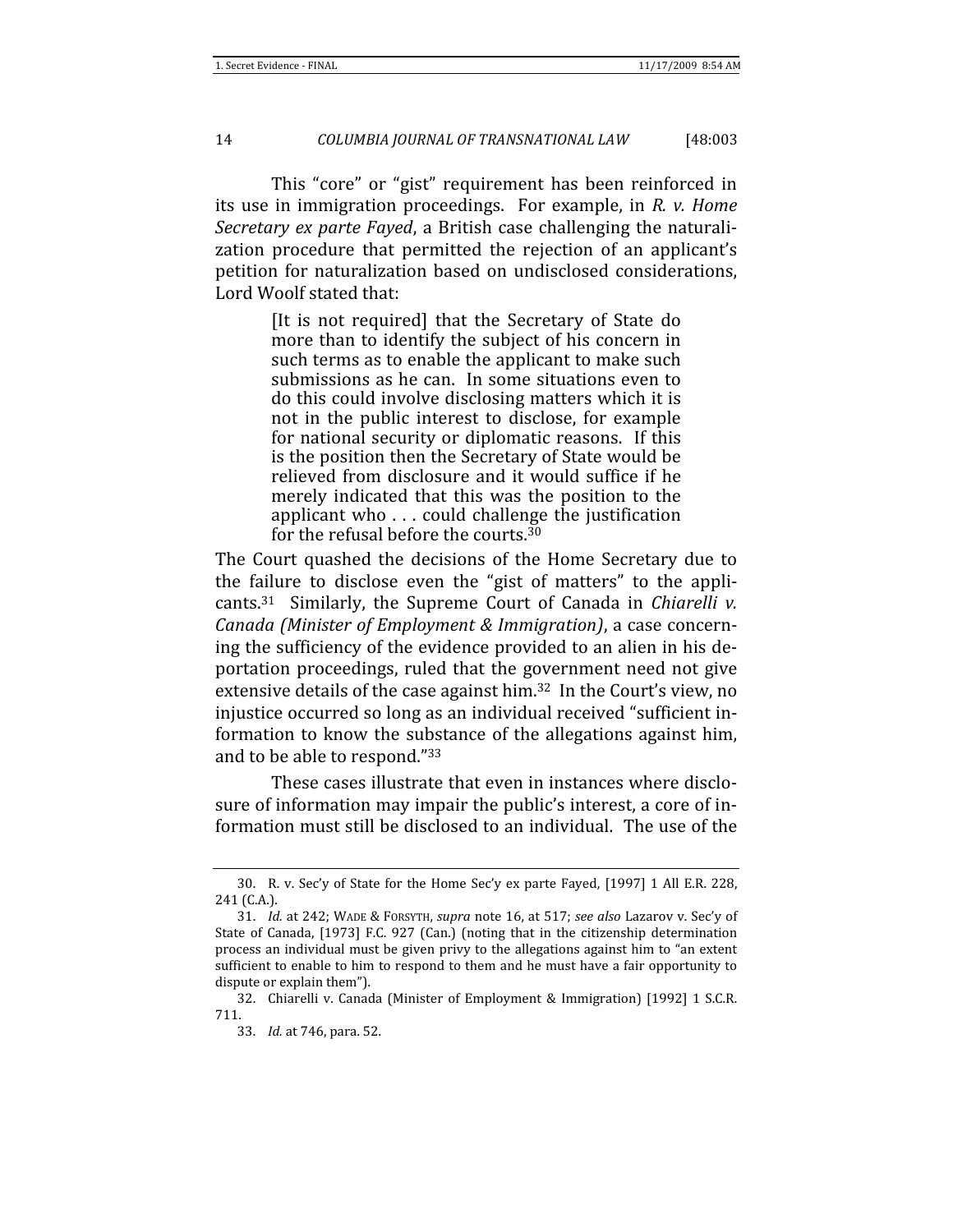core is a flexible means by which courts can balance the interest of the individual concerned with broader public interests that may be implicated in the disclosure of the government's informa‐ tion.

The core requirement functions as a means to ensure a fair playing field between the individual and the government. For example, in *Roberts v. Parole Board*, the House of Lords rec‐ ognized that the use of a special advocate, a concept described below, cannot be a replacement for knowledge of the case against an individual.<sup>34</sup> Lord Woolf warned that the special advocate procedure, which had yet to be used at the hearing, might not be a sufficient replacement for the "core, irreducible, minimum en‐ titlement"35 that an individual is owed in order to challenge any evidence which decisively weighs on the legality of his detention. Lord Woolf explained:

> If a case arises where it is impossible for the board both to make use of information that has not been disclosed to the prisoner and, at the same time, protect the prisoner from a denial of his fundamen‐ tal right to a fair hearing then the rights of the pris‐ oner have to take precedence . . . .36

In order to satisfy the prisoner's fundamental right to a fair hear‐ ing, however, Lord Woolf added, reinforcing the primacy of the gist of information to the calculation, that "if the board comes to a decision in favour of the prisoner or reveals at least the gist of the case against the offender, then there may be no injustice to the prisoner  $\ldots$ ."37

In the United States, the failure to provide adequate dis‐ closure has also been viewed as a contravention of fairness. In *Joint Anti‐Fascist Refugee Committee v. McGrath* the Supreme

<sup>34.</sup> R. (on the application of Roberts) v. Parole Bd. [2005] UKHL 45, para. 60, [2005] 2 A.C. 738, 776 (Lord Woolf); *see also* Sec'y of State for the Home v. M.B. [2007] UKHL 46, para. 35, [2008] 1 A.C. 440, 479 (Lord Bingham of Cornhill) (agreeing with Lord Woolf in *Roberts v. Parole Board*).

<sup>35.</sup> *Roberts*, [2005] UKHL 45, para. 68, [2005] 2 A.C. at 779.

<sup>36.</sup> *Id.* para. 78, at 781–82 (Lord Woolf).

<sup>37.</sup> *Id.*  para. 83, at 783. Similarly in *R. v. Secretary of State for the Home Department, ex parte Duggan*, the Queen's Bench Division concluded that in determinations of a prisoner's security risk level, "fairness . . . requires that the gist of the reports be revealed." [1994] 3 All E.R. 277, 288 (Q.B.).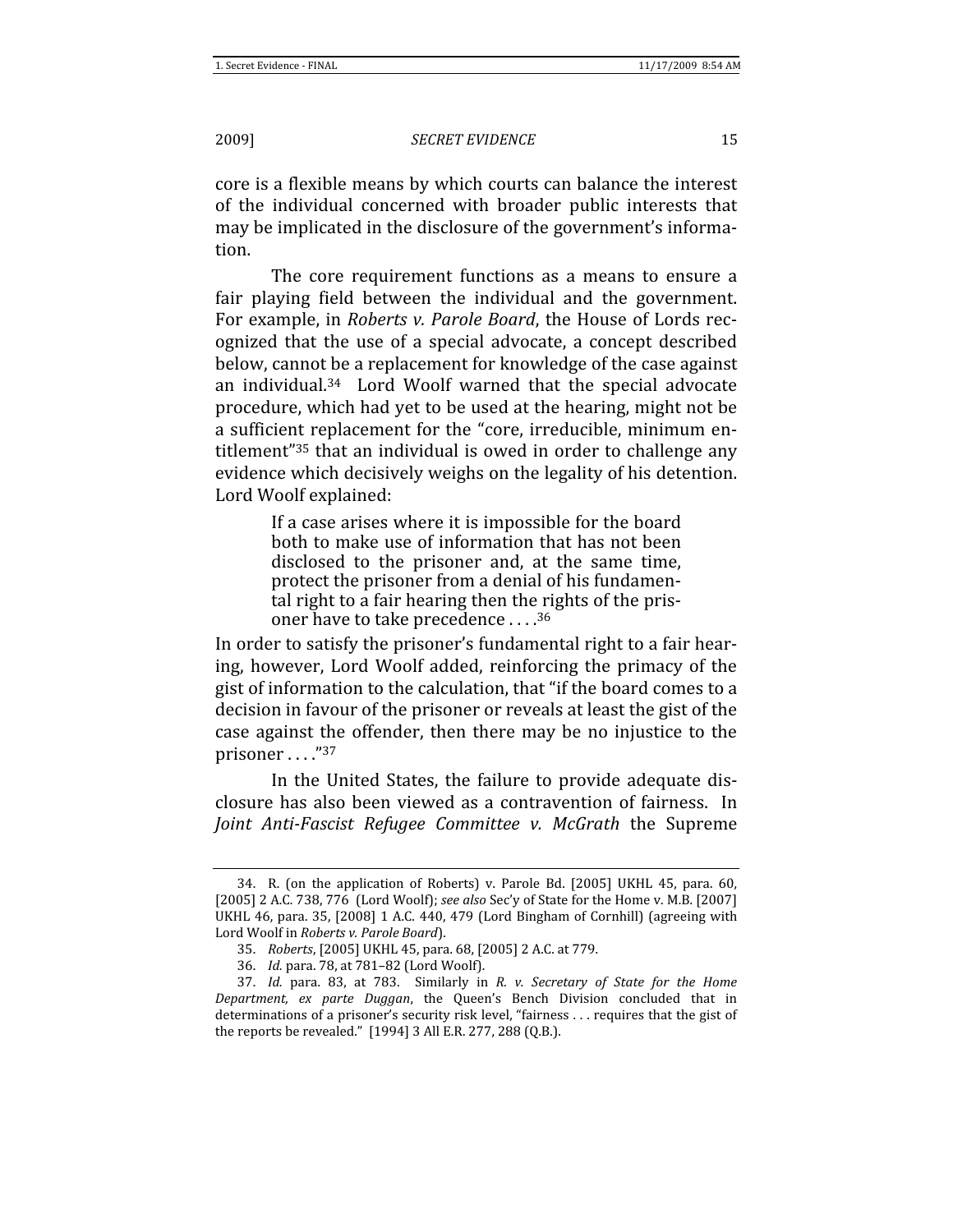Court ruled that the Attorney General acted outside the scope of his power by designating organizations as Communist without any process of reasoning.<sup>38</sup> Justice Frankfurter's concurring opinion referred to principles of natural justice in concluding that petitioners were owed due process by the government in making determinations of Communist designations: "The heart of the matter is that democracy implies respect for the elementary rights of men, however suspect or unworthy; a democratic government must therefore practice fairness; and fairness can rarely be obtained by secret, one‐sided determination of facts decisive of rights."39

# 3. Terrorist Detention and the Core/Gist Approach

These concepts become more challenging when they are applied in the context of national security. The British House of Lords was faced with the issue of disclosure of information in this context when it had to review decisions to mandate liberty re‐ strictions against suspected terrorists. Under the Prevention of Terrorism Act, the British Government is authorized to issue con‐ trol orders, <sup>40</sup> which are akin to issuances of home arrest for part of the day, and place limitations on the liberty of individuals sus‐ pected of being terrorists. 41

British courts have recently had occasion to examine whether these control orders can survive refusals to disclose critical information to suspects in the name of significant national security interests. The House of Lords confronted this difficulty in the watershed case of *Secretary of State for the Home Depart‐*

<sup>38.</sup> Joint Anti‐Fascist Refugee Comm. v. McGrath, 341 U.S. 123 (1951). Note, again, that this case long pre‐dates modern due process doctrine. *See supra* note 27. 39. *Id.* at 170.

<sup>40.</sup> Britain has chosen to manage the threat of terrorism without full detention powers granted by Part 4 of the Anti-Terrorism, Crime and Security Act, 2001, c. 24, after the House of Lords ruled in *A v. Secretary of State for the Home Department* [2005] UKHL 71, [2006] 2 A.C. 221, that the application of Part 4 violated the United Kingdom's commitments under the European Convention. The result was a legislative reform in which the British Parliament enacted the Prevention of Terrorism Act, 2005, c. 2.

<sup>41.</sup> Limitations on liberty include, for example, curfews, limitations on travel and associations and requirements to check in with government authorities. *See* Prevention of Terrorism Act, 2005, c. 2, § 1(4)(d)–(f), (p).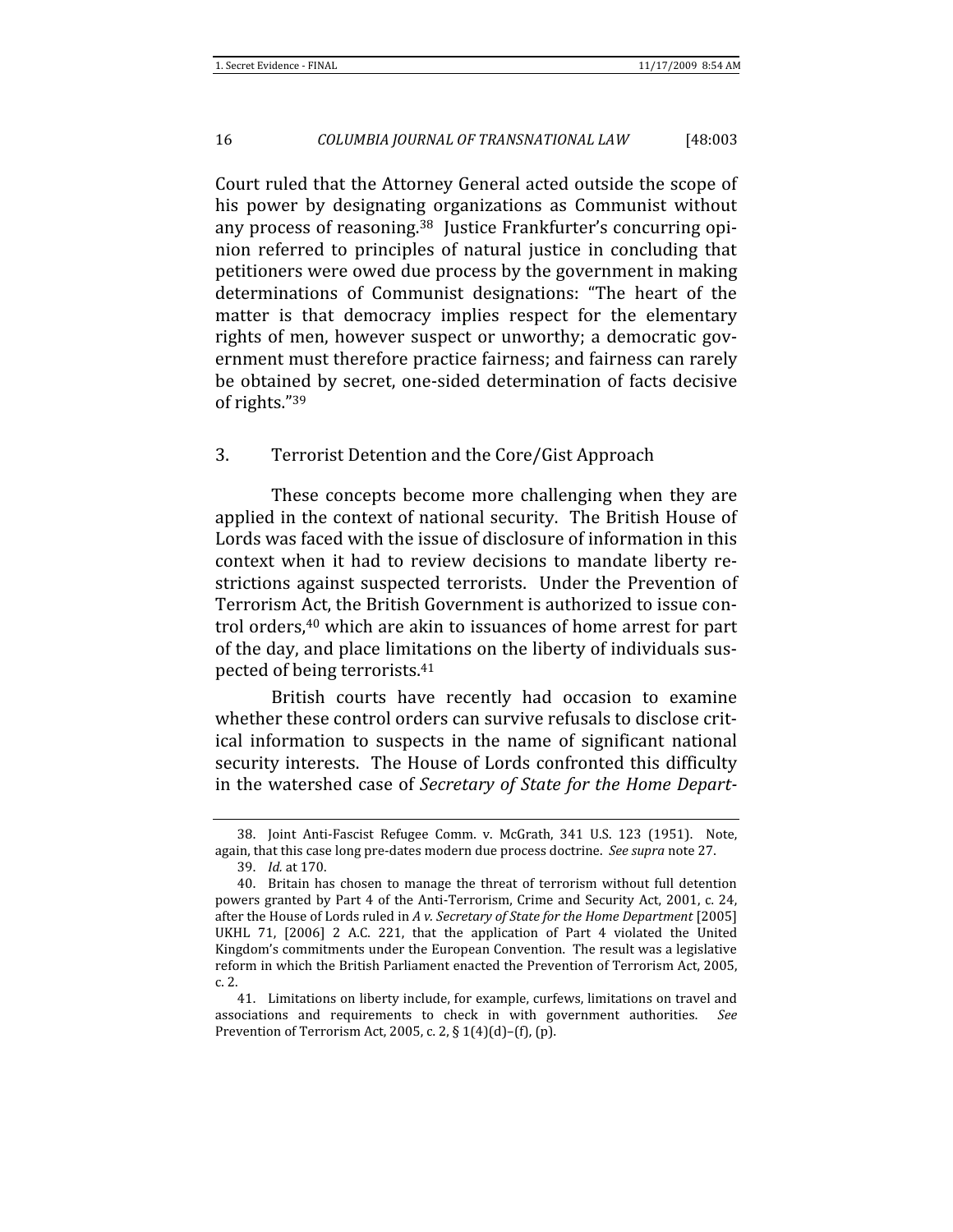*ment v. MB*. 42 The case concerned control orders imposed on two individuals, on the grounds of their suspected involvement with Islamist extremists. Both orders were based on evidence not dis‐ closed to the appellants or their legal representatives. It is not clear from the language of the opinions whether the Law Lords indeed required an irreducible core requirement to be disclosed to MB and AF. The Lords held that a trial judge may have a con‐ trol order quashed if he/she determines that the hearing was ul‐ timately unfair<sup>43</sup>—leaving for another day whether a hearing without a core of disclosed information might in some cases be fair.

There are suggestions in the decision that could be inter‐ preted as a willingness to recognize the possibility of complete non-disclosure.<sup>44</sup> The analysis is complicated by the process of judicial review in the context of control orders, which includes the option of disclosure to a special advocate who represents the controlled person, but not to him (as explained below). Accordingly, Lord Carswell stated:

> There is a very wide spectrum of cases in which closed material is relied on by the Secretary of State. At one extreme there may be cases in which the sole evidence adverse to the controlee is closed material, he cannot be told what the evidence is or even given its gist and the special advocate is not in a position to take sufficient instructions to mount an effective challenge to the adverse allegations. At the other end there may be cases where the proba‐ tive effect of the closed material is very slight or merely corroborative of strong open material and there is no obstacle to presenting a defence. There is an infinite variety of possible cases in between. The balance between the open material and the closed material and the probative nature of each will vary from case to case.<sup>45</sup>

<sup>42.</sup> [2007] UKHL 46, [2008] 1 A.C. 440.

<sup>43.</sup> *Id.* paras. 69–70, at 490 (Baroness Hale).

<sup>44.</sup> *See id.* para. 74, at 492 (Baroness Hale) ("It is quite possible for the court to provide the controlled person a sufficient measure of procedural protection even though the whole evidential basis for the basic allegation, which has been explained to him, is not disclosed.").

<sup>45.</sup> *Id.* para. 85, at 496 (Lord Carswell).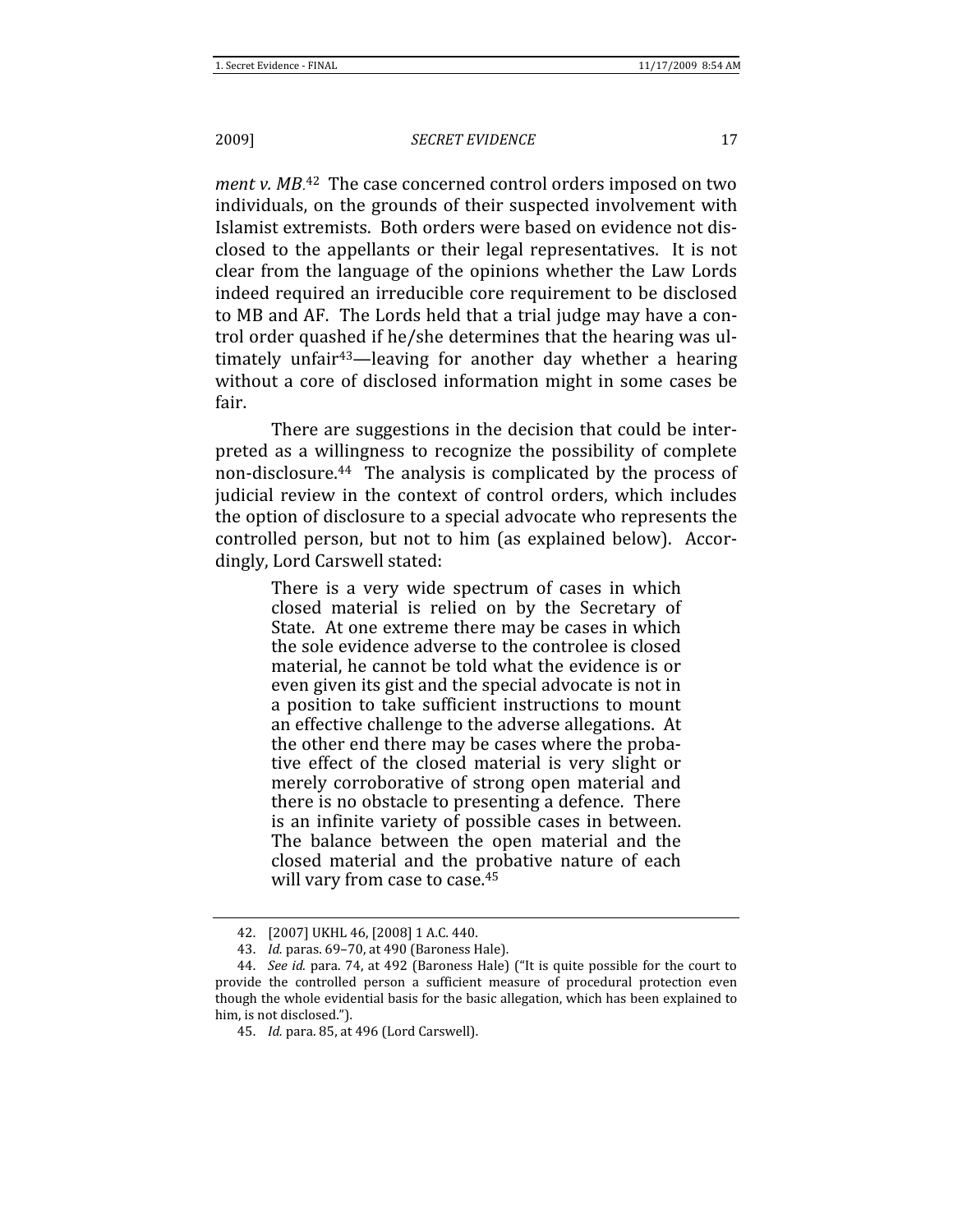This emerging vagueness around the gist concept, which pre‐ viously seemed relatively clear, is intensified in decisions based on this leading judgment, as indicated by the judgment of the Court of Appeals in *Secretary of State for the Home Department v. AF*. <sup>46</sup> Here the court interpreted the decision in *MB* as leaving open the possibility of complete non‐disclosure in certain cases. The judgment states that,

> [t]here is no principle that a hearing will be unfair in the absence of open disclosure to the controlee of an irreducible minimum of allegation or evi‐ dence. Alternatively, if there is, the irreducible can, depending on the circumstances, be met by disclo‐ sure of as little information as was provided in AF, which is very little indeed.<sup>47</sup>

However, more recently the European Court of Human Rights and the House of Lords have reaffirmed that even within the context of national security, the gist remains an irreplaceable measure of protection. The European Court of Human Rights ex‐ amined the issue of secret evidence in its decision in *A. and Oth‐ ers v. United Kingdom.*48 There the applicants challenged the pro‐ cedure used to determine the legality of their detention, especially the lack of disclosure of evidence.<sup>49</sup> The United Kingdom at this time employed special advocates to assist an individ‐ ual facing detention where the government relied on secret evi‐ dence. The Court held that while special advocates were a useful procedural protection,<sup>50</sup> they were not a substitute for the disclosure of the core of the evidence against an individual. Therefore, in some cases "[w]here . . . the open material consisted purely of general assertions and [the court's] decision to uphold the certi‐ fication and maintain the detention was based solely or to a deci‐

<sup>46.</sup> [2008] EWCA (Civ) 1148, [2009] 2 W.L.R. 423 (U.K.).

<sup>47.</sup> *Id.* para. 64, at 455.

<sup>48.</sup> A. v. United Kingdom, Eur. Ct. H.R. (2009), *available at* http://cmiskp.echr.coe. int/tkp197/view.asp?action=html&documentId=847470&portal=hbkm&source=exter nalbydocnumber&table=F69A27FD8FB86142BF01C1166DEA398649. This decision is interesting not only for its examination of the procedural fairness of the special advocate system, but also for its determinations regarding preventative detentions under the European Convention on Human Rights.

<sup>49.</sup> *Id.* para. 214.

<sup>50.</sup> *Id.* para. 220.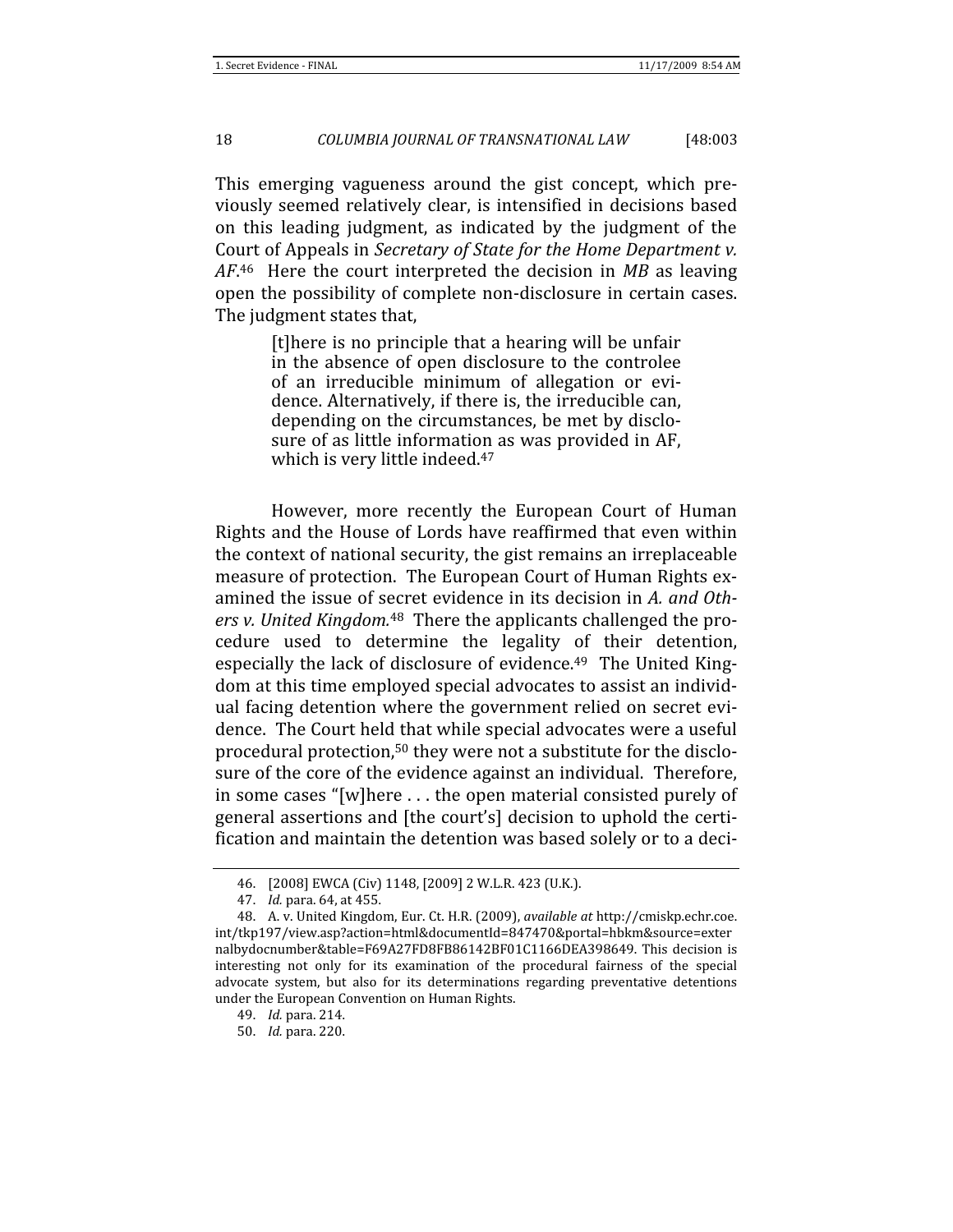sive degree on closed materials, the procedural requirements of [the Convention] would not be satisfied."<sup>51</sup> The Court held that in a number of individual cases, the Convention's right to a fair trial had been violated.<sup>52</sup> It appears that, at least under the European Convention, the requirement of a core disclosure if one is facing detention remains required for a hearing to be fair.

Based on this decision of the European Court of Human Rights, the British House of Lords overruled its prior decision and unanimously held that, pursuant to the European Conven‐ tion, a defendant facing a control order has a right to disclosure of at least "sufficient information about the allegations against him to enable him to give effective instructions" to the special advocate.<sup>53</sup> "The Grand Chamber has now made clear," writes Lord Phillips, "that non-disclosure cannot go so far as to deny a party knowledge of the essence of the case against him, at least where he is at risk of consequences as severe as those normally imposed under a control order."54

A tentative lesson to be drawn from this discussion is that the very basic core/gist requirement comes under tremendous pressure as the public interest stakes against information disclo‐ sure rise in national security cases.<sup>55</sup> Against this background, supplementary models have been introduced in several common

55. *See* Ellen Yaroshefsky, *Secret Evidence Is Slowly Eroding the Adversary System: CIPA and FISA in the Courts*, 34 HOFSTRA L. REV. 1063 (2006) (arguing that providing the gist of secret evidence undermines the integrity and effectiveness of adversarial process).

<sup>51.</sup> *Id.*

<sup>52.</sup> *Id.* paras. 223–24.

<sup>53.</sup> Sec'y of State v. AF [2009] UKHL 28, para. 59. Following these rulings at least two individuals subject to control orders have had them revoked by the Secretary of State, Frances Gibb, *Top terror suspect is freed over secrets fear*, THE TIMES OF LONDON, Sept. 7, 2009, *available at* 2009 WLNR 17526352; Alan Travis, *Terror Suspect Freed After Home Secretary Revokes Second Control Order*, THE GUARDIAN, Sept. 24, 2009, *available at* http://www.guardian.co.uk/politics/2009/sep/24/control‐order‐revoked ‐imam‐ae, and a court has released another, *Sec'y of State for the Home Dep't v. O'Connor* [2009] EWHC (Admin) 1966, para. 3 (noting that "non‐disclosure has gone so far as to deny AN knowledge of the essence of the case against him. The essence of that case has now been withdrawn. It therefore follows that the decision of the Secretary of State was made upon grounds upon which no reliance can now be placed."). The media reported that the Secretary of State released the two individuals because the government would be unable to prove the grounds for the control orders without jeopardizing state secrets. *See* Gibb, *supra*; Travis, *supra*.

<sup>54.</sup> Sec'y of State v. AF [2009] UKHL 28, para. 65.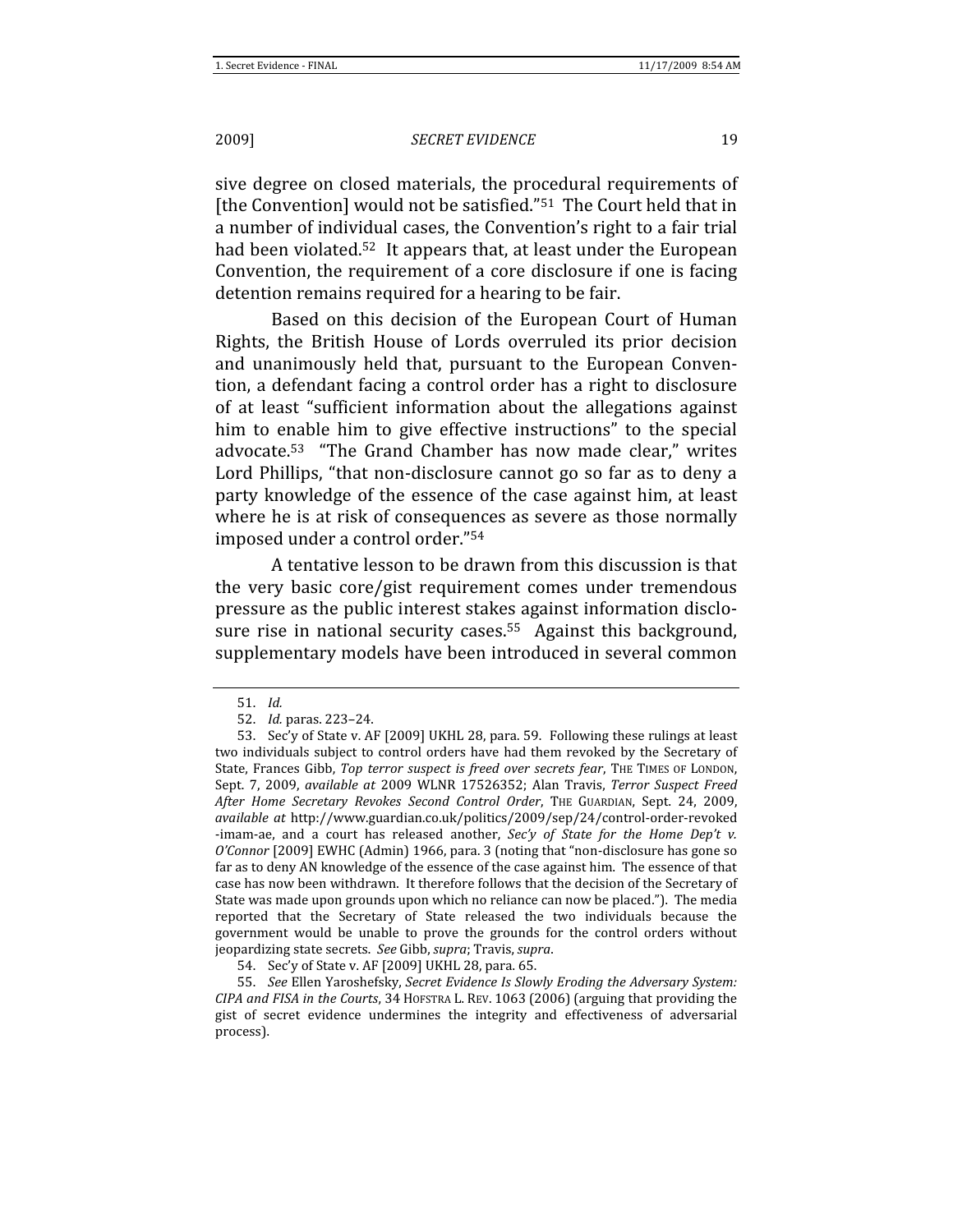law systems to meet the challenge of procedural fairness in national security contexts.

# *B. The Judicial Management Model*

One model for improving on the core/gist baseline is found in Israeli law, which permits administrative detention of certain individuals considered threats to national security, sub‐ ject to judicial review.56 As in the case of British control orders, the key question becomes what specific kind of judicial review adequately safeguards fairness when national security impera‐ tives dictate nondisclosure of information. As explained below, judges in Israel have developed an approach in a number of de‐ tention contexts which we label the "judicial management mod‐ el."

# 1. The Statutory Scheme

Israel inherited provisions allowing for administrative de‐ tentions for security reasons from the pre‐independence legal system governing British Mandatory Palestine, as enacted in the Defense (Emergency) Regulations of 1945.<sup>57</sup> This regime was later replaced by a new law—the Emergency Powers (Detention) Law of 1979—which, while preserving the possibility of preven‐ tive administrative detentions, afforded greater procedural safe‐ guards.58 According to the 1979 law:

> Where the Minister of Defence has reasonable cause to believe that reasons of state security or public security require that a particular person be detained, he may, by order under his hand, direct that such person be detained for a period, not ex-

<sup>56.</sup> On the Israeli detention law system, see generally Mara Rudman & Mazen Qupty, *The Emergency Powers (Detention) Law: Israel's Courts Have a Mission—Should They Choose to Accept It?*, 21 COLUM.HUM. RTS. L. REV. 469 (1990).

<sup>57.</sup> Defense (Emergency) Regulations, 1945 Palestine Gazette no. 1442, Supp. No. 2, at 1055.

<sup>58.</sup> Emergency Powers (Detention) Law, 5739‐1979, 33 LSI 89 (1979) (Isr.) [hereinafter, Israeli Detentions Law]. For a brief review of the history of administrative detention legislation in Israel, see paragraph 6 of Justice Rubinstein's opinion in HCJ 9441/07 *Agbar v. I.D.F. Commander in Judea & Samaria* [2007] (not published).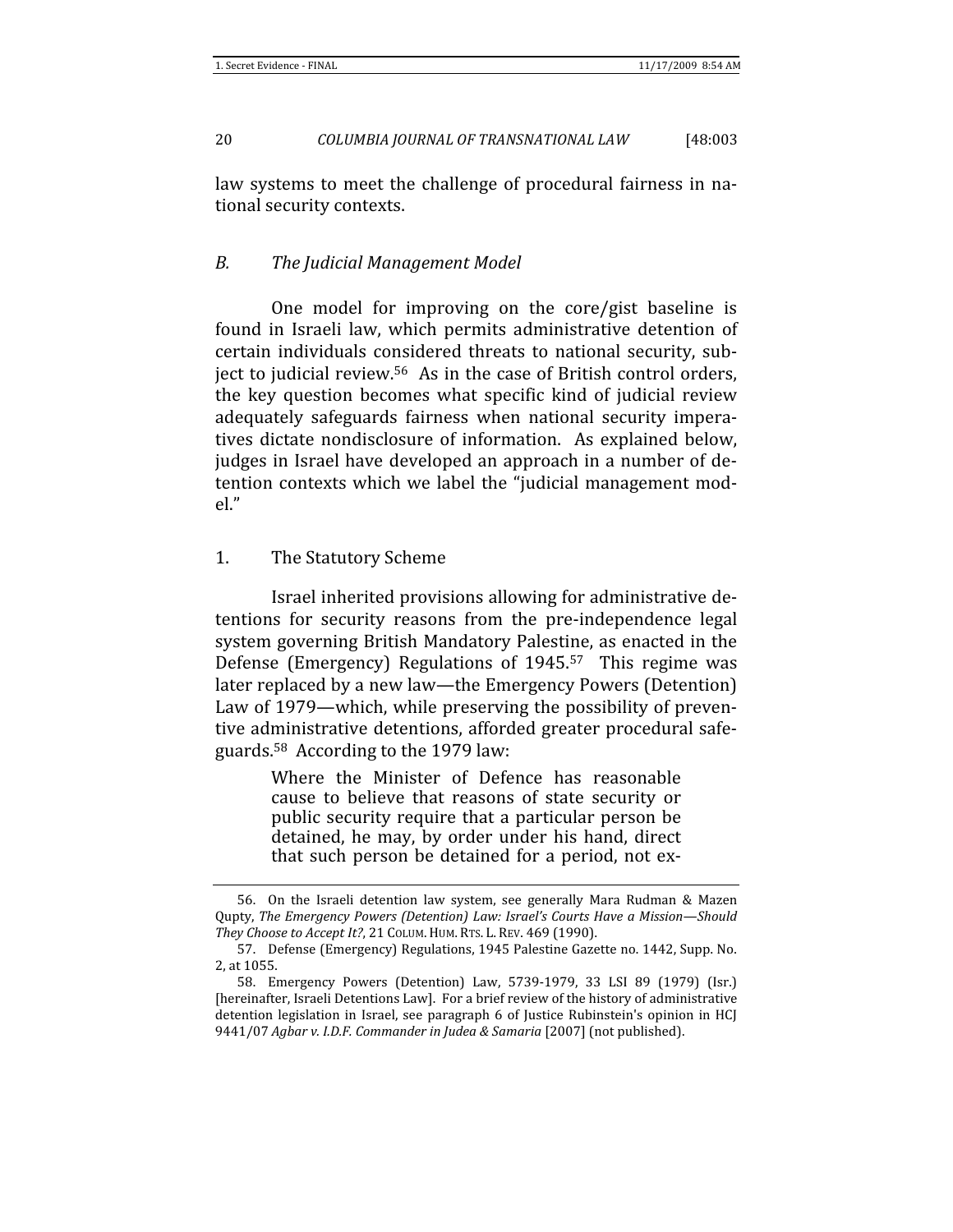ceeding six months, stated in the order.59

This order may be extended from time to time.<sup>60</sup> The detainee has the right to have his detention reviewed by a President of a District Court within forty-eight hours, $61$  and after that at least every three months.62

The procedure for review of the detainee's status enables the state to refrain from full disclosure of the underlying evi‐ dence. According to section 6(c) of the law:

> In proceedings under section 4 or 5, the President of the District Court may accept evidence without the detainee or his representative being present and without disclosing the evidence to them if, af‐ ter studying the evidence or hearing submissions, even in their absence, he is satisfied that disclosure of the evidence to either of them may impair state security or public security.<sup>63</sup>

Thus, the statutory standard of review in Israel is quite deferen‐ tial to the security interests of the state. The Israeli Detentions Law, by its own language requires the judge to consider only whether the disclosure of evidence will impair state security, rather than balance the individual's interests with those of the state when making a determination of what evidence must be disclosed. As we will see, judges have worked within this frame‐ work to develop means to provide further protections to individ‐ uals.

In 2002, Israel enacted the Incarceration of Unlawful Combatants Law.<sup>64</sup> which applies to the detention of foreigners who reside outside Israel and are apprehended for certain terror‐ ist-related activities.<sup>65</sup> This law includes similar mechanisms of

<sup>59.</sup> Israel Detentions Law, § 2(a).

<sup>60.</sup> *Id.* § 2(b).

<sup>61.</sup> *Id.* § 4.

<sup>62.</sup> *Id.* § 5.

<sup>63.</sup> *Id.* § 6(c).

<sup>64.</sup> Incarceration of Unlawful Combatants Law, 5762‐2002 (Isr.), *available at* http://www.justice.gov.il/NR/rdonlyres/7E86D098‐0463‐4F37‐A38D‐8AEBE770BD E6/0/IncarcerationLawedited140302.doc [hereinafter Israeli Unlawful Combatants Law].

<sup>65.</sup> The distinction between the two detention laws was analyzed in CrimA 6659/06 A v. Israel [June 11, 2008], *available at* http://elyon1.court.gov.il/files\_eng/06 /590/066/n04/06066590.n04.pdf (not published).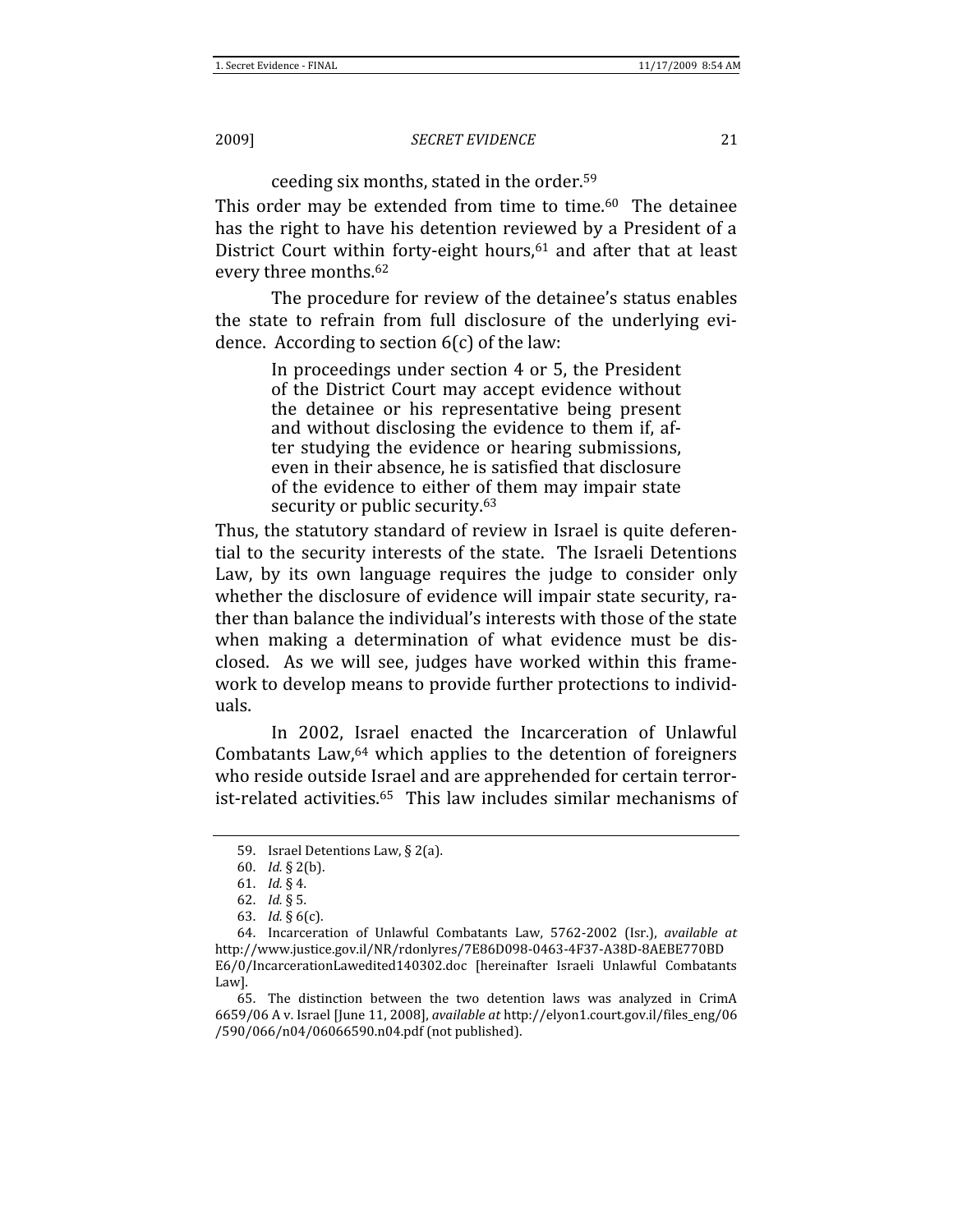judicial review, with adjustments that take into consideration the different context—such as allowing the first judicial review to take place within fourteen days, $66$  and then allowing that every additional review will take place at least every six months.<sup>67</sup> This law also expressly provides for the possibility of using secret evi‐ dence disclosed only to the court:

> It shall be permissible to depart from the laws of evidence in proceedings under this Law, for rea‐ sons to be recorded; the court may admit evidence, even in the absence of the prisoner or his legal rep‐ resentative, or not disclose such evidence to the aforesaid if, after having reviewed the evidence or heard the submissions, even in the absence of the prisoner or his legal representative, it is convinced that disclosure of the evidence to the prisoner or his legal representative is likely to harm State security or public security.68

Similar principles of judicial review coupled with authorized lim‐ its on disclosure of evidence to suspects also apply to detentions conducted in the occupied territories based on military orders.69

# 2. A Judge‐Made Mechanism

The fact that the review of detention decisions is conducted without full disclosure of the evidence casts a shadow on the significance of judicial review in each of these detention con‐ texts. Against this background, the Israeli Supreme Court has de‐ veloped an activist approach in its review role of the non‐ disclosed evidence,70 in a way that starts to look like the practice of inquisitorial legal systems. This practice of the court has been described by Professor Itzhak Zamir, a scholar of Israeli public

<sup>66.</sup> Israeli Unlawful Combatants Law, § 5(a).

<sup>67.</sup> *Id.* § 5(c).

<sup>68.</sup> *Id.* § 5(e).

<sup>69.</sup> *See, e.g.*, *infra* at II.B.2.

<sup>70.</sup> This activist judicial approach is not limited to detentions law. In general, the judiciary has been at the fore of protections of individual rights in Israel. *See*  Stephen Goldstein, *The Protection of Human Rights by Judges: The Israeli Experience*, *in* JUDICIAL PROTECTION OF HUMAN RIGHTS: MYTH OR REALITY? 55 (M. Gibney & S. Frankowski eds., 1999) ("Until quite recently, human rights in Israel have been protected almost exclusively by judge‐made law.").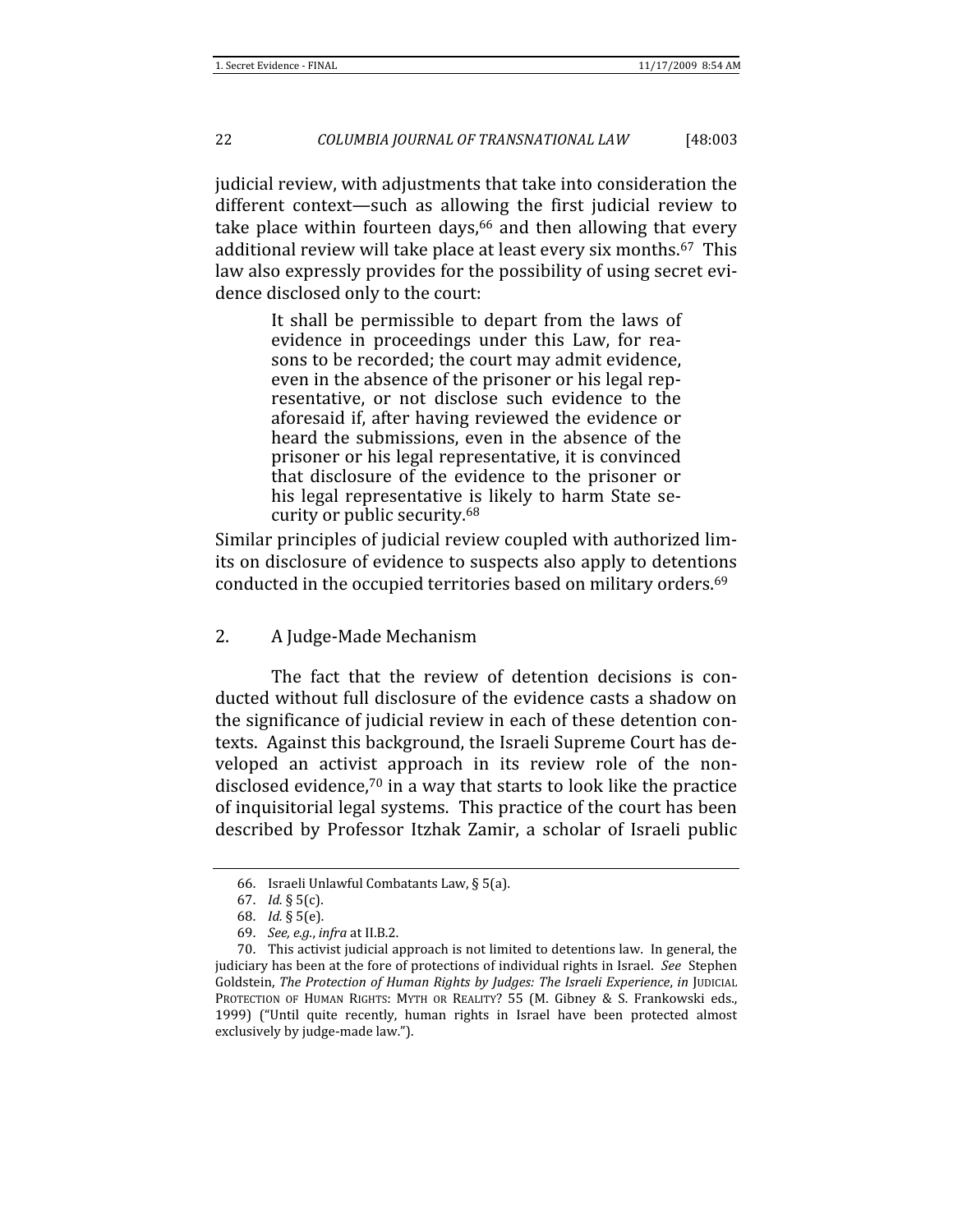law and later a Justice on the Israeli Supreme Court, in the follow‐ ing manner:

> Due to the gravity of this situation, the Supreme Court instituted a practice which has no basis in law. The court dealing with the case suggests to the applicant that the administrative authority, which keeps the evidence under a cloak of secrecy, present the evidence only to the judges, behind closed doors, not in the presence of the applicant. If the applicant agrees to this proposal, the court will then examine the confidential evidence.<sup>71</sup>

More recently, Chief Justice Beinisch described this practice in *A v. State of Israel*, a Supreme Court case that challenged the constitutionality of the provision allowing the non‐disclosure of evidence according to the new Unlawful Combatants Law (alongside several other provisions of this law):72

> [I]n view of the of the problems inherent in relying upon administrative evidence for the purpose of detention, the judicial system has over the years developed a tool for control and scrutiny of intelli‐ gence material, in so far as this is possible in a pro‐ ceeding of the kind that takes place in judicial re‐ view of administrative detention. In these proceedings the judge is required to question the validity and credibility of the administrative evi‐ dence that is brought before him and to assess its weight. 73

The reviewing court plays a special role by performing the aforesaid examination of evidence in a critical fashion, even view‐ ing it from the position of the detainee (were he able to access it). As explained by Chief Justice Beinisch:

> In view of the problems inherent in submitting privileged evidence *ex parte*, the court that carries out

73. *Id.* para. 43.

<sup>71.</sup> Itzhak Zamir, *Human Rights and National Security*, 23 ISR. L. REV. 375, 399 (1989).

<sup>72.</sup> CrimA 6659/06 A v. State of Israel [2008], *available at* http://elyon1. court.gov.il/files\_eng/06/590/066/n04/06066590.n04.pdf (not published).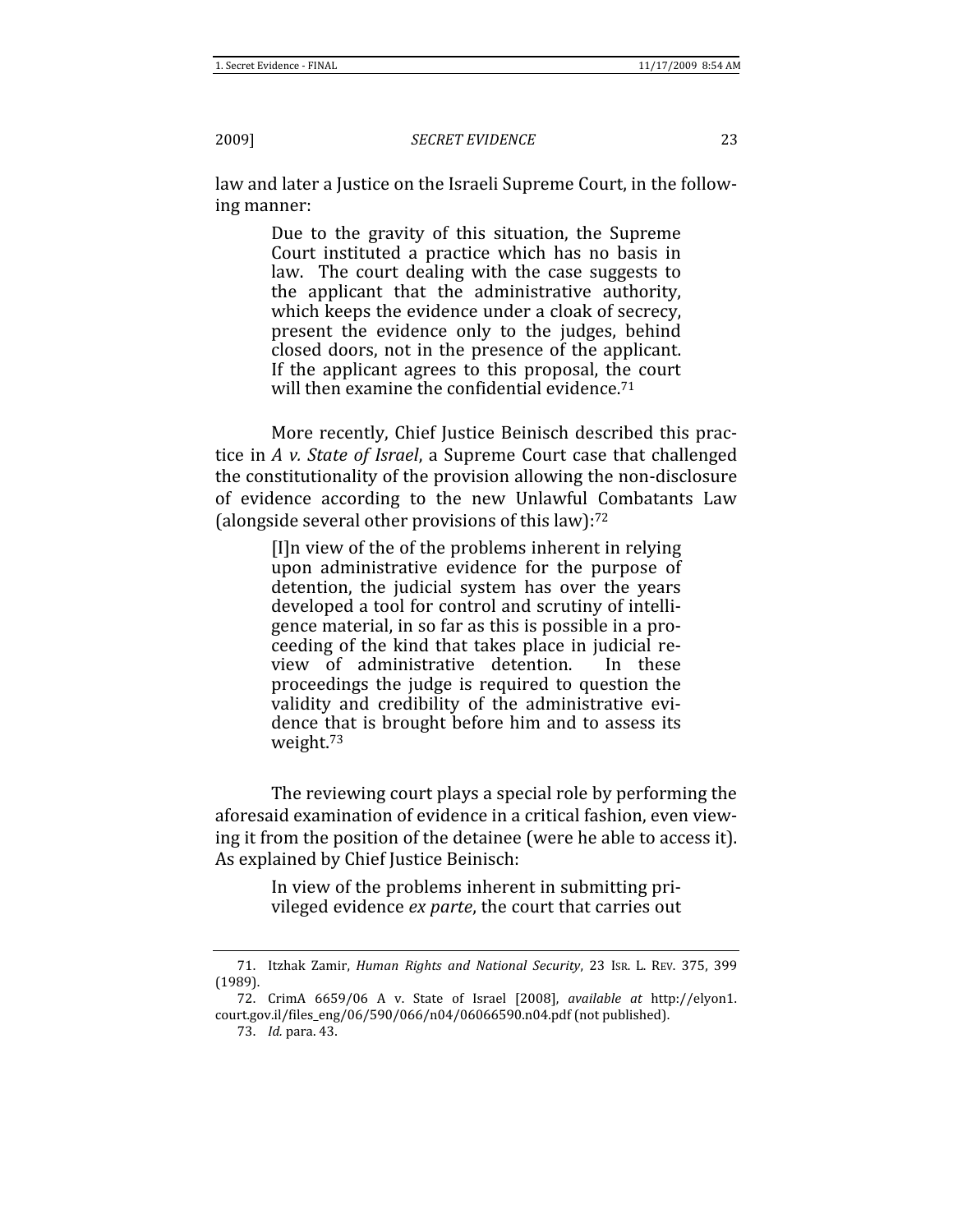a judicial review of an administrative detention is required to act with caution and great care when examining the material that is brought before it for its inspection alone. In such circumstances, the court has a duty to act with great caution and to examine the privileged material brought before it *from the viewpoint of the detainee*, who has not seen the material and cannot argue against it.74

In her judgment, Chief Justice Beinisch relied on an earlier decision of the High Court of Justice in the matter of *Barham v. Justice Colonel Shefi*. 75 In *Barham*, the petitioner, detained ac‐ cording to the legislation on administrative detentions in the oc‐ cupied territories, $76$  argued that the military judge, in his review of the undisclosed materials serving as the basis for his deten‐ tion, should question the informants who provided the informa‐ tion. Justice Or, delivering the court's decision, did not accept this argument but did emphasize the importance of the judge's intensified scrutiny in an examination of non‐disclosed materials which constitute the basis for the detention decision:

> [T]he military judge may and should consider not only the question whether *prima facie* the compe‐ tent authority was entitled to decide what it de‐ cided on the basis of the material that was before it, but the judge should also consider the question of the credibility of the material that was submitted as a part of its assessment of the weight of the ma‐ terial. Indeed, the fact that certain "material" con‐ stitutes valid administrative evidence, does not ex‐ empt the judge from examining its degree of credibility against the background of the other pieces of evidence, and the entirety of the case's circumstances. As such, the "administrative evi‐ dence" label does not exempt the judge from the need to demand and receive explanations from the bodies that are able to provide them. To say oth‐ erwise, would mean to greatly weaken the process

<sup>74.</sup> *Id.* (emphasis added).

<sup>75.</sup> HCJ 4400/98 Barham v. Justice Colonel Shefi [1998] IsrSC 52(5) 337.

<sup>76.</sup> Administrative Detentions Order (as amended), promulgated by the military commander of the area.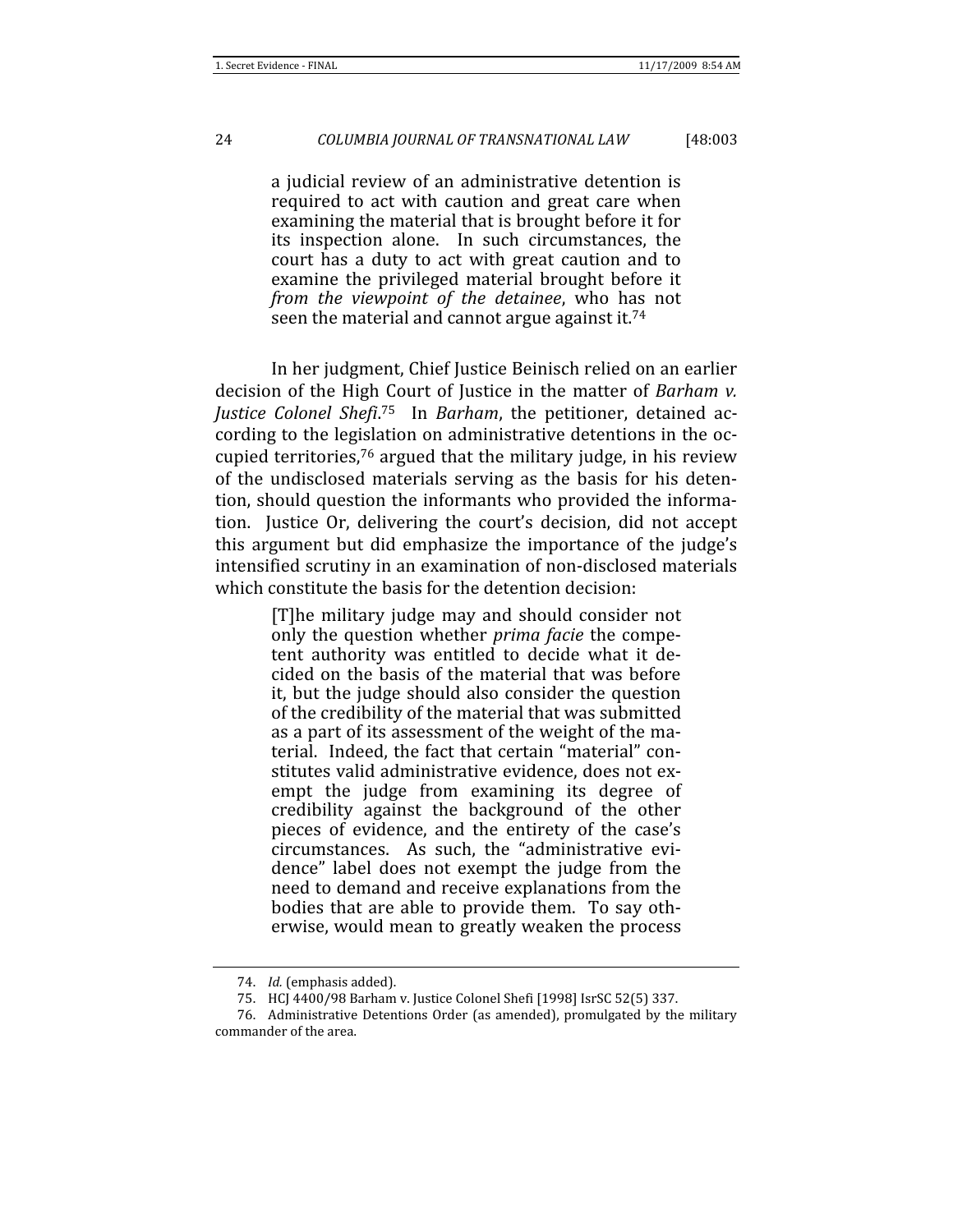of judicial review and to allow for the elimination of liberty for extended periods of time, on the basis of poor and inadequate material.77

Thus, while a reviewing court need not call witnesses for ques‐ tioning, it should attempt to test the quality and credibility of the government's evidence

Not only must the judge review the evidence for its relia‐ bility, but she also should test the government's case generally. Justice Procaccia's opinion in *Khadri v. I.D.F Commander in Judea and Samaria*, <sup>78</sup> further articulates the view of the court acting al‐ most as the detainee's advocate:

> The administrative detention entails, more than once, a deviation from the rules of evidence, among other reasons, since the materials raised against the detainee are not subjected to his review. This deviation imposes on the court a special duty to take extra care in the reviewing of the confidential material, and to act as the detainee's "mouth" where he is not exposed to the adverse materials. and cannot defend himself.79

Justice Rubinstein expressed a similar view to that of Jus‐ tice Procaccia in *Agbar v. I.D.F Commander in Judea and Sama‐ ria*. 80 In the course of discussing the evidentiary problems aris‐ ing from the procedure of administrative detention, Justice Rubinstein opined that:

> [I]n this situation the detainee does not enjoy a full and adequate opportunity to defend himself against the arguments raised against him – he is not exposed to the majority of the evidences, he cannot review them and he is unable to cross examine. This obliges the court to employ extra care and strict examination of the evidence brought be‐

<sup>77.</sup> [1998] IsrSC 52(5) at 346.

<sup>78.</sup> HCJ 11006/04 Khadri v. I.D.F Commander in Judea and Samaria [2004] (not published).

<sup>79.</sup> *Id.* para. 6.

<sup>80.</sup> HCJ 9441/07, para. 8 [2007] (not published).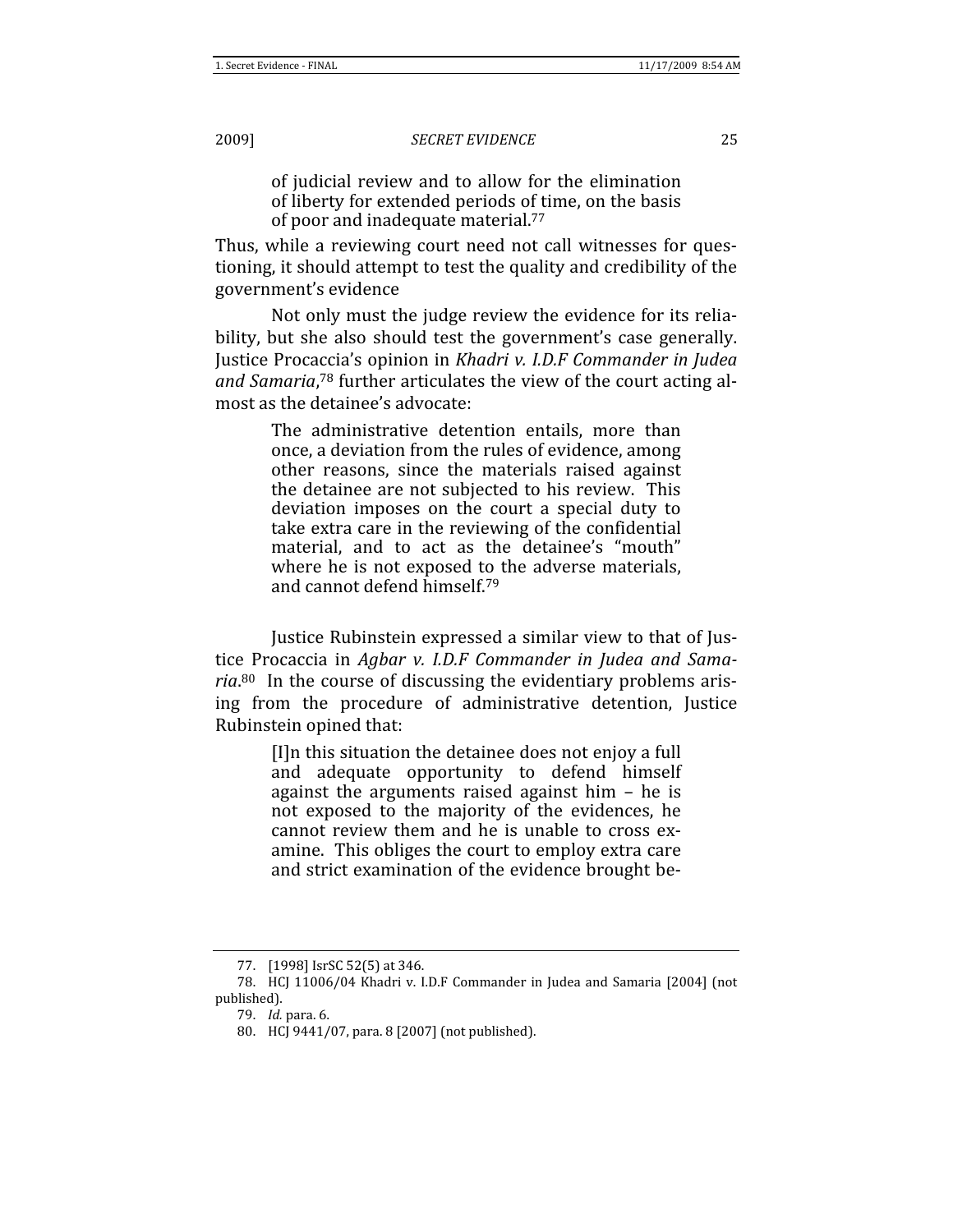fore him. *The court must become "temporary de‐ fense attorney."*<sup>81</sup>

The Israeli Supreme Court has expressed this view in many other instances. $82$  In sum, while the security services in Israel may be granted more latitude in excluding the individual affected from the relevant evidence against him, courts reviewing these decisions try to compensate for this handicap through their heightened scrutiny of the evidence.

It is important to add that the active role the Israeli Su‐ preme Court has taken upon itself is not supposed to replace the duty to disclose to the detained person the gist of the allegations against him. In recent decisions, the Supreme Court has made it clear that the state has to disclose the basic allegations to the de‐ tained, as an independent duty, alongside the full disclosure of evidence to the court.<sup>83</sup> Still, there may be doubts whether disclosure of core allegations alone gives enough basis for effective defense (e.g. if the detained knows that he is suspected to be a member of a said terrorist organization, but does not know who were the people who attributed this allegation to him).

<sup>81.</sup> *Id.* (emphasis added).

<sup>82.</sup> *See, e.g.*, HCJ 5555/05 Federman v. Commander of the Central Command [2005] IsrSC 59(2) 865, 869 (according to Justice Rubinstein: "[The issue of undisclosed evidence] imposes a special and enhanced duty on the adjudicating authorities in the military system, and on this court . . . to carefully examine what is brought before them, while acting also as a mouth of sorts for whom the material was hidden from"); Administrative Detention App. 8788/03 Federman v. Minister of Defense [2003] IsrSC 58(1) 176, 187 (according to Justice Grunis: "Due to the limited involvement of the detainee and his counsel in the procedure undergoing before the Chief Justice of the district court, the Chief Justice must act as a mouth to the detainee and examine the material brought before him in an intensive and thorough fashion"); Administrative Detention App. 6183/06 Gruner v. Minister of Defense [2006] (not published) (according to Justice Cheshin, "during the discussion regarding the approval of the [administrative] arrest warrant, the chief justice of the district court must adopt an active course, that does not characterize the traditional role of the court in our adversary system").

<sup>83.</sup> *See* HCJ 2595/09 Sofi v. State of Israel [2009] (not published). In this case, Justice Rubinstein stressed that the limitation on disclosure should be "narrowed . . . to the necessary minimum." *Id.* para. 21. *See also* HCJ 1510/09 Atamana v. State of Israel [2009] (not published). In Atamana, Justice Hayut stressed that eventually all the relevant allegations were revealed to the detainee. At the same time, it is clear from these two decisions that the authorities did not tend to reveal the gist of the accusations to the detained, and they did that eventually only under the pressure of the court.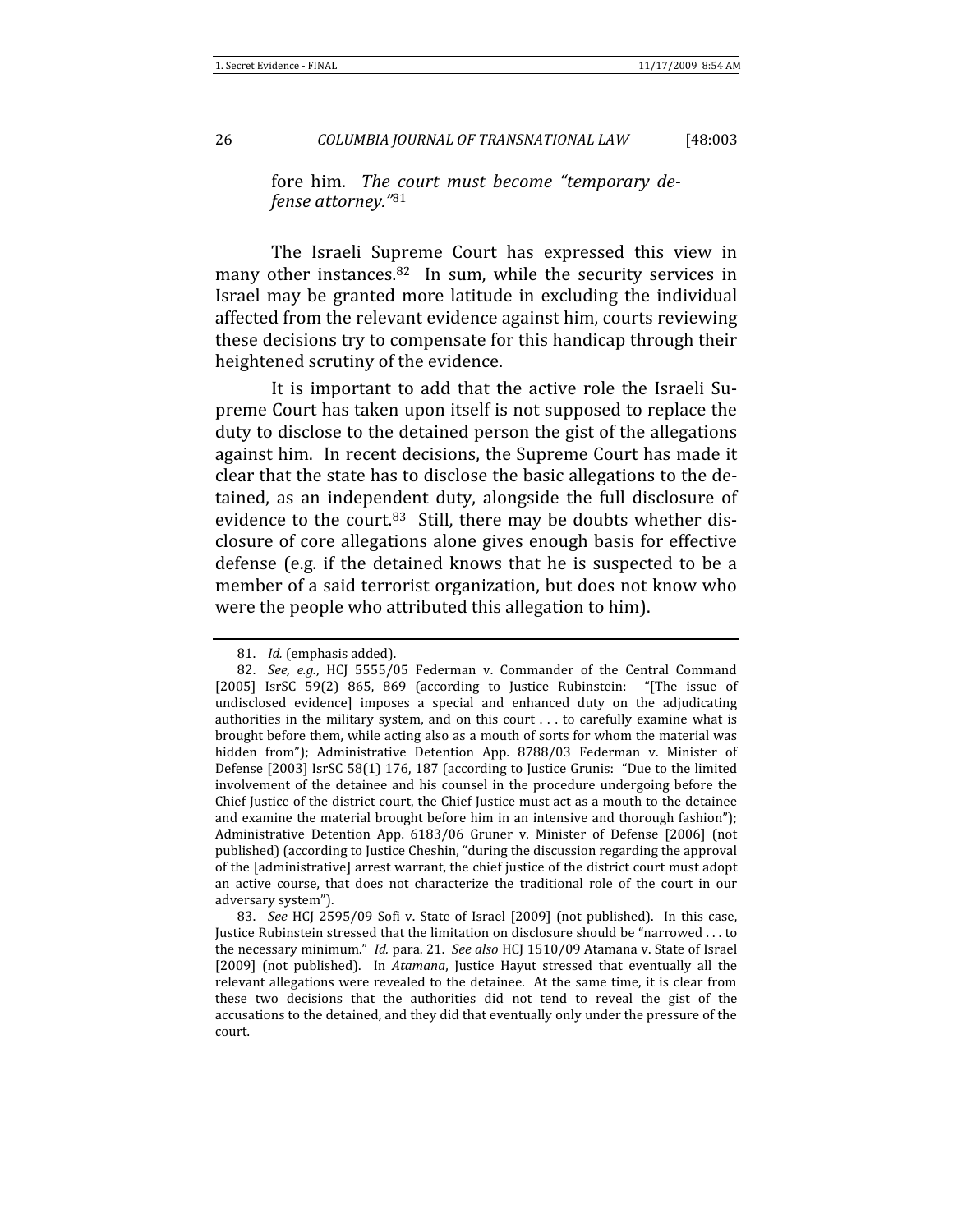# *C. The Special Advocate Model*

Another model used to bolster the gist requirement that balances secrecy and the ability to challenge evidence against a suspect is based on the use of "special advocates," attorneys who, unlike the suspect or his other legal representatives, are given access to secret evidence and are charged with refuting the state's arguments and evidence—on behalf of the suspect or in some cases on behalf the state—in a closed adversarial hearing.<sup>84</sup> The special advocate supplements the core by seeking disclosure of additional secret evidence to the suspect as well as providing an additional level of evidentiary scrutiny and legal challenge to evidence that remains undisclosed to the suspect.

# 1. Modern Origins

Canada and the United Kingdom $85$  currently utilize special advocates to offer a measure of procedural fairness to those fac‐ ing deprivation of their liberty due to alleged terrorist connec‐ tions, and for whom classified or closed materials are the source of the allegations against them.86 Judicial decisions from both na‐ tional and supranational courts have influenced this model and provided an impetus for further procedural protection.87

<sup>84.</sup> *See generally* John Ip, *The Rise and Spread of the Special Advocate*, PUB. L. 717– 41 (2008) (detailing the historical development of special advocates as a way to balance secrecy and fairness).

<sup>85.</sup> New Zealand has also taken steps to implement the use of special advocates. Indeed, special advocates were appointed on an ad hoc basis in the case of Zaoui v. Attorney General, [2004] 2 N.Z.L.R. 339 (H.C.), where the Attorney General of New Zealand issued a security risk certificate against Zaoui under the Immigration Act. Following this hearing, New Zealand's parliament has worked to amend its immigration legislation to provide for the statutory use of special advocates in immigration proceedings where closed materials are relied upon by the government. New Zealand's model is largely influenced by the existing methods used in Canada and the U.K. *See generally*  John Ip, The Adoption of the Special Advocate Under New Zealand's Immigration Bill (Nov. 8, 2008) (unpublished manuscript, on file with The Columbia Journal of Transnational Law).

<sup>86.</sup> Immigration and Refugee Protection Act, 2001 S.C., ch. 27 (Can.) §§ 83(1.2), 85 [hereinafter IRPA]; Special Immigration Appeals Commission Act, 1997, c. 68 (Eng.) [hereinafter SIAC]; Special Immigration Appeals Commission (Procedure) Rules 2003, S.I. 2003/1034, arts. 35, 37 (U.K.) [hereinafter SIAC Rules]; Prevention of Terrorism Act, 2005, c. 2, § 1 (U.K.) [hereinafter PTA].

<sup>87.</sup> *See* Chahal v. United Kingdom, 1996‐V Eur. Ct. H.R. 1831; Sec'y of State for the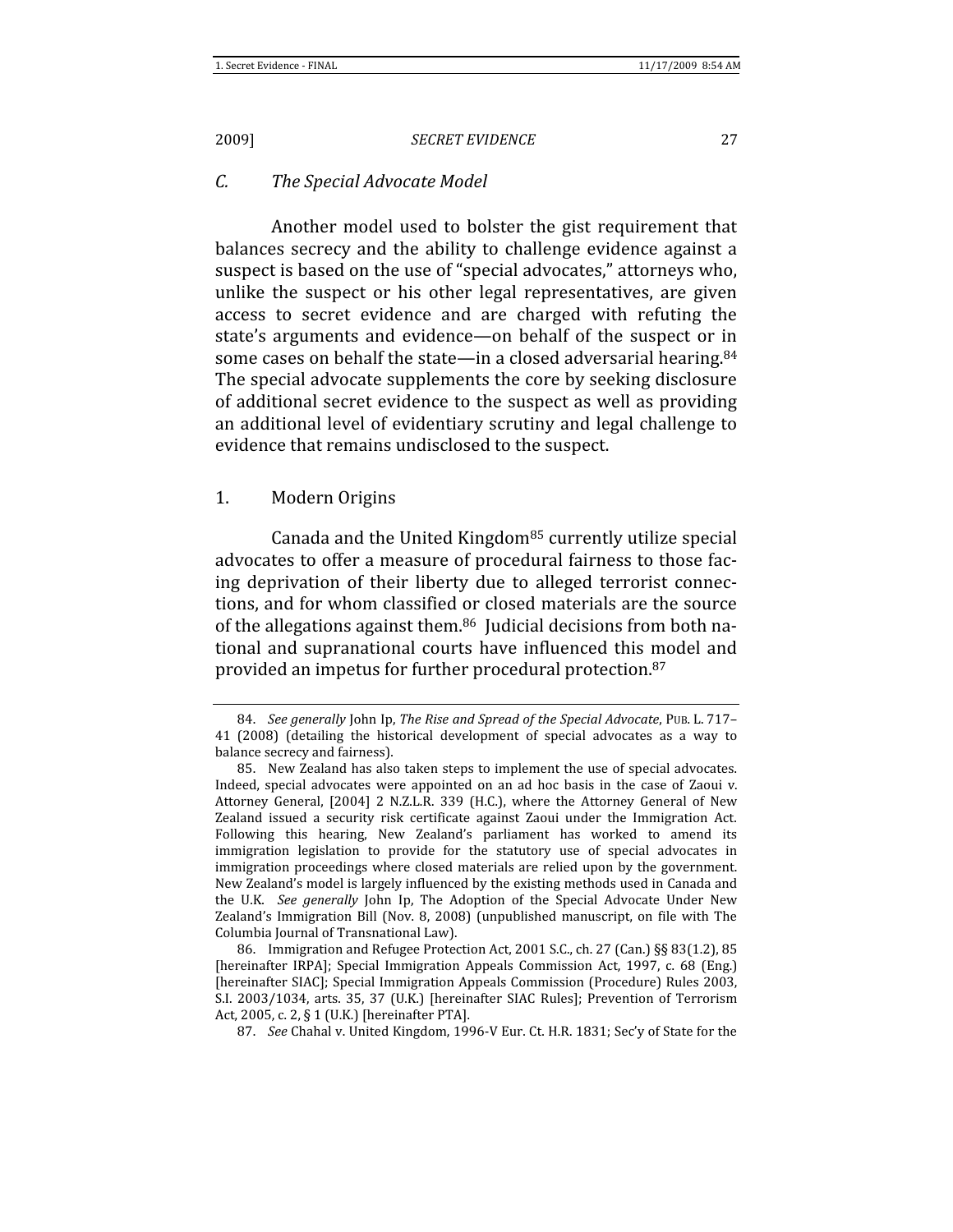The European Court of Human Rights played a significant role in shaping the special advocate system in both the United Kingdom and Canada. In 1996, the Court, in *Chahal v. United Kingdom*, heard the case of a detained immigrant who challenged the procedures of his deportation appeal, namely that the ap‐ peals court did not have access to closed information relating to his threat to national security and was thus ill-equipped to review the decision of the Home Secretary to deport him.88 The Court ruled unanimously that the United Kingdom was in viola‐ tion of Article 13 of the European Convention on Human Rights, which provides for an "effective remedy before a national authority" where rights of the Convention are violated.<sup>89</sup> The Court found the protections afforded to Chahal were deficient where he was unable to challenge his detention in court because materials that were relied upon by the government were disclosed neither to him nor the court.<sup>90</sup>

In its opinion, the Court referenced Canada's Immigration Act of 1976 as a means by which to strengthen judicial review in proceedings where classified materials are involved, through the use of special security‐cleared counsel to examine witnesses and "test the strength of the State's case."91 The Court opined that the use of special advocates "accommodate[s] legitimate security concerns about the nature and sources of intelligence informa‐ tion and yet accord[s] the individual a substantial measure of procedural justice."92 The Court's advice did not fall on deaf ears and following the *Chahal* opinion, the U.K. Parliament enacted the Special Immigration Appeals Commission Act of 1997, which provided, in part, for the use of a special advocate in immigration proceedings to represent the interests of a complainant on appeal where classified materials were relied upon by the State.<sup>93</sup> Following the September 2001 terrorist attacks in the United

Home Dep't v. MB [2007] UKHL 46, [2008] 1 A.C. 440; A v. Sec'y of State for the Home Dep't [2004] UKHL 56, [2005] 2 A.C. 68; Charkaoui v. Canada (Citizenship and Immigration), [2007] 1 S.C.R. 350 (Can.).

<sup>88.</sup> 1996‐V Eur. Ct. H.R. at 1844–46.

<sup>89.</sup> ECHR, *supra* note 17, Art. 13; 1996‐V Eur. Ct. H.R. at 1871.

<sup>90.</sup> 1996‐V Eur. Ct. H.R. at 1870–71.

<sup>91.</sup> *Id.* at 1869.

<sup>92.</sup> *Id.* at 1866–67.

<sup>93.</sup> SIAC, *supra* note 86, § 6.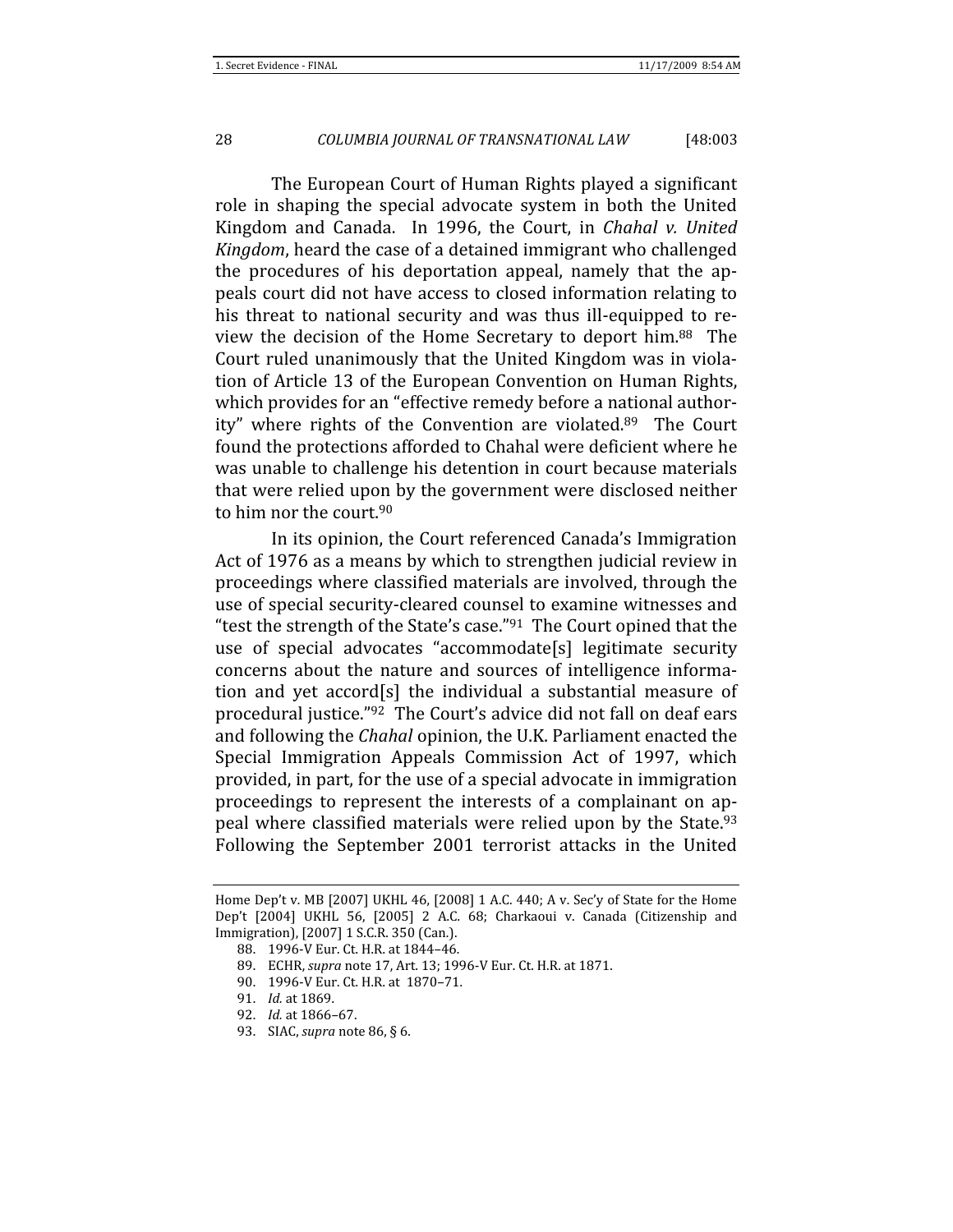States, Parliament incorporated the use of special advocates in hearings for suspected terrorists, first in the Anti-terrorism, Crime and Security Act of 200194 and later in the Prevention of Terrorism Act of 2005.95

The House of Lords in *M.B. v. Secretary of State for the Home Department*<sup>96</sup> solidified the legitimacy of special advocates in light of the jurisprudence of the European Court of Human Rights. It accepted that the use of special advocates will often re‐ sult in a fair hearing, and thus refused to issue a declaration of in‐ compatibility between challenged domestic law and the ECHR,97 though some members warned that special advocates could not replace the requirement to provide an individual with a gist of the materials against him.98

Canada implemented the use of special advocates in na‐ tional security contexts in 2007, borrowing from the United Kingdom.99 The impetus was *Charkaoui v. Canada (Immigration and Citizenship)* where the Supreme Court found that section 7 of the Canadian Charter of Rights and Freedoms<sup>100</sup> requires at min-

<sup>94.</sup> Under section 21 of the Anti-terrorism, Crime and Security Act, 2001, c. 24, § 1, the Secretary of State was given broad powers to indefinitely detain non‐citizens that he or she reasonably believed to be a threat to national security and suspected to be a terrorist. In order to detain these individuals, the United Kingdom in section 30 of the 2001 Act asserted a derogation from the Convention by declaring a state of national emergency, the legitimacy of which was challenged successfully in *A v. Secretary of State*.

<sup>95.</sup> The PTA repealed the detention provisions of the Anti-terrorism, Crime and Security Act and instead provides for control orders that impose restrictions of movement and association. *See* PTA, *supra* note 86, § 1(4).

<sup>96.</sup> [2007] UKHL 46, [2008] 1 A.C. 440.

<sup>97.</sup> *Id.* para. 70, at 490 (Baroness Hale).

<sup>98.</sup> *Id.* para. 84, at 495 (Lord Carswell) (noting "a qualification that the powers conferred do not extend to withholding particulars of reasons or evidence where to do so would deprive the controlee of a fair trial"); *id.* para. 35, at 480 (Lord Cornhill) (suggesting that even with a special advocate "the task of the court in any given case is to decide, looking at the process as a whole, whether a procedure has been used which involved significant injustice to the controlled person").

<sup>99.</sup> *See* SPECIAL SENATE COMMITTEE ON THE ANTI‐TERRORISM ACT, FUNDAMENTAL JUSTICE IN EXTRAORDINARY TIMES: MAIN REPORT OF THE SPECIAL SENATE COMMITTEE ON THE ANTI-TERRORISM ACT, at 30–42 (Feb. 2007) (Can.).

<sup>100.</sup> Section 7 of the Canadian Charter of Rights and Freedoms provides that "[e]veryone has the right to life, liberty and security of the person and the right not to be deprived thereof except in accordance with the principles of fundamental justice." Part I of the Constitution Act, 1982, being Schedule B to the Canada Act 1982, ch. 11 (U.K.)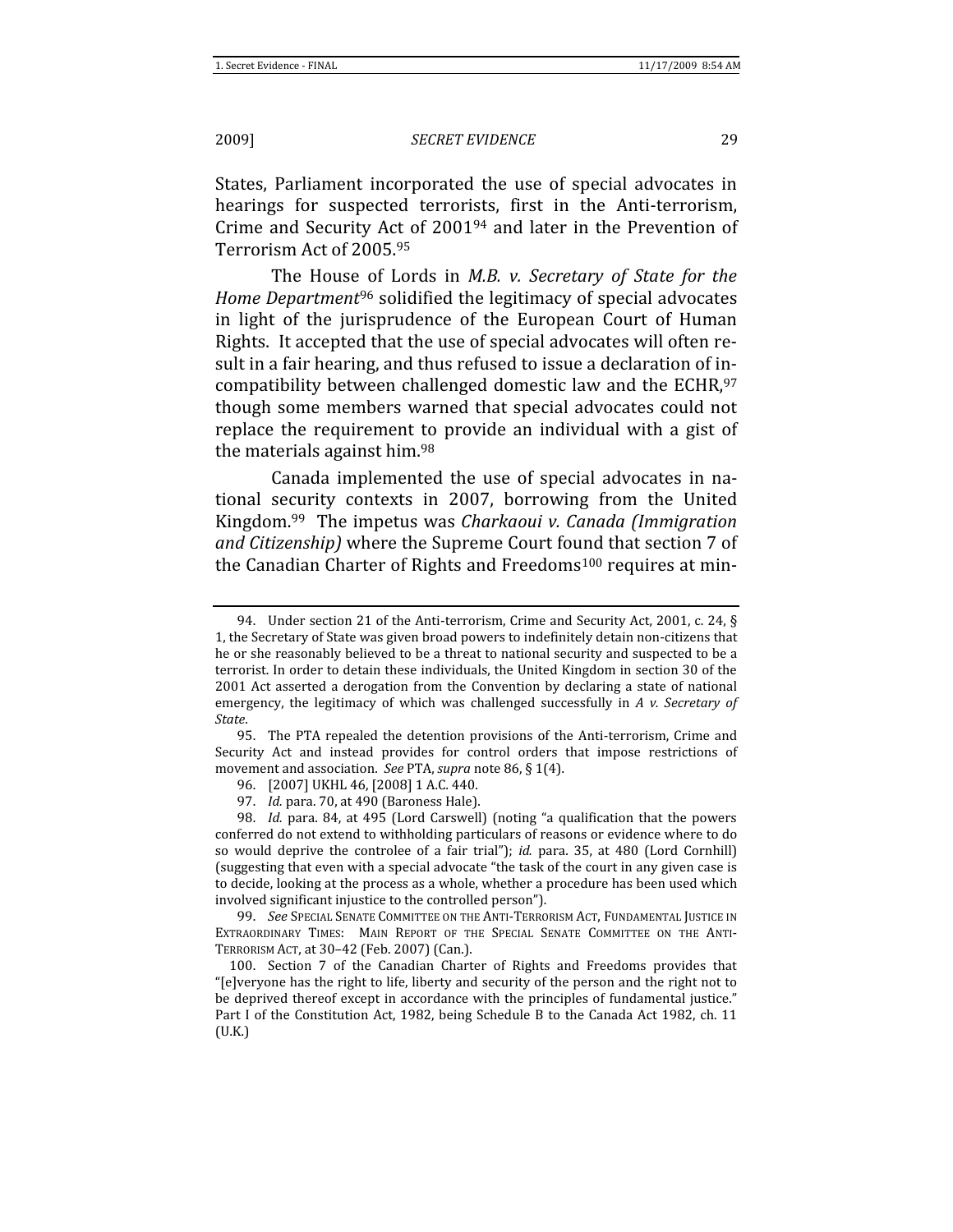imum that "a substantial substitute for that information must be found" and that no substitute was afforded under the Immigrant and Refugee Protection Act (IRPA).<sup>101</sup> The Supreme Court also concluded that the violation of section 7 could not be justified by the prior doctrinal test that "requires a pressing and substantial objective and proportional means"102 because less intrusive al‐ ternatives—namely the use of special advocates—could be em‐ ployed to ensure the same result.<sup>103</sup> The Canadian Parliament amended the IRPA with provisions calling for the use of special advocates to act in the interests of affected individuals.<sup>104</sup>

# 2. Basic Features

The basis of the Special Advocate Model is the use of spe‐ cial counsel to represent the interests of an individual who faces the loss of liberty in contexts where the government seeks to rely on closed materials.<sup>105</sup> However, both the United Kingdom and Canada provide that the relationship between the individual and the special advocate is not "that of solicitor and client"106 and that the special advocate is not responsible to the individual.<sup>107</sup> As such, the special advocate's ethical responsibilities are not clearly delineated.108 In the British and Canadian cases, the appointment of a special advocate occurs in proceedings to determine whether the individual is himself a threat to national security, and must be detained or subject to control orders limiting him to house ar‐ rest.109 The closed materials can make up a substantial portion of the government's case against an individual.<sup>110</sup> Further, as the individual is not subject to criminal proceedings, the standard of

<sup>101.</sup> [2007] 1 S.C.R. 350, 388 (Can.).

<sup>102.</sup> *Id.* at 391.

<sup>103.</sup> *Id.* at 392.

<sup>104.</sup> IRPA, *supra* note 86, § 85.

<sup>105.</sup> PTA, *supra* note 86, §§ 4(3)(b), 7; IRPA, *supra* note 86, § 83(b).

<sup>106.</sup> IRPA, *supra* note 86, § 85.1(3).

<sup>107.</sup> PTA, *supra* note 86, para. 7(5) ("A person appointed under this paragraph is not to be responsible to the person whose interests he is appointed to represent.").

<sup>108.</sup> *See* Andrew Boon & Susan Nash, *Special Advocacy: Political Expediency and Legal Roles in Modern Judicial Systems*, 9 LEGAL ETHICS 101 (2006).

<sup>109.</sup> IRPA, *supra* note 86, §§ 78, 81–82; PTA, *supra* note 86, § 1(4).

<sup>110.</sup> *See* Charkaoui v. Canada, [2007] 1 S.C.R. 350 (Can.); MB v. Sec'y of State for the Home Dep't [2007] UKHL 46, para. 3, [2008] 1 A.C. 440, 467–68.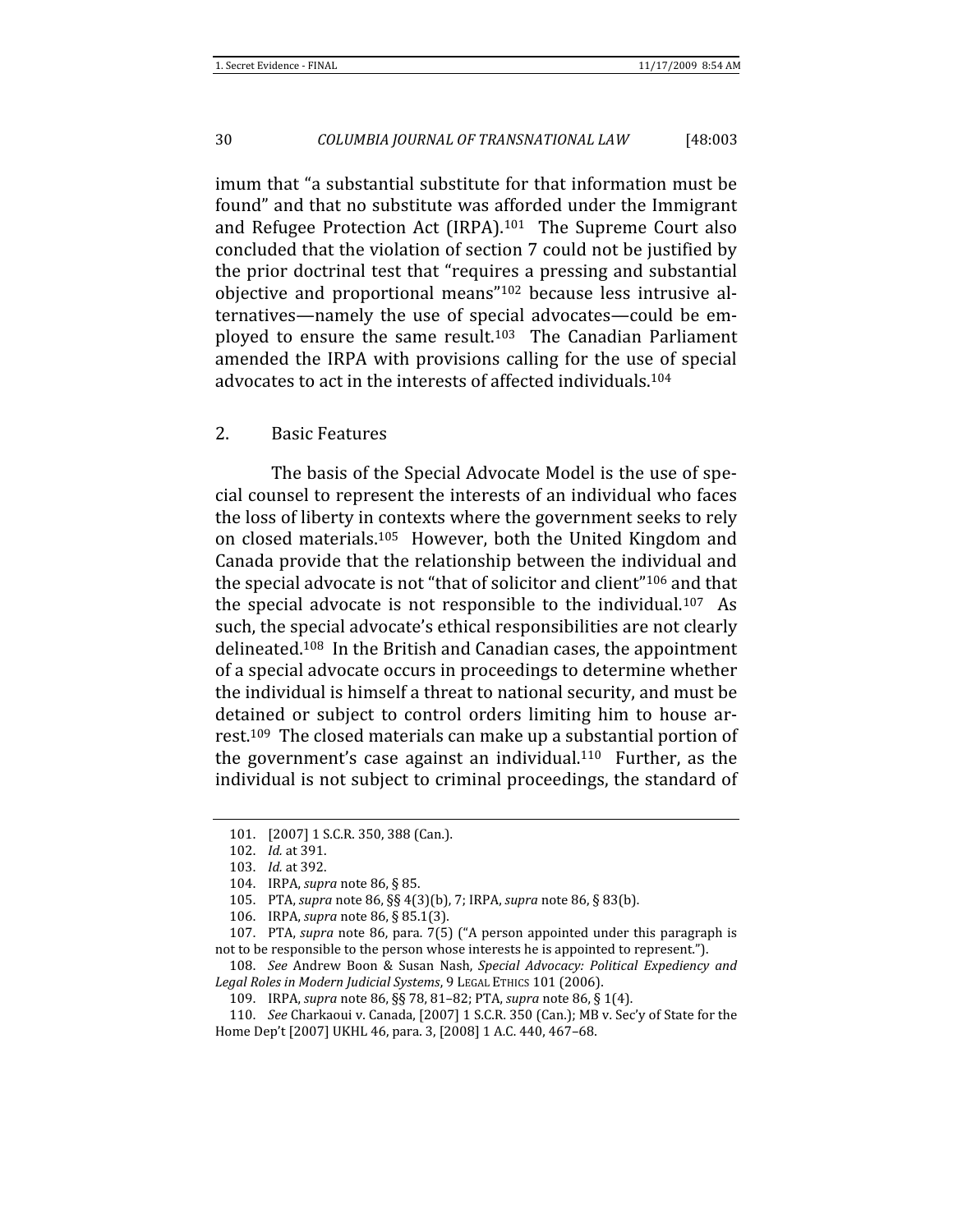proof on the government is usually not as demanding as that for criminal conviction, instead requiring the reasonableness of the government's judgment.111

The special advocate provides a procedural check against the power of the government in these proceedings, fulfilling two important functions: testing the validity of the closed materials relied  $\text{on}^{112}$  and pushing for more extensive disclosure of information by challenging the nature of the public interest at stake.<sup>113</sup> In performing these duties the special advocate can make oral or written submissions to the court and cross-examine witnesses.<sup>114</sup> However, he is limited by restrictions on communication with the affected person after the secret evidence has been disclosed.<sup>115</sup> In the statutory regimes of Canada, the United Kingdom and New Zealand, special advocates are unable to communicate with the affected person after having received the closed materials unless they gain special permission of the court.116 In practice, after gaining access to closed materials, spe‐ cial advocates often work to find "open sources" of the materials that can be accessed by the person affected and their legal coun‐ sel.117

Special advocates strive to gain an acceptable open summary of the closed materials.<sup>118</sup> In practice, once the closed ma-

<sup>111.</sup> IRPA, *supra* note 86, § 81 ("reasonable grounds to believe that the person is a danger to national security"); PTA, *supra*  note 86, § 2(1) (reasonable grounds to suspect).

<sup>112.</sup> IRPA, *supra* note 86, § 85.1(2)(b); Civil Procedure Rules, 1998, S.I. 1998/3132, pt. 76.24 (U.K.) [hereinafter CPR].

<sup>113.</sup> IRPA, *supra*  note 86, § 85.1(2)(a); CPR, *supra*  note 112, pt. 76.24; HOUSE OF LORDS, HOUSE OF COMMONS, JOINT COMMITTEE ON HUMAN RIGHTS, COUNTERTERRORISM POLICY AND HUMAN RIGHTS: 28 DAYS, INTERCEPT AND POST‐CHARGE QUESTIONING, 2006‐7, H.L. 157, H.C. 394, at 51 (U.K.) [hereinafter JOINT COMMITTEE, 28 DAYS].

<sup>114.</sup> IRPA, *supra* note 86, § 85.2; CPR, *supra* note 112, pt. 76.24.

<sup>115.</sup> IRPA, *supra* note 86, § 85.4(2); CPR, *supra* note 112, pt. 76.25.

<sup>116.</sup> IRPA, *supra* note 86, § 85.4(2); CPR, *supra* note 112, pt. 76.25; Immigration Bill 132‐2, cl. 238 (2007) (N.Z.).

<sup>117.</sup> *See* JOINT COMMITTEE, 28 DAYS,*supra* note 113, at Ev. 13 (testimony of Mr. Blake) ("Much of our work on disclosure is seeing whether there is an open source for materials.").

<sup>118.</sup> *See* Sec'y of State for the Home Dep't v. MB [2007] UKHL 46, paras. 64–65, [2008] 1 A.C. 440, 488 (Baroness Hale noted that "it is necessary to go further than [appointing a special advocate] and ask whether the use of a special advocate can solve the problem where the Secretary of State wishes to withhold from the controlled person material upon which she wishes to rely in order to establish her case").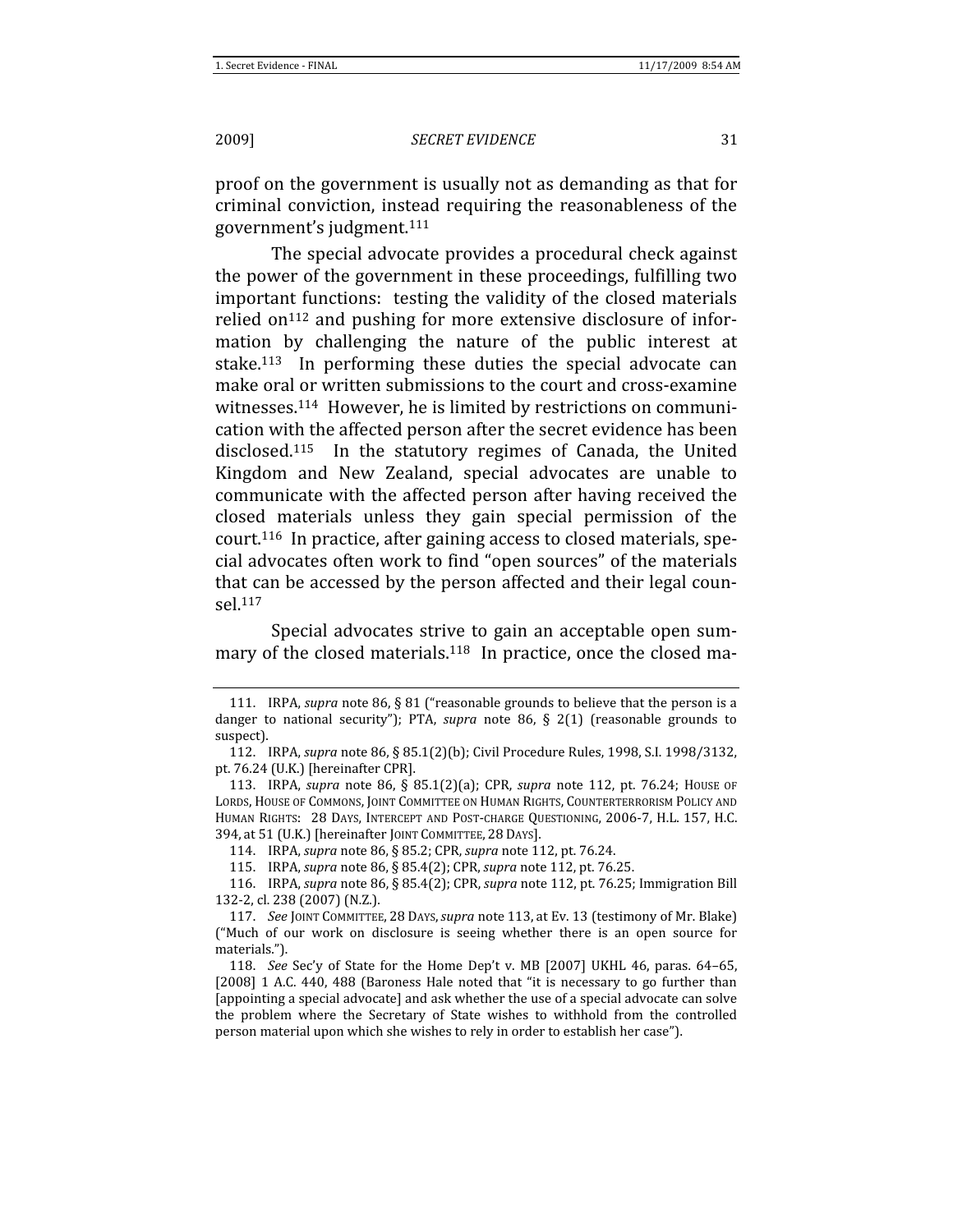terials have been revealed to them, special advocates dedicate a great amount of time in fighting for disclosure to the suspect.<sup>119</sup> Pushing for more disclosure can involve both working with the government to formulate an acceptable version of the evidence to be disclosed or finding substitutes for the materials. As one spe‐ cial advocate explained:

> Part of our role in trying to secure as much disclo‐ sure as possible for the appellant involves trying to suggest to the Secretary of State's side, to the Secu‐ rity Service, gists that might be acceptable. We are constantly trying to formulate gists of closed ma‐ terial which we think might enable the Secretary of State to make something open, perhaps in a slightly different form, concealing the source but at least making the thrust of the point open.<sup>120</sup>

By working for further disclosure, the special advocate chal‐ lenges the assumptions of the government and the court regard‐ ing what must be kept secret. Although in practice the special advocates are not always able to gain further disclosure, $121$  they serve as a procedural check on unquestioned governmental authority to determine what can be disclosed.

While the special advocate model can improve the protection afforded to individuals concerned, the inability to communi‐ cate with the person affected or his regular counsel following disclosure of the closed evidence limits his effectiveness. In a case where significant portions of the government's case are closed, there may be little that a special advocate can do to pre‐ pare to seriously test the evidence. According to one special ad‐ vocate:

> The preclusion of communication frequently limits the essence of the function, because you may have no idea what the real case is until you have gone closed, and therefore there has been nothing pro‐ vided to you by way of either prior statement, or

<sup>119.</sup> *See* JOINT COMMITTEE, 28 DAYS, *supra* note 113, at Ev. 10 (Mr. Blake stating, "I suspect that many of us would feel at the moment that our most important function is on the disclosure front of what, if anything, can go from closed to open").

<sup>120.</sup> *Id.* at Ev. 15 (testimony of Mr. Chamberlain).

<sup>121.</sup> *Id.* at 51, para. 195.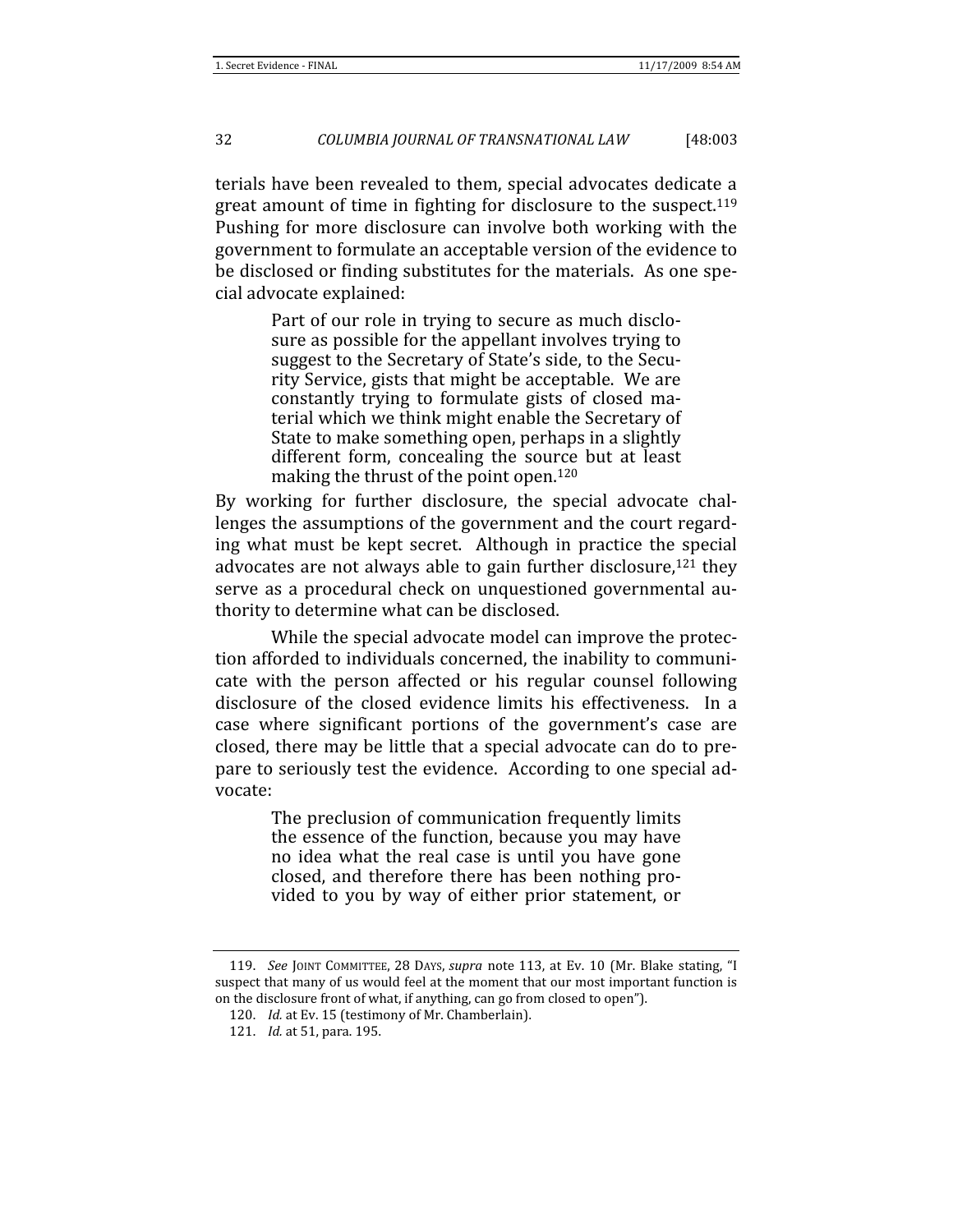prior meeting or conference with the person con‐ cerned.122

While this restriction is maintained as a means to ensure that the closed information remains confidential, there have been sugges‐ tions in Canada and the United Kingdom that this risk can be overcome by additional protections, for example by requiring that the special advocate gain permission from the court to speak with the individual affected after the disclosure of secret evidence. 123

A further limitation faced by the special advocate, and which the special advocate is in part meant to remedy, is often the lack of any useful open summary of the government's case.124 As noted, the special advocate in practice devotes significant time to making an open core of the case available to the person af‐ fected, but where this is not successful and where the special ad‐ vocate cannot communicate with the person affected after disclo‐ sure, the special advocate's function is stunted. Indeed, this was the concern of the House of Lords in *Secretary of State of the Home Department v. MB*, which concluded that in some cases, even with the appointment of a special advocate, a judge may be required to rule that a trial has been unfair.<sup>125</sup> In reaction, the Joint Committee on Human Rights in the United Kingdom has proposed amending the procedures to require, like the Canadian statute requires,<sup>126</sup> that the government proffer a summary of the closed evidence on which it relies and "on which fairness re‐

<sup>122.</sup> *Id.* at Ev. 14 (testimony of Mr. Blake).

<sup>123.</sup> *See* HOUSE OF LORDS, HOUSE OF COMMONS, JOINT COMMITTEE ON HUMAN RIGHTS, COUNTER‐TERRORISM POLICY AND HUMAN RIGHTS (TENTH REPORT): COUNTER‐TERRORISM BILL, 2007‐8, H.L. 108, H.C. 554, at 36 (U.K.) [hereinafter JOINT COMMITTEE, COUNTERTERRORISM]; *accord* SPECIAL SENATE COMMITTEE ON THE ANTI‐TERRORISM ACT, FUNDAMENTAL JUSTICE IN EXTRAORDINARY TIMES 35 (Feb. 2007) (Can.) (stating "if the special advocate is able to communicate with the party affected by the proceedings only before receiving the confidential information, his or her role is rendered much less effective, as he or she is unable to meaningfully test the reliability of a specific piece of classified or sensitive information, or the validity of keeping it confidential").

<sup>124.</sup> The Canadian statute, unlike the U.K. statute, requires that at minimum the individual "is provided with a summary of information and other evidence that enables them to be reasonably informed of the [government's] case." IRPA, *supra* note 86, § 83(1)(e).

<sup>125.</sup> Home Sec'y v. MB [2007] UKHL 46, [2008] 1 A.C. 440, para. 70 (opinion of Baroness Hale).

<sup>126.</sup> *See infra* notes 134, 139 and accompanying text.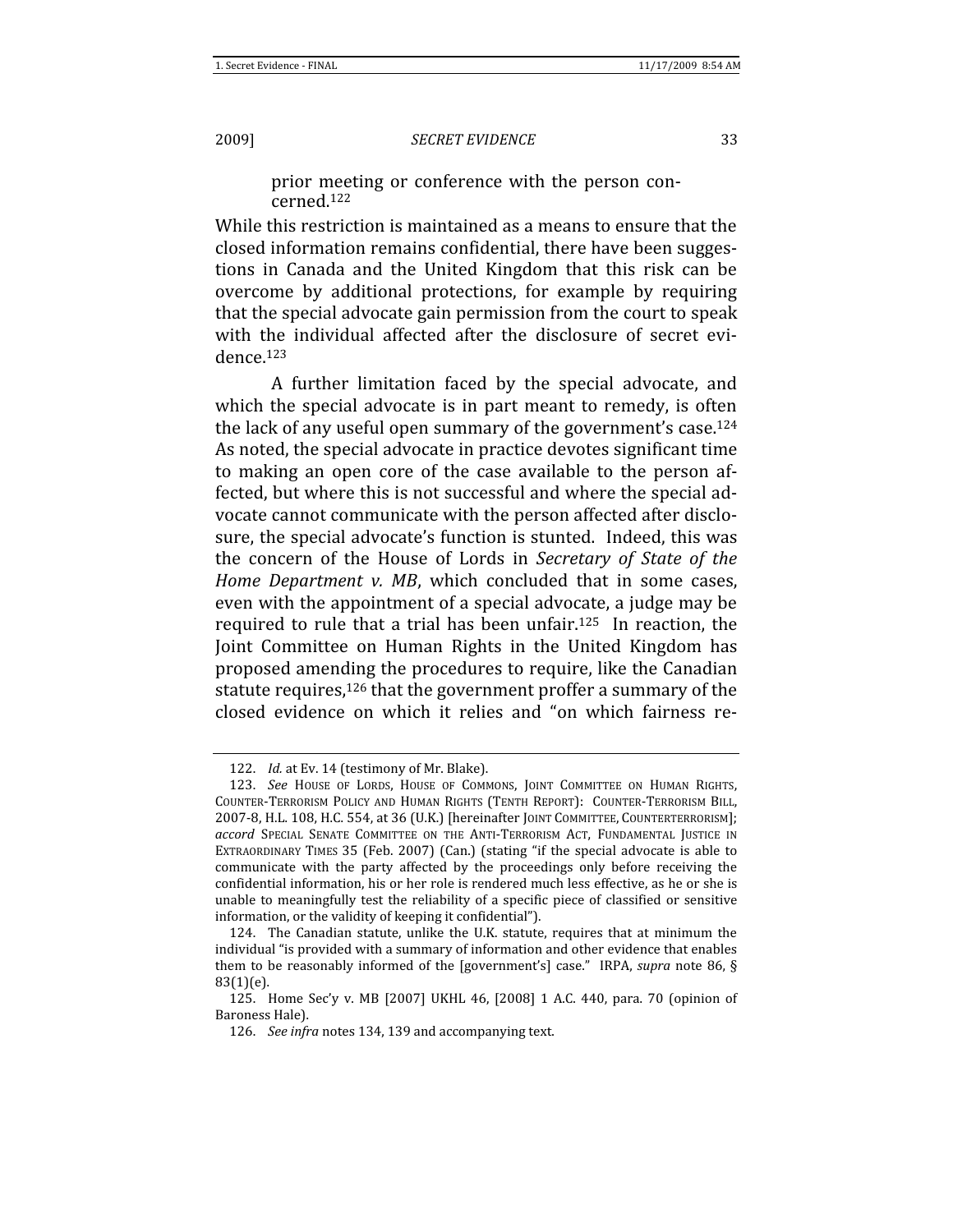quires the controlled person have an opportunity to com‐ ment."127

# III. THE INNER RELATIONSHIP AND RELATIVE ADVANTAGES OF THE **MODELS**

Having described the common baseline approach (the gist requirement) and two models for supplementing it (the judicial management and special advocate mechanisms), how should one compare them or choose among them as elements of possible reform? This Part offers a framework for analysis, considering two sets of questions.

First, the judicial management and special advocate mod‐ els operate atop the baseline gist requirement—they are in‐ tended to supplement it. In practice, do they improve the func‐ tioning of the gist requirement, or do they degrade its effectiveness?

Second, these models are instruments of due process and procedural fairness. Which specific aspects of due process do they serve? One goal of procedural due process is individual par‐ ticipation in a manner that demonstrates respect for individual dignity. A second goal is decision‐making accuracy. A third goal is systemic regulation of coercive state powers. This Part consid‐ ers each in turn. It demonstrates that the different regimes applied are inspired by varying emphases on these three goals, and considers how effectively they advance them and some of the trade‐offs among them.

# *A. Increasing the Gist or Suppressing It?*

As explained above, the two models examined—the judi‐ cial‐governance model and the special advocate model—were both developed to deal with shortcomings of the partial disclosure of secret evidence to persons who face potential deprivations of liberty. They are intended to serve as solutions to the in‐

<sup>127.</sup> JOINT COMMITTEE, COUNTERTERRORISM,*supra* note 123, at 36.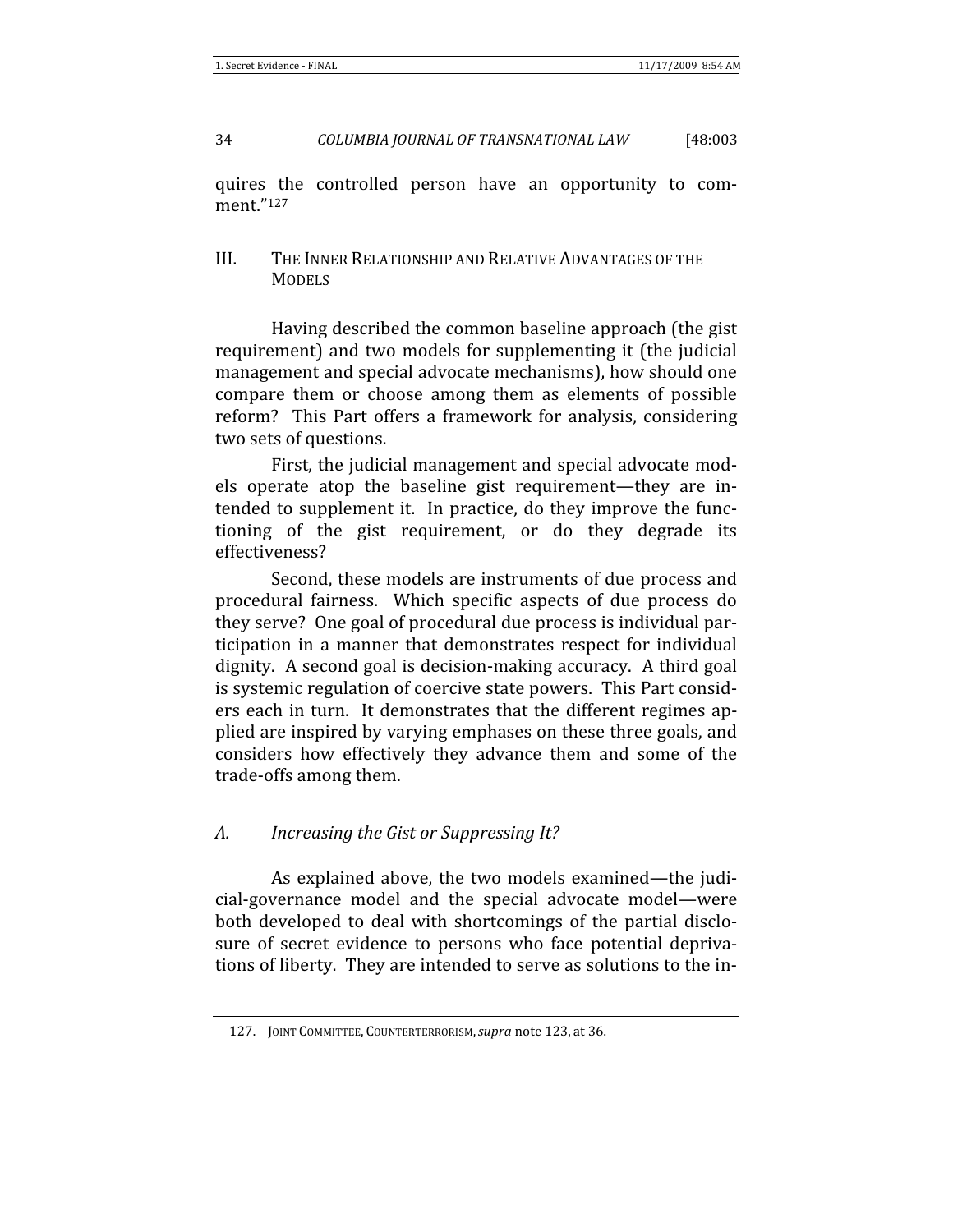fringement flowing from this limited disclosure.

Despite this starting point, experience and commentary among actors within these systems suggests that the models may not only compensate for lack of disclosure, as intended, but sometimes may serve to justify more limited disclosure in such proceedings. Rather than supplement the disclosure of the gist, there is a danger that these additional protections may be used in ways that *undermine* the gist protection. In this sense, their use may not always be a blessing from a fairness perspective.

The British experience illustrates the possibility that the employment of special advocates may in some cases suppress liberal gist disclosure. Because the statutory framework in the United Kingdom, unlike its counterpart in Canada, does not expli‐ citly provide for a requirement that a summary of the evidence be provided to the individual, $128$  the government did not always provide it. In some instances, for example, when the government was unable or unwilling to provide an open gist to an individual faced with a deprivation of liberty, the government argued that the baseline protections of the European Convention on Human Rights were satisfied without requiring a gist at all where special advocates are utilized to compensate.<sup>129</sup>

The use of special advocates may also undermine gist pro‐ tections by encouraging over‐classification of evidence. Special advocates have noted that in practice the government is often overly cautious, sometimes even asserting evidence as classified that is widely available.<sup>130</sup> Moreover, knowing that special advo-

<sup>128.</sup> Rule of Civil Procedure 76.28 § 2(c) provides that the Secretary of State must "if he considers it possible to summarise that material without disclosing information contrary to the public interest, [serve on the special advocate] a summary of that material." CPR, *supra* note 112. The Canadian statute, however, requires that the judge "shall ensure that the permanent resident or foreign national is provided with a summary of information and other evidence that enables them to be reasonably informed of the case made by the Minister in the proceeding but that does not include anything that, in the judge's opinion, would be injurious to national security or endanger the safety of any person if disclosed." IRPA, *supra* note 86, § 83(1)(e).

<sup>129.</sup> Sec'y of State for the Home Dep't v. AF (No. 3) [2008] EWCA (Civ) 1148, [2009] 2 W.L.R. 423 (U.K.).

<sup>130.</sup> One special advocate noted that the U.K. government was "attempting to keep in closed the particular assertion we wanted in open, and we were able to point to the fact that it had been in the Buckingham Palace section of *The Times* not very long ago! . . . So they do tend, I think, to be very cautious." HOUSE OF LORDS, HOUSE OF COMMONS, JOINT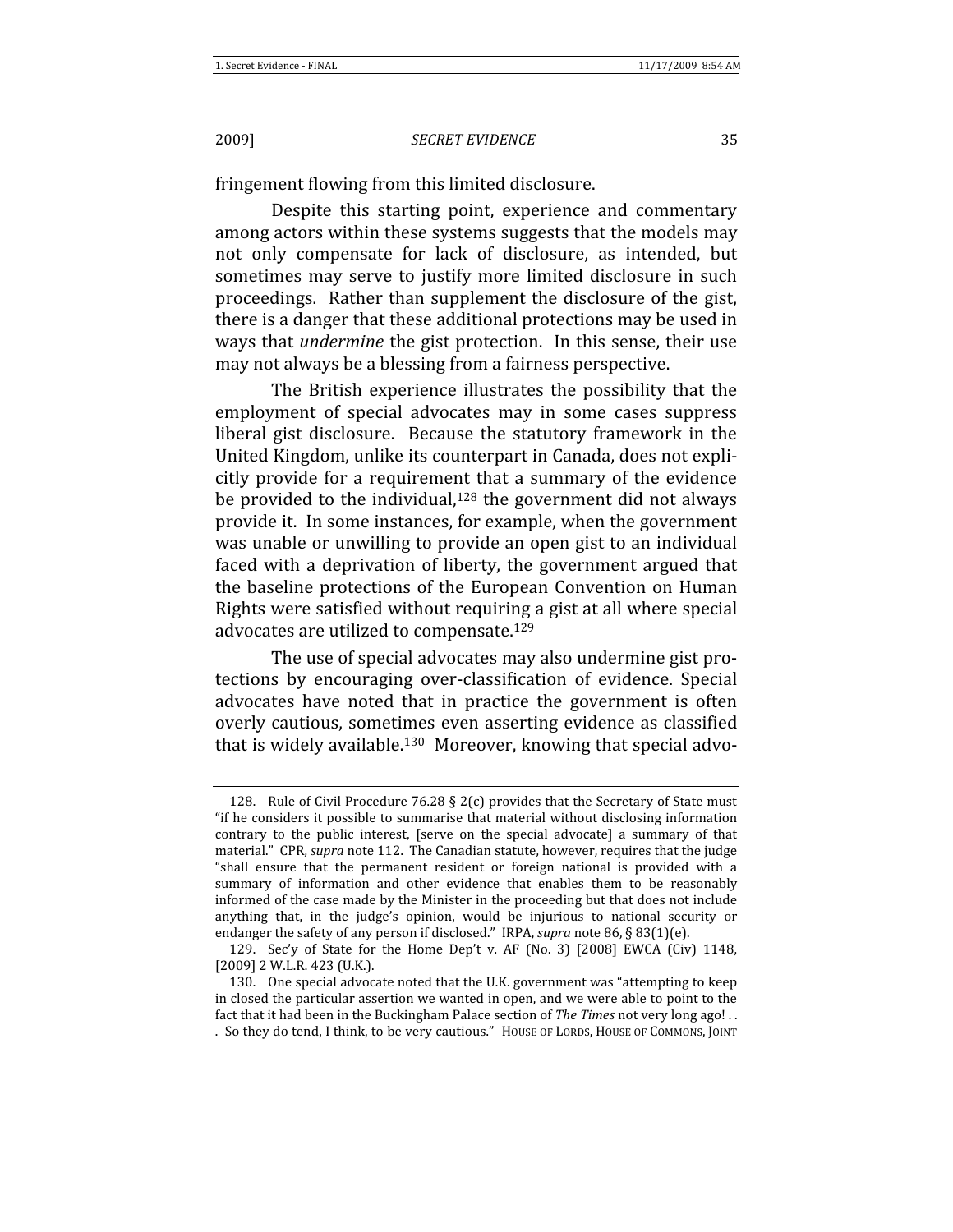cates are there to help protect against government miscarriages of justice, the government may be even less forthcoming in dec‐ lassifying information. The British Parliament's Joint Committee on Human Rights in its January 2008 report, reacting to this poss‐ ible tendency toward diluting core disclosure requirements, suggested that the statutory framework be amended to require ex‐ pressly that the government provide an individual with a gist of the closed materials.131

Courts have also been mindful of the potential downward pressure on disclosure that may come inadvertently from addi‐ tional procedural protections. In *MB*, the House of Lords held that the trial court must ensure that the trial has been fair, and members of the House of Lords noted that the use of special ad‐ vocates might not always be able to remedy the lack of the gist.132 The recent decision of the European Court of Human Rights took this notion a step further, insisting that the gist requirement could not be replaced by the use of special advocates:

> The Court further considers that the special advocate could perform an important role in counter‐ balancing the lack of full disclosure and the lack of a full, open, adversarial hearing by testing the evi‐ dence and putting arguments on behalf of the de‐ tainee during the closed hearings. *However, the special advocate could not perform this function in any useful way unless the detainee was provided with sufficient information about the allegations against him to enable him to give effective instruc‐ tions to the special advocate*. 133

133. A. v. United Kingdom, Eur. Ct. H.R., para. 220 (2009), *available at* http:// cmiskp.echr.coe.int/tkp197/view.asp?action=html&documentId=847470&portal=hbk m&source=externalbydocnumber&table=F69A27FD8FB86142BF01C1166DEA398649 (emphasis added); *see also* AF v. Sec'y of State for the Home Dep't, [2007] EWHC

COMMITTEE ON HUMAN RIGHTS, COUNTER‐TERRORISM POLICY AND HUMAN RIGHTS (EIGHTH REPORT): COUNTER‐TERRORISM BILL, 2007‐8, H.L. 50, H.C. 199, at Ev. 7 (U.K.) (testimony of Mr. Garnham).

<sup>131.</sup> *Id.* at 19, para. 48.

<sup>132.</sup> Home Sec'y v. MB [2007] UKHL 46, paras. 66–68*,* [2008] 1 A.C. 440, 489–90 (Baroness Hale noted, "I do not think that we can be confident that Strasbourg would hold that *every* control order hearing in which the special advocate procedure had been used, as contemplated by the 2005 Act and CPR Pt 76, would be sufficient to comply with article 6 [of the European Convention]"); *see also id.* para. 43, at 482 (Lord Bingham).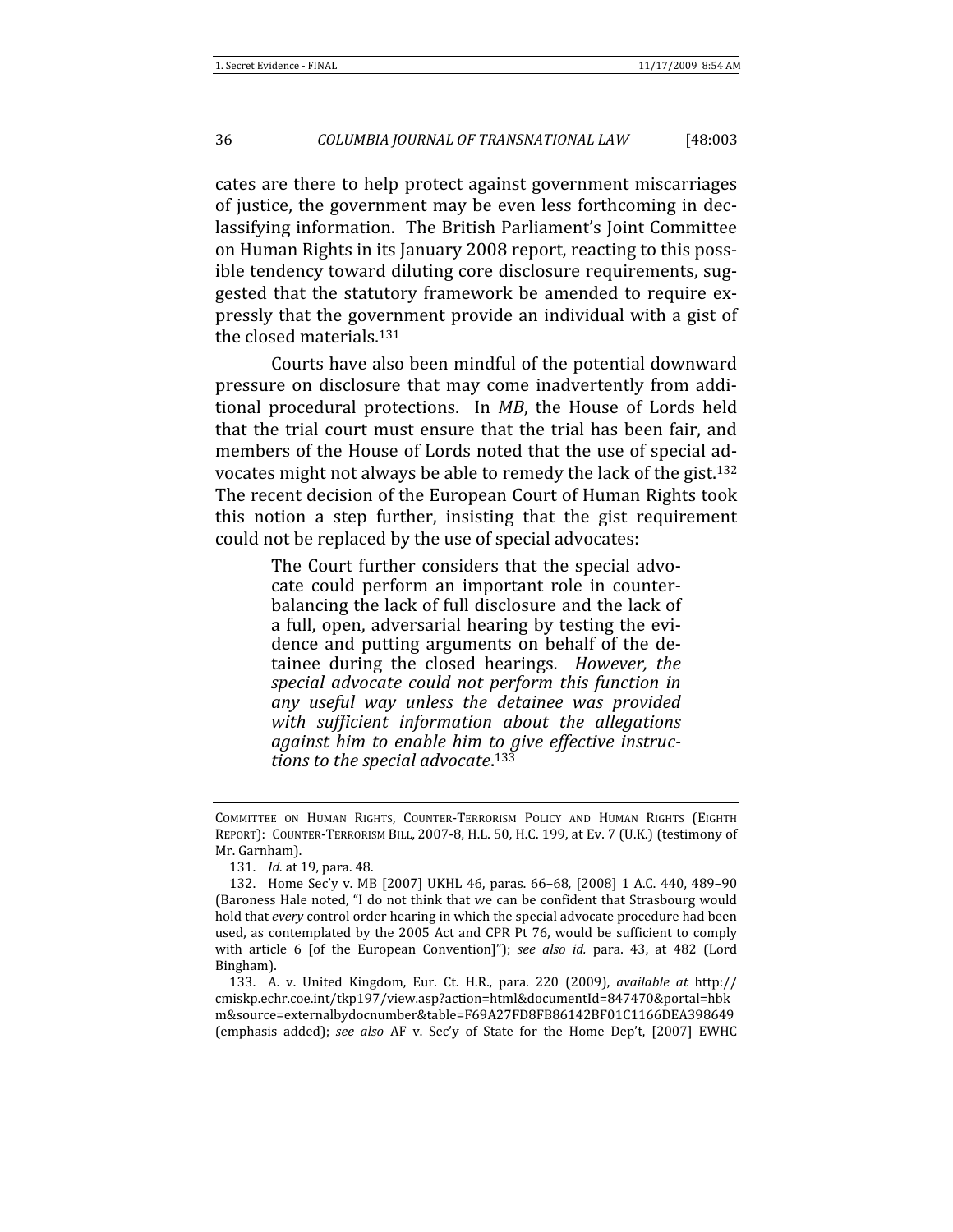As this indicates, while the existence of special advocates may tempt the government to cut back on other fairness protections, courts are equipped to ensure that the gist is supplanted—and not replaced—by the use of special advocates, especially if courts view them as operating in tandem rather than as possible substi‐ tutes. Further, while the employment of special advocates may prompt the government to over‐classify, the ability of the special advocate to challenge classification of evidence operates as a counter-weight. In the Canadian context, after the statutory introduction of special advocates was established, the government declassified evidence it previously maintained as classified, per‐ haps in anticipation that the special advocate would bring these materials into the open anyway.134

In a similar manner, the development of the judicial man‐ agement model may be invoked to justify a very limited disclo‐ sure of information to the detainee, based on the rationale that any lack of disclosure can be remedied when a neutral court eventually scrutinizes secret evidence. In this spirit, the Israeli Supreme Court dismissed a broad challenge to the non‐disclosure of evidence to detained combatants. Chief Justice Beinisch rea‐ soned:

> In view of the fact that there is a judicial review of the detention, and in view of the care with which the court is required to examine the privileged ma‐ terial brought before it ex parte, it cannot be said that the arrangement provided in section  $5(e)$  of the law in itself violates the rights of detainees dis‐ proportionately.135

In other words, the court found that judicial management is an adequate substitute for basic disclosures.

The special advocate model, bolstered by judicial or statu‐ tory rules requiring some irreducible minimum disclosures, may be better suited to protect the gist than the judicial management model because the special advocate is charged with the specific adversarial role of promoting declassification. Yet, on the basis

<sup>(</sup>Admin) 2001 (Q.B.) (U.K.) (applying the European Court of Human Right's decision).

<sup>134.</sup> For a further discussion of this phenomenon, see Kent Roach, *Charkaoui and Bill C‐3*, (2008) 42 S.C.L.R.(2d) 281, 337 (Can.).

<sup>135.</sup> CrimA 6659/06 A v. Israel [2008], para. 43 (not published).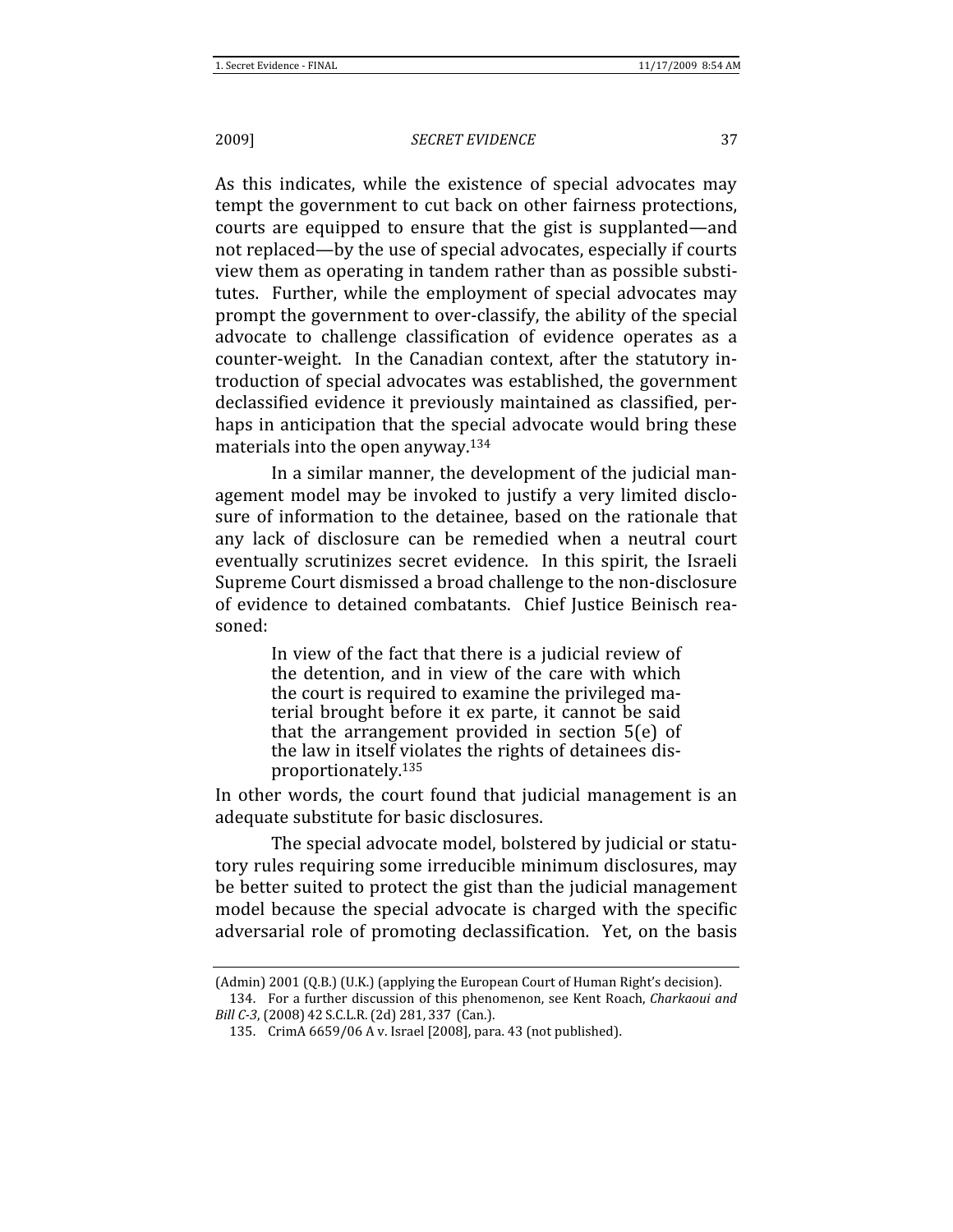of the basic features of the models alone, it is not clear that either has a clear advantage in terms of securing the floor of core disclosure. Both were developed in order to add to the core requirement of disclosure, but in practice they may not always function so. It is only when put into operation in a particular jurisdiction that the potential for abuse can be fully examined. One way to help backstop the procedural regime against this contingency is for the legislature to expressly require that the gist be disclosed in all cases.136

# *B. Judicial Management vis‐à‐vis Special Advocates*

In theory, judicial management and special advocates need not be mutually exclusive models. Their simultaneous use is unlikely, however, and for several reasons there has been very little consideration of how they could be combined. First, their common purpose means that the use of one would make the oth‐ er seem redundant. Second, a choice between them generally re‐ flects a fundamental preference for either an active or a passive role for judges in directly scrutinizing evidence.

In framing a comparison of their relative merits, this Part examines the competing models against three core values or functions of due process: participation, accuracy and checking coercive state powers.<sup>137</sup> The first two pertain to individual case

<sup>136.</sup> The U.K. Joint Committee has made such a suggestion, "[t]o give full effect to the judgment in *MB*, we recommend that the statutory framework be amended to provide that rules of court for control order proceedings 'must require the Secretary of State to provide a summary of any material which fairness requires the controlled person have an opportunity to comment on.'" JOINT COMMITTEE ON HUMAN RIGHTS, COUNTERTERRORISM POLICY AND HUMAN RIGHTS (EIGHTH REPORT): COUNTER TERRORISM‐BILL, 2007‐8, H.L. 50, H.C. 199, para. 66.

<sup>137.</sup> Procedural fairness "may improve the quality of the decision, serve the purpose of promoting human dignity and assist in achieving a sense that justice has both been done and seen to be done; it may promote objectivity and impartiality, or, as just noted, increase the likelihood of an accurate substantive outcome." LORD WOOLF ET AL., DE SMITH'S JUDICIAL REVIEW 318–19 (6th ed. 2007); *see also*  Gus Van Harten, Charkaoui *and Secret Evidence*, 42 SUP. CT. L. REV. 2d 251, 252 (2008) (Can.) (arguing that "use of evidence threatens to erode the integrity of adjudicative decision-making" in three ways: increasing risk of error; undermining confidence in administration of justice; and diluting effectiveness of checks against abuses of state power). This is not to deny that due process or fairness may serve other values, including public communication of principles and justice.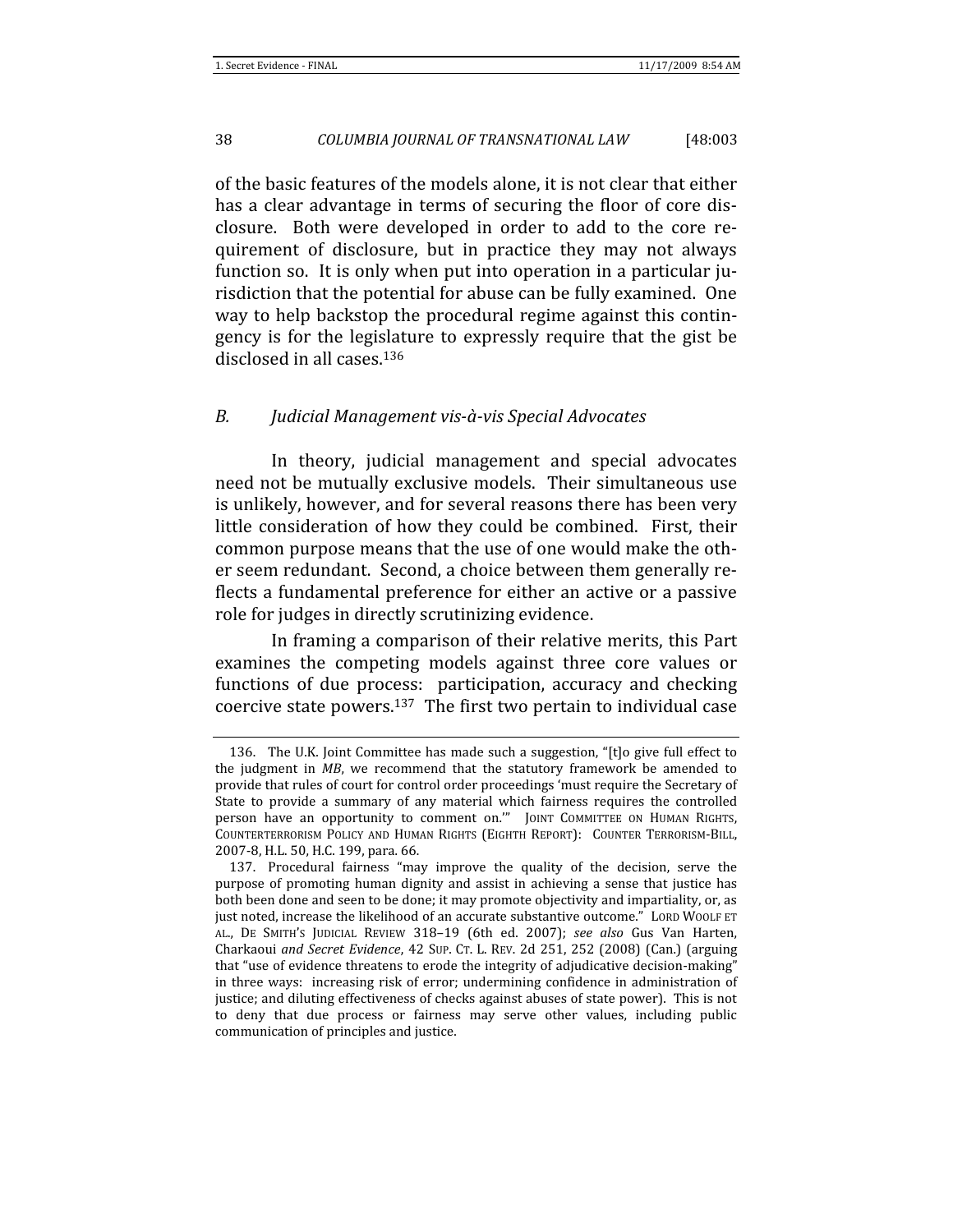adjudication: how effectively does an approach assure that an individual has an adequate opportunity to defend himself or how effectively does it generate factual truth? The third pertains to systemic concerns: across cases and over time, how effectively does an approach help regulate government powers?

1. Fairness and Individual Dignity

One fundamental aspect of procedural fairness is the par‐ ticipation of the accused in the outcome of adjudication.138 As the U.S. Supreme Court has noted, there are "two central concerns of procedural due process, the prevention of unjustified or mista‐ ken deprivations and the promotion of participation and dialogue by affected individuals in the decision-making process."<sup>139</sup> Although individual participation helps to minimize error, it is also an end in itself, promoting individual dignity by allowing those affected the opportunity to explain themselves.<sup>140</sup> Individual participation also promotes legitimacy, validating the exercise of state power.141

In light of these values underlying procedural fairness, as well as the notion that "a party is not to suffer in person or in purse without an opportunity of being heard" is among the oldest established principles in English administrative law,<sup>142</sup> how effectively does each model presented promote participation and enhance an individual's opportunity to be heard?

It could be argued that the special advocate model has some relative advantages over the judicial management model in effectuating a sense of participation. This model not only creates

<sup>138.</sup> For an overview of the various models and interpretations of the values underlying due process, see Jerry L. Mashaw, *Administrative Due Process: The Quest for a Dignitary Theory*, 61 B. U. L. REV. 885 (1981); Lawrence B. Solum, *Procedural Justice*, 78 S. CAL. L. REV. 181, 237–305 (2004).

<sup>139.</sup> Marshall v. Jerrico, Inc., 446 U.S. 238, 242 (1980).

<sup>140.</sup> For a discussion of instrumental and non-instrumental justifications for due process, see Frank H. Easterbrook, *Substance and Due Process*, 1982 SUP. CT. REV. 85, 109–19 (1982).

<sup>141.</sup> For a discussion of participation and legitimacy, see Solum, *supra* note 138, at 273–305.

<sup>142.</sup> BERNARD SCHWARTZ, ADMINISTRATIVE LAW 224 (3d ed. 1991) (citing Painter v. Liverpool Gas Co., (1836) 11 Eng. Rep. 478, 484 (K.B.)).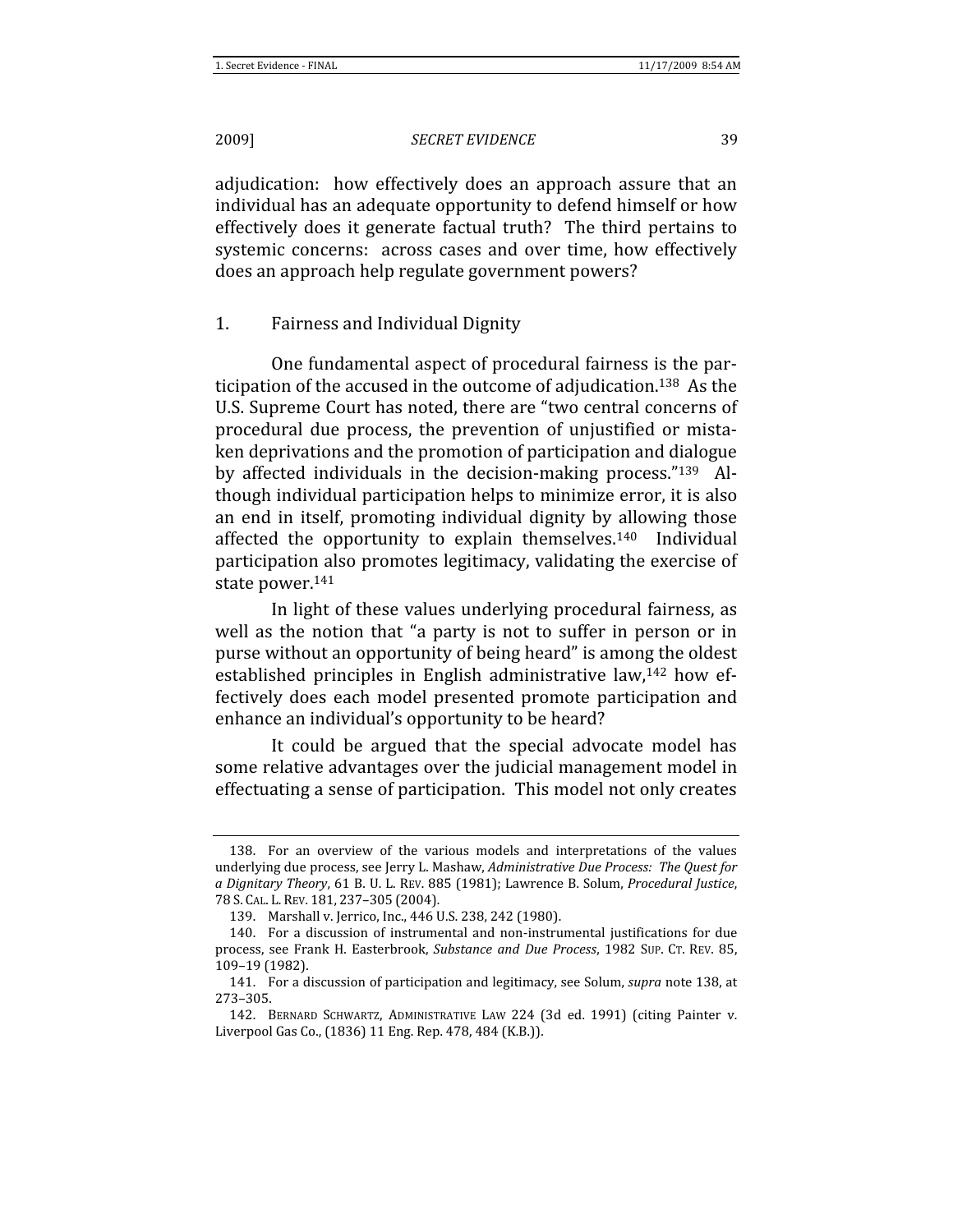another procedural check on the process of detention, indepen‐ dent of the decision‐maker, but it also introduces an adversarial element whenever closed evidence is implicated, thereby adding to the sense than an individual has had his day in court.<sup>143</sup> An individual's special advocate is able to effect the individual's partic‐ ipation as his proxy by offering counter arguments, crossexamining witnesses and challenging the credibility of the evidence. Through the special advocate's mouth, the individual is afforded an opportunity to be heard.144

Providing a suspect with a means to participate in his hearing—even if indirectly, by proxy—has proven to be a prime motivator in the development of the special advocate model. In *Charkaoui*, the Canadian case that prompted the Canadian Par‐ liament to devise and implement procedures using special advocates, the Canadian Supreme Court's analysis focused on "wheth‐ er the process is fundamentally unfair to the affected person" rather than whether the outcome of the procedure was accurate.145 At the same time as *Charkaoui* was being heard, a special committee of the Canadian Parliament noted that in such cases the lack of participation affected the perceived legitimacy of the adjudicatory process and recommended that in immigration pro‐ ceedings using closed information, "procedural disadvantages should be reduced through the appointment of a special advocate who would test the government's case."<sup>146</sup>

Underlying this strong concern for individual advocacy in the development of the special advocate model may be the ad‐ versarial tradition, "anchored by a profound loyalty and desire to protect individual rights guaranteed by our constitution coupled with an explicit rejection of inquisitorial tactics."<sup>147</sup> Indeed, no-

<sup>143.</sup> This is not to imply that the inquisitorial system used in civil law jurisdiction is inferior, only that as all the countries examined follow the adversarial system it may be that courts and parties to this litigation will benefit from a familiar system.

<sup>144.</sup> The value of special advocates on participation is minimal where the individuals concerned refuse to take part in proceedings at all.

<sup>145.</sup> Charkaoui v. Canada, [2007] 1 S.C.R. 350, 372 (Can.).

<sup>146.</sup> SPECIAL SENATE COMM. ON THE ANTI‐TERRORISM ACT, FUNDAMENTAL JUSTICE IN EXTRAORDINARY TIMES: MAIN REPORT OF THE SPECIAL SENATE COMMITTEE ON THE *ANTI‐TERRORISM ACT*, at 30 (Feb. 2007) (Can.).

<sup>147.</sup> Raneta Lawson Mack, *It's Broke So Let's Fix It: Using a Quasi‐Inquisitorial Approach to Limit the Impact of Bias in the American Criminal Justice System*, 7 IND. INT'L & COMP. L. REV. 63, 63 (1998).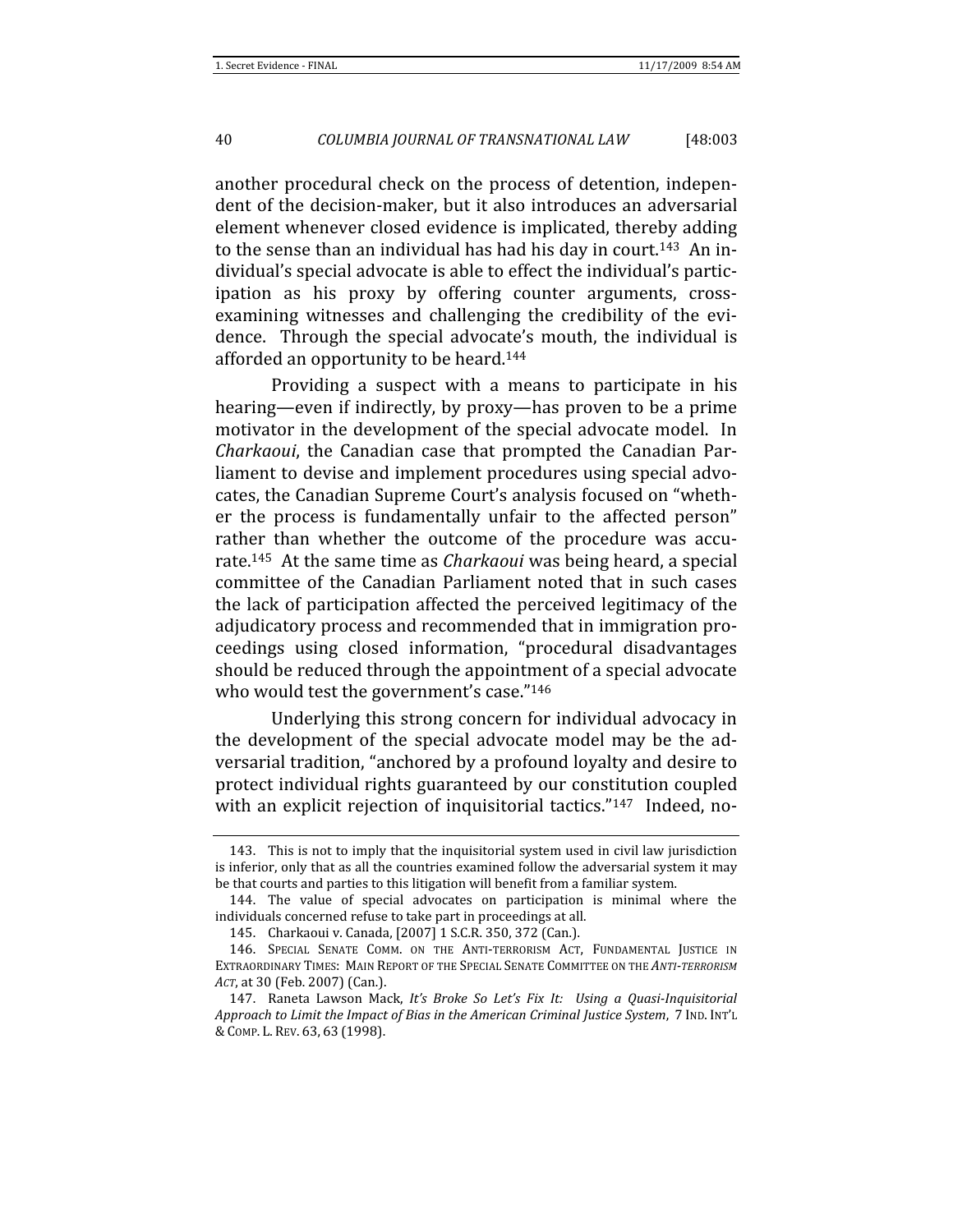tions of party autonomy underlie the adversarial system used in the United States, as well as Canada and the United Kingdom.148 This emphasis on dignity values inherent in a suspect's participa‐ tion—as a driver of special advocate policies—is especially clear in Lord Hoffman's opinion in the recent British control orders case:

> Ordinarily it is true that fairness requires that an accused person should be informed of all the alle‐ gations against him and the material tendered to the tribunal in support. The purpose of the rule is not merely to improve the chances of the tribunal reaching the right decision . . . but to avoid the sub‐ jective sense of injustice which an accused may feel if he knows that the tribunal relied upon material of which he was not told.149

There are, of course, severe limits to the special advocate model's ability to effectuate participation values. Because special advocates cannot communicate with their clients on some mat‐ ters, they do not stand in their clients' shoes in the same way lawyers do in other common law adversarial proceedings. They are not allowed to discuss the evidence with the detained indi‐ vidual after they have been exposed to it. The suspect may not even know what arguments are being pursued on his behalf. To the extent that fairness is about participatory or dignity values, the notion of relying on special advocates outside the suspect's presence or full awareness is a poor substitute for direct suspect involvement in that portion of his own defense. Nevertheless, special advocates offer some adversarial contestation on behalf of the suspect and are ethically independent of government insti‐ tutions interested in depriving him of liberty or charged with de‐ ciding his fate.

Considering all the above, it is very hard to say whether on balance the special advocate model indeed promotes partici‐

<sup>148.</sup> *See* Air Canada v. Sec'y of State for Trade (No. 2), [1983] 2. A.C. 394, 411 (H.L.) (Lord Denning) ("[W]hen we speak of the due administration of justice this does not always mean ascertaining the truth of what happened.").

<sup>149.</sup> Sec'y of State for the Home Dep't v. AF, [2009] UKHL 28, para. 72 (Lord Hoffman).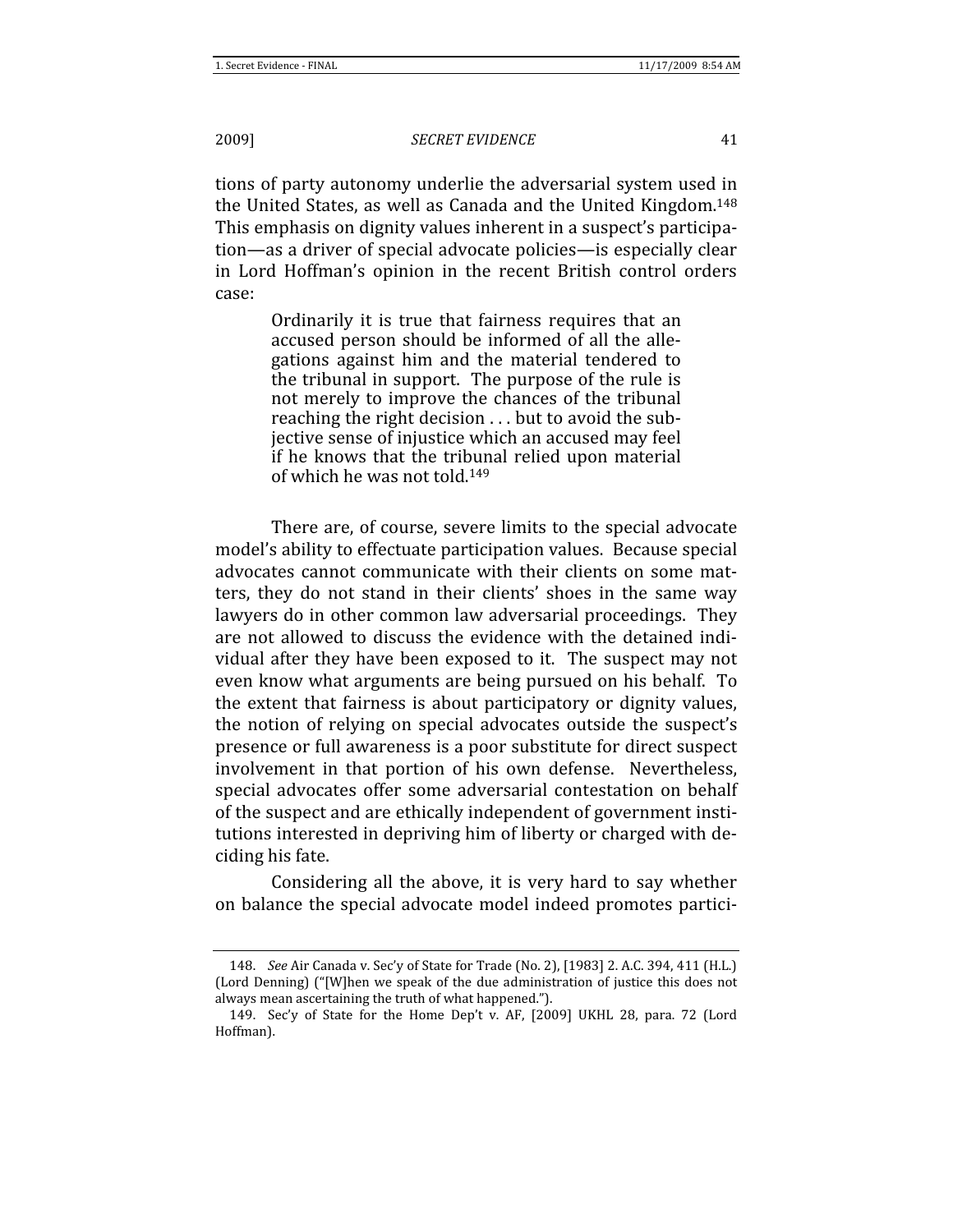pation values. Formally speaking, it does so, but the acceptance of this argument is based on a very shallow understanding of the meaning of participation, and similar arguments could be made about judicial management. There is some prospect that special advocates may seem to be less connected to the state and its ap‐ paratus—in comparison to a managerial court—especially if they are not full-time public employees. But even this statement should be viewed skeptically—since special advocate candidates will have to pass a rigorous clearance processes by the security services.

# 2. Fairness and Accuracy

Another value that underlies procedural fairness and due process is accuracy, or the ability of procedures to protect against error.<sup>150</sup> To what extent do these competing models help generate factual truth?

This is the utilitarian aspect of due process, which focuses on the costs of decision‐making and mistakes. The addition of another advocate who challenges the validity of closed evidence arguably increases the accuracy of fact‐finding, but a similar ar‐ gument can be posed with regard a very robust approach by the court. Ultimately this debate tends to be resolved in any given legal system less by empirical study than by its customary faith in inquisitorial versus adversarial examination of disputed facts. That said, one detects a greater priority on accuracy in the juri‐ sprudence of judicial management than in that of special advocate systems, probably flowing from the correspondingly greater priority on dignity or participation values in the latter.

As noted earlier, the judicial management model reflects a more inquisitorial method of decision‐making—whereby the judge has a greater responsibility for fact-gathering.<sup>151</sup> And in the judicial management model, similar to some inquisitorial sys‐ tems, this reflects a priority on accuracy. Recall from above Chief

<sup>150.</sup> For an overview of accuracy in procedural theory, see Solum, *supra* note 138, at 244–52.

<sup>151.</sup> John H. Langbein, *The German Advantage in Civil Procedure*, 52 U. CHI. L. REV. 823, 824 (1985).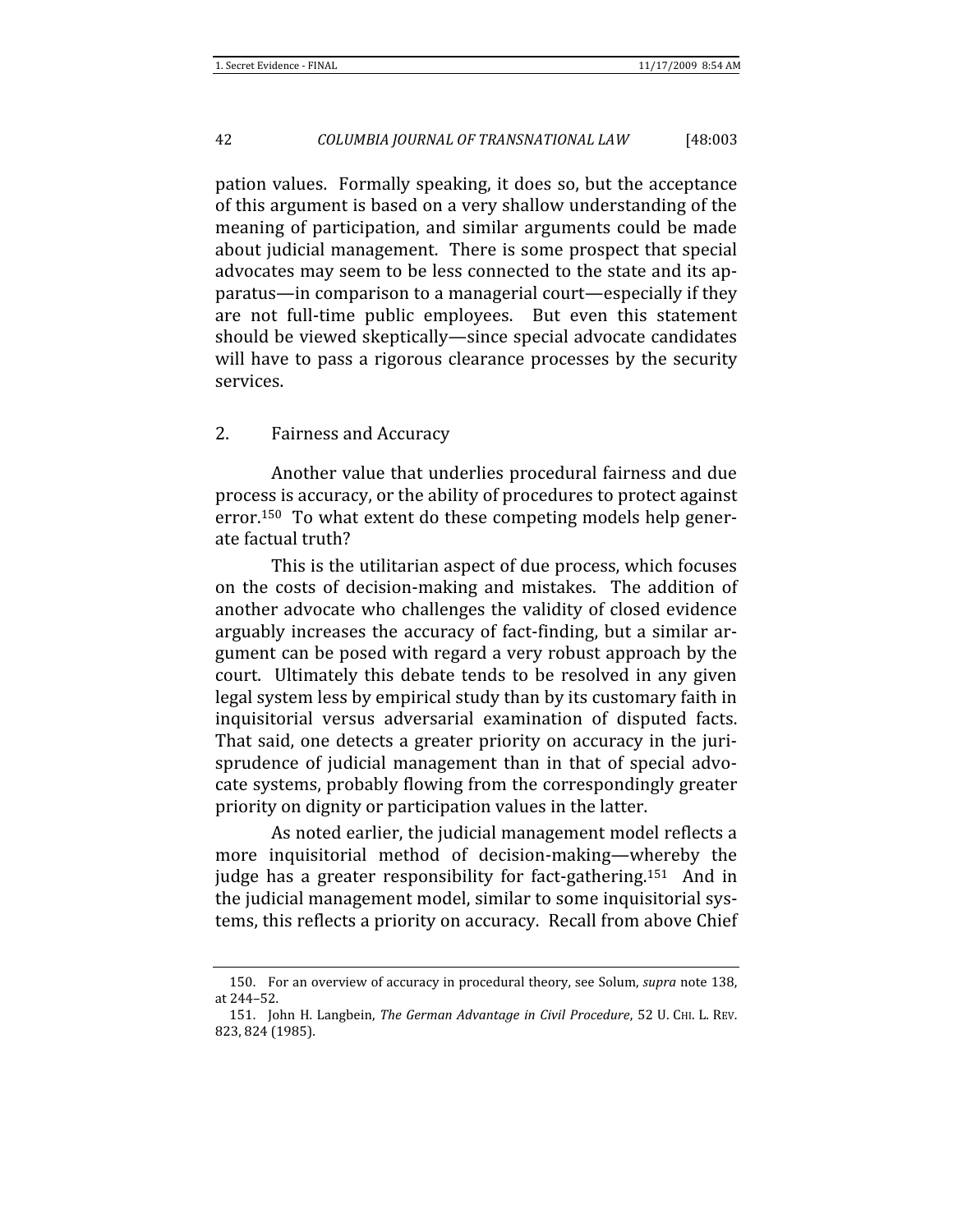Justice Beinisch's concern with "the problems inherent in relying upon administrative evidence," necessitating judicial tools for en‐ suring "validity and credibility of the administrative evidence."152 Justice Or, too, highlights reliability of evidence in discussing judicial management.<sup>153</sup> Without emphasizing the inherent virtue of a suspect's participation in his own defense, Or cautions against "elimination of liberty for extended periods of time, on the basis of *poor and inadequate* material."154 To solve this prob‐ lem, "[t]he decisionmaker is active; he uses the informational sources himself. Information does not reach him in the form of two one‐sided accounts; he strives to reconstruct the 'whole sto‐ ry' directly."155 Underlying this model is the inquisitorial notion that a judge must ensure that all relevant facts come to light. In a traditional adversarial system, by contrast, the judge must rule based on the facts presented by the parties, even if they are not the full factual picture.156

These procedural differences, some have argued,<sup>157</sup> reflect differing notions of truth. The adversarial system's focus on in‐ dividual rights results in a compromised version of truth, a "pragmatic truth" or relative truth<sup>158</sup> that is a function of the extent to which individual rights were protected.<sup>159</sup> On the other hand, the argument goes, the inquisitorial model aims at discovering the actual truth—by permitting the judge to gain a com‐ plete factual accounting of the events in question, even at the ex-

<sup>152.</sup> *See supra* notes 72–73 and accompanying text.

<sup>153.</sup> *See supra* note 77 and accompanying text.

<sup>154.</sup> HCJ 4400/98 Barham v. Justice Colonel Shefi [1998] IsrSC 52(5) 337, 346 (emphasis added).

<sup>155.</sup> Mirian Damaska, *Presentation of Evidence and Factfinding Precision,* 123 U. PA. L. REV. 1083, 1090 (1975). *But see* Henry J. Friendly, *Some Kind of Hearing*, 123 U. PA. L.REV 1267, 1283 (1975) (questioning Wigmore's suggestion that the adversarial system "is beyond any doubt the greatest legal engine ever invented for the discovery of truth").

<sup>156.</sup> *See* Matthew T. King, *Security, Scale, Form and Function: The Search for Truth and the Exclusion of Evidence in Adversarial and Inquisitorial Justice Systems*, 12 INT'L LEGAL PERSP. 185, 188–89 (2002).

<sup>157.</sup> *See, e.g.*, Maximo Langer, *From Legal Transplants to Legal Translations: The Globalization of Plea Bargaining and the Americanization Thesis in Criminal Procedure*, 45 HARV. INT'L L.J. 1, 10–11 (2004); King,*supra* note 156.

<sup>158.</sup> Langer, *supra* note 157, at 10.

<sup>159.</sup> King, *supra* note 156, at 189.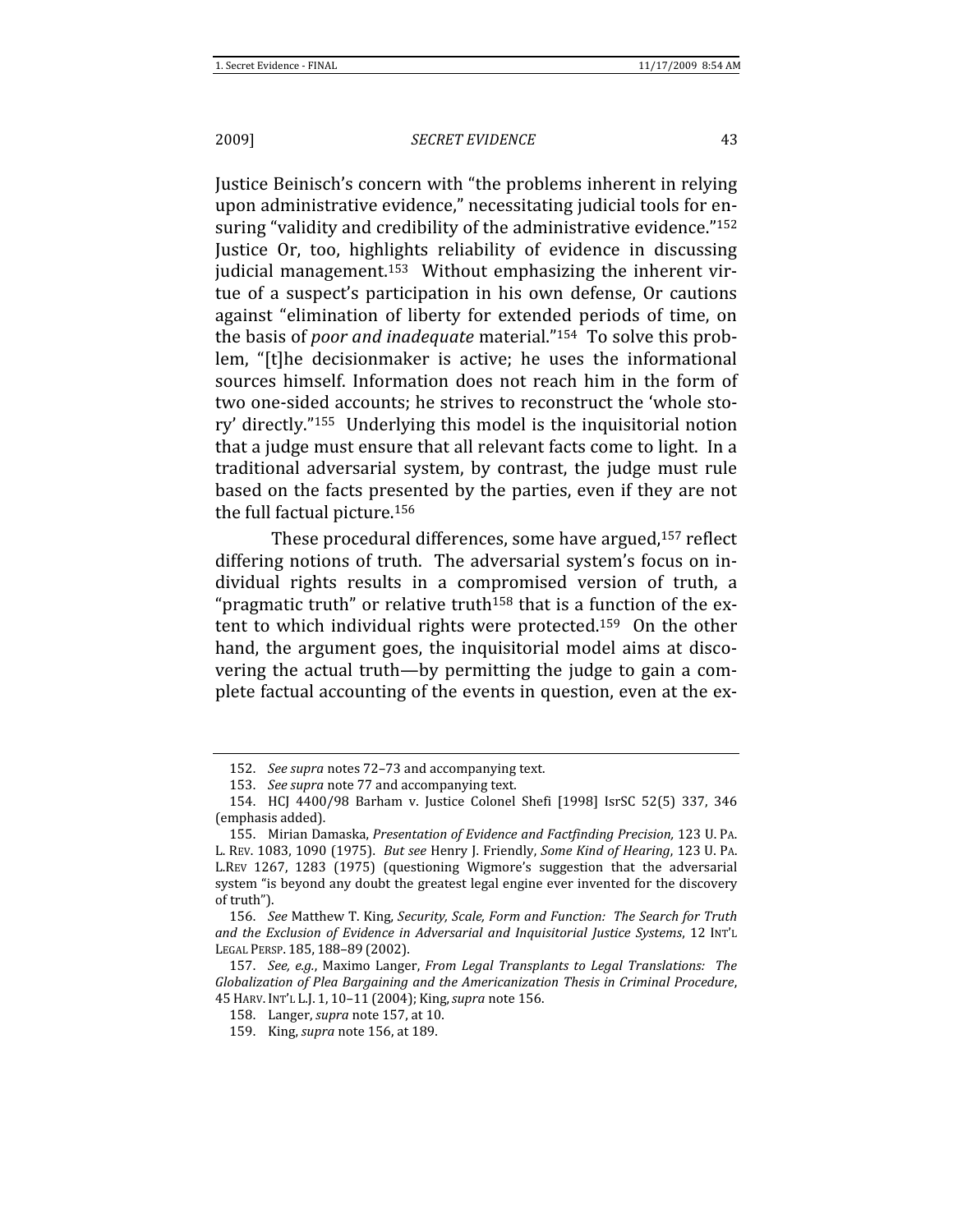pense of individual rights.160

This is not to suggest that accuracy interests are absent from a special advocate model.<sup>161</sup> Rather, it is to illustrate a different emphasis on how to weigh accuracy and participation, and how the two reinforce each other. Implied in the decisions and commentary discussing fairness in Canada and the United King‐ dom, for example, is a legislative and judicial understanding that the special advocate procedures will help bring about more accu‐ rate judgments, driven by a belief that truth is mostly likely to emerge through adversarial competition.<sup>162</sup> As noted, the Canadian Parliament considered that one function of the special advo‐ cate was to test the government's case<sup>163</sup>—thereby mitigating the risk of false positives.164

It is a mistake to regard the two systems as static . . . . To-day [sic] the European system . . . places more emphasis on procedural fairness . . . . The adversarial system, by moving to case management, begins to resemble the European system in expecting the judge to exercise more control over the litigation. Nevertheless, the defining criterion that distinguishes the two systems is the greater emphasis on procedural fairness which is characteristic of the adversarial system.

162. *See*  Charkaoui v. Canada, [2007] 1 S.C.R. 350, para. 63 (Can.) ("If the judge cannot provide the named person with a summary of the information that is sufficient to enable the person to know the case to meet, then the judge cannot be satisfied that the information before him or her is sufficient or reliable."); *see also* Roach, *supra* note 134, at 291–92.

163. *See supra* note 145 and accompanying text.

164. See also the discussion of accuracy and the relative risks of false positives and negatives in Lord Hoffman's opinion in *Secretary of State for the Home Department v. AF*, [2009] UKHL 28, para. 74:

There are practical limits to the extent to which one can devise a procedure which carries no risk of a wrong decision. . . . A system of justice which allowed a thousand guilty men to go free for fear of convicting one innocent man might not adequately protect the public. Likewise, the fact that in theory there is always some chance that the applicant might have been able to contradict closed evidence is not in my opinion a sufficient

<sup>160.</sup> *Id.* at 188.

<sup>161.</sup> Supporters of special advocates would defend their accuracy-enhancing function by referring to faith in adversarial challenge as the best way to reach truth. *See also* Keith A. Findley, *Innocents at Risk: Adversary Imbalance, Forensic Science and the Search for Truth,* 38 SETON HALL L. REV 893, 900 (2008)("To some commentators, the inquisitorial system is the superior system for finding the truth, because the inquisitorial system places truth as its highest value, while the adversary system, by placing control of the facts and the litigation in the hands of opposing parties  $\ldots$ primarily values dispute resolution."). *See also* Sir Anthony Mason, The Future of Adversarial Justice (paper presented at the 17th AIJA Annual Conference, Adelaide, Aug. 7, 1999), at 4, *available at* http://www.aija.org.au/online/mason.rtf: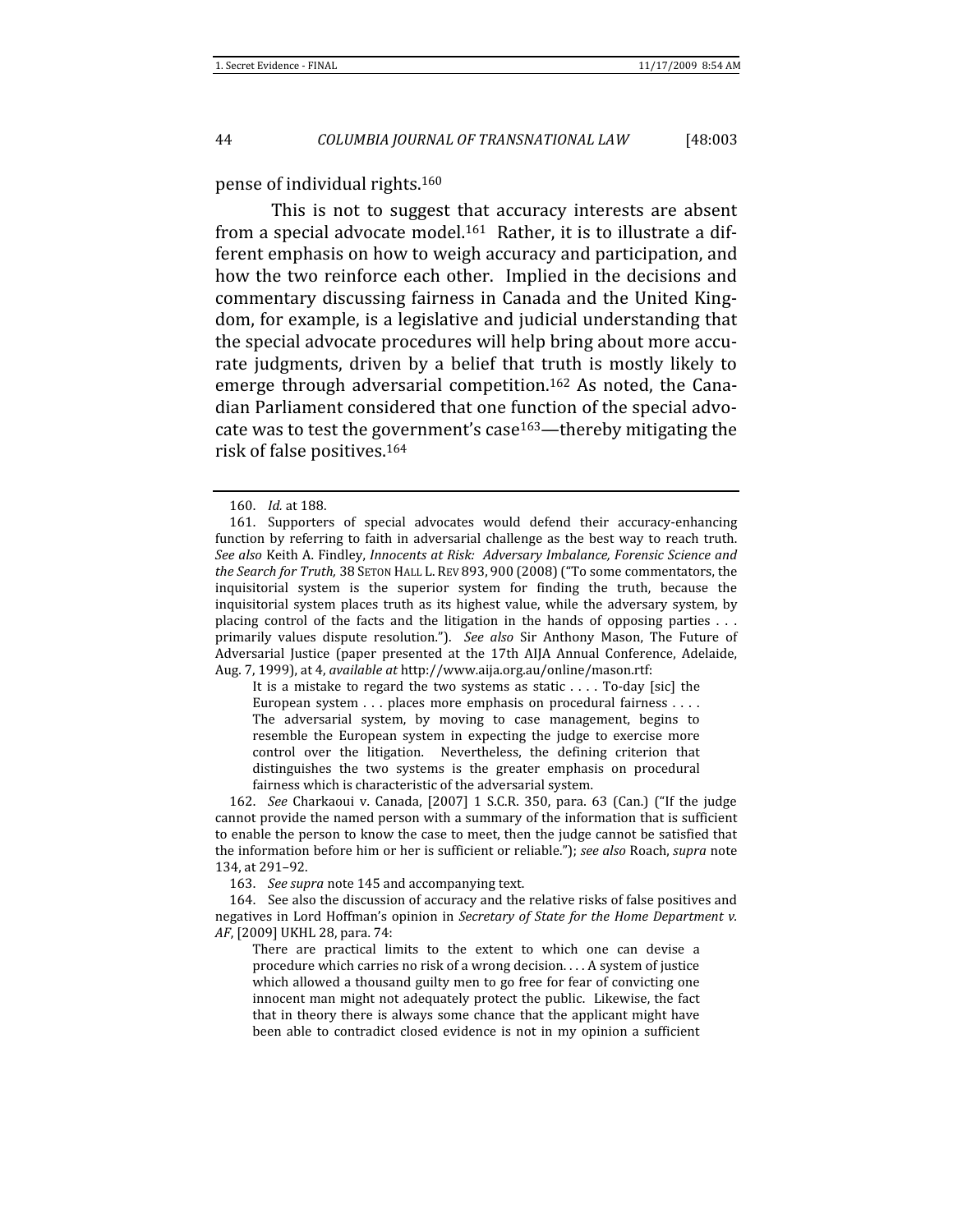In countries like the United States, where adversarial tra‐ dition runs very deep and judges are not accustomed to perform‐ ing investigatory roles, transitioning to judicial management to scrutinize secret evidence is difficult. The Supreme Court of Canada in *Charkaoui* noted that:

> [Canadian judges] have worked assiduously to overcome the difficulties inherent in the role the IRPA has assigned to them. To their credit, they have adopted a pseudo-inquisitorial role and sought to seriously test the protected documentation and information. But the role remains pseudo‐ inquisitorial. The judge is not afforded the power to independently investigate all relevant facts that true inquisitorial judges enjoy. At the same time, since the named person is not given a full picture of the case to meet, the judge cannot rely on the par‐ ties to present missing evidence. The result is that, at the end of the day, one cannot be sure that the judge has been exposed to the whole factual pic‐ ture.165

In other words, the judicial management approach and its accu‐ racy-enhancing function cannot easily be transplanted to other common law systems without endowing courts with additional powers and, as the following section explores, building judicial expertise.

# 3. Fairness and Systemic Regulation

Another purpose of procedural fairness, in addition to participation and accuracy in individual cases, is to help regulate the detention system across many cases. That is, procedural sa‐ feguards can help check the expansion or abuse of coercive state powers generally, before or after any particular case reaches a courtroom. For example, mechanisms for testing evidence can uncover and deter improper interrogation or surveillance prac‐

reason for saying, in effect, that control orders can never be made against dangerous people if the case against them is based "to a decisive degree" upon material which cannot in the public interest be disclosed. This, however, is what we are now obliged to declare to be the law.

<sup>165.</sup> [2007] 1 S.C.R. 350, para. 51 (emphasis added).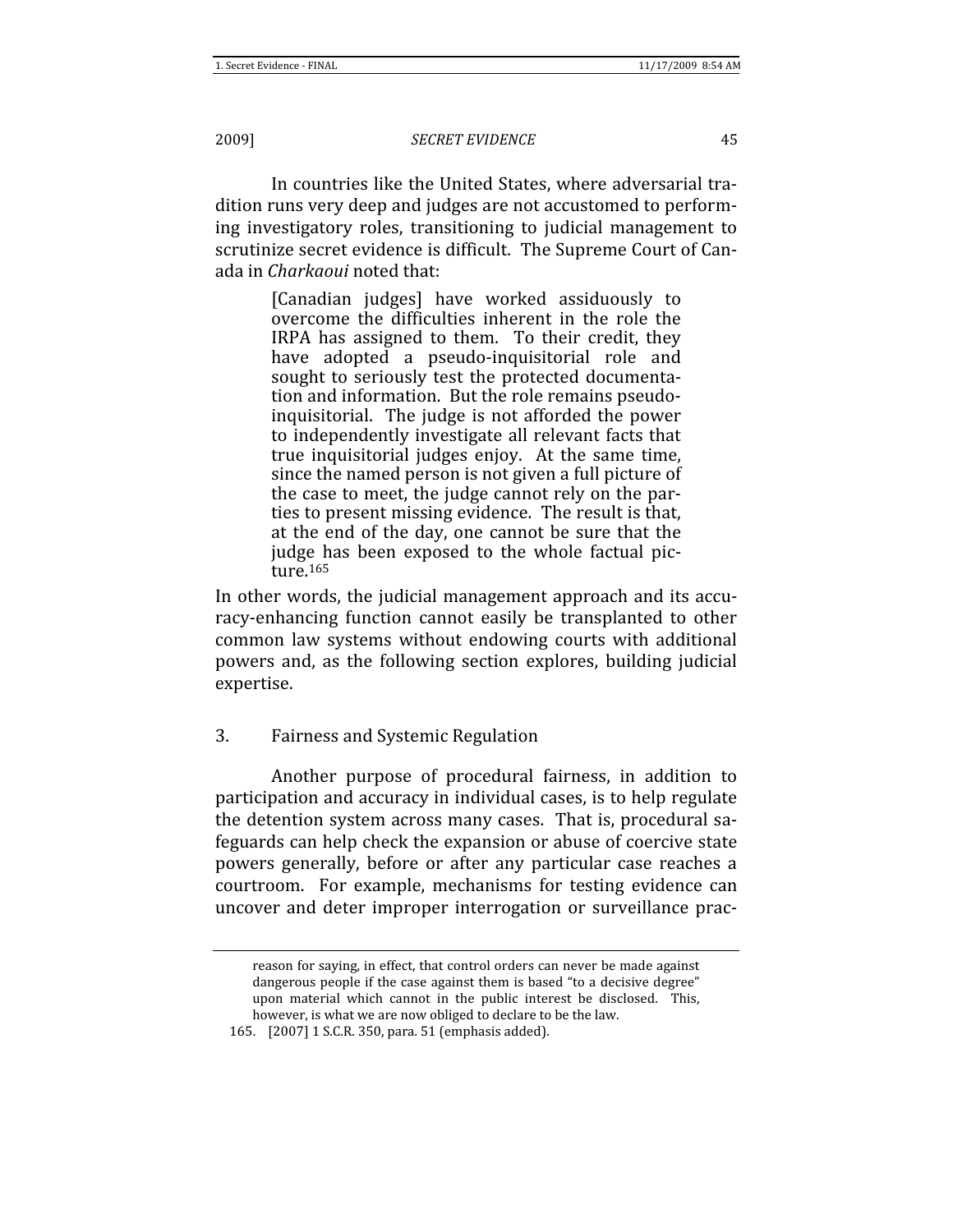tices or overbroad application of intrusive or extraordinary au‐ thorities.166 This is an especially important function of procedur‐ al fairness in the national security context, because secrecy helps insulate government policies and practices from other forms of political scrutiny and accountability.167

We hypothesize that judges who conduct a close review of detention decisions on a regular basis can contribute not only to the results of the individual process at hand, but also to effective review of the system over time in ways that the special advocate model may be less equipped to do. This could be the most signif‐ icant advantage, or relative contribution, of the judicial manage‐ ment model, though we explain below some subtle counteradvantages that special advocates may bring and some ways the models might be combined.168

The ability of the judicial management model to function as an effective form of systemic control is likely dependent on some additional features of the system. Among the most important is that judges conducting the review should be repeat play‐ ers who gain experience dealing with national security intelli‐ gence. This requires that judges participate in the review of many cases over time and acquire perspective, experience and confidence with regard to the practice of the security services in general.169 The less expertise judges have in intelligence matters, the more dependent they are on government agents appealing to them for secrecy, and the less fervently they are likely to challenge government assertions; greater experience and expertise

<sup>166.</sup> An example is Guantanamo habeas cases. *See, e.g.*, Carol Rosenberg, *Judge: Free Kuwaiti Engineer at Guantanamo*, MIAMI HERALD, Sept. 17, 2009, *available at* http:// www.miamiherald.com/news/americas/guantanamo/story/1239065.html (discussing case of litigation exposing abusive interrogation); Del Quentin & Julie Tate, *Detainee's Lawyers to Get Interrogation Tapes*, WASH. POST, Oct. 6, 2009, at A04 (same).

<sup>167.</sup> *See* Gus Van Harten, Charkaoui *and Secret Evidence*, 42 S.C.L.R. (2d) 251, 261 (2008) (Can.) ("Without independent review of specific cases of possible misrepresentation by the executive, it is difficult for those on the outside, including the courts, to know how widespread and how serious the misuse of secrecy powers may be."); Yaroshefsky*, supra* note 55, at 1071 (arguing that reliance on secret evidence undermines checks on coercive state powers).

<sup>168.</sup> *See infra* notes 184–88 and accompanying text.

<sup>169.</sup> This has been suggested in other contexts in which classified materials play a role, namely immigration review. *See* Matthew R. Hall, *Procedural Due Process Meets National Security: The Problem of Classified Evidence in Immigration Proceedings,*  35 CORNELL INT'L L.J. 515 (2002).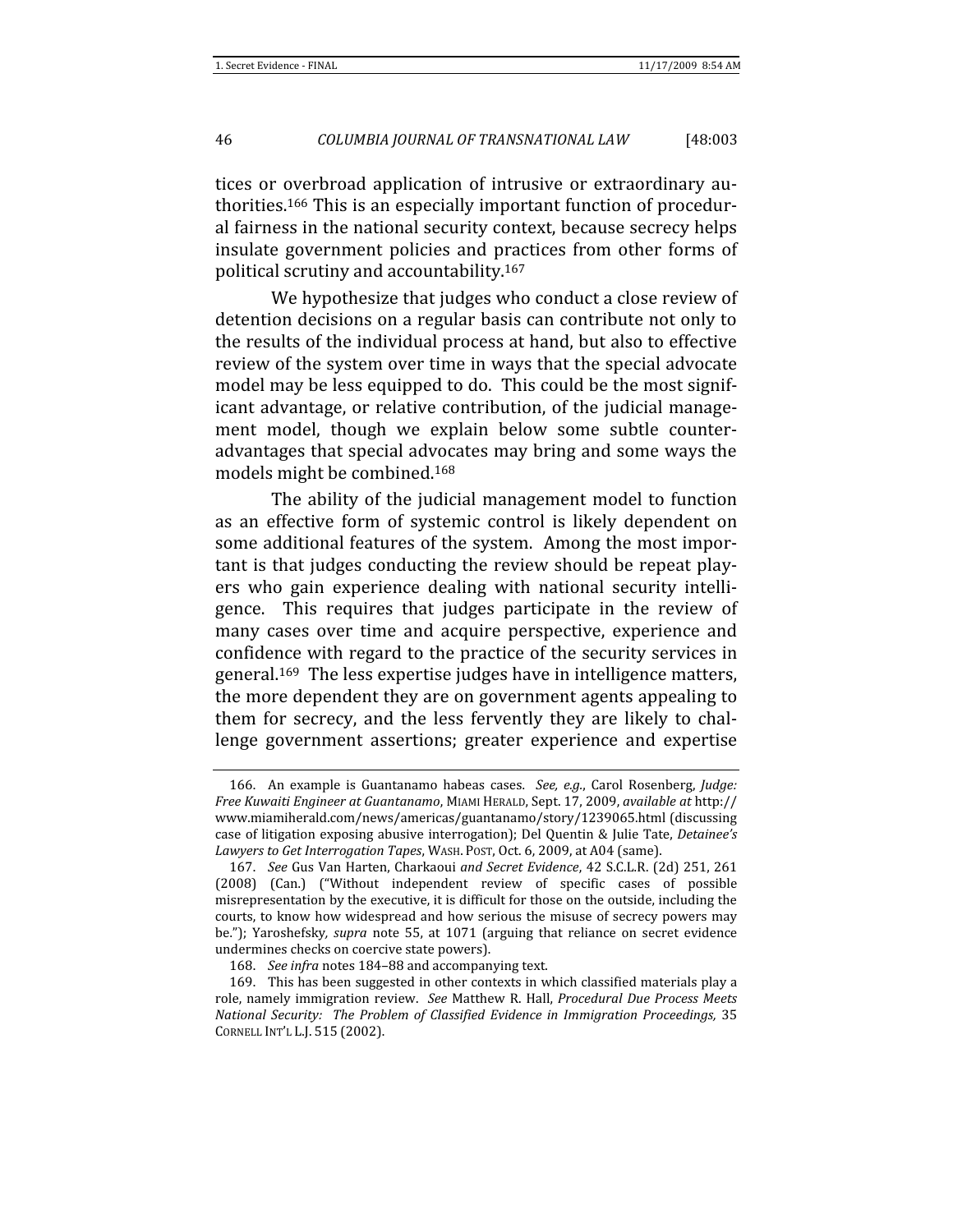that comes from repeat play may help steel judges against these propensities.170 The justices of the Israeli Supreme Court often mention their accumulated experience and refer to it as a basis for their review of administrative detentions based on privileged evidence disclosed only to the court.171

In this sense, Israel is an interesting example because the review of detention cases is operated by a relatively limited number of judges accustomed to adjudicating such matters. Pur‐ suant to the legislation in this area, the power of review is given only to the presidents of the district courts and then, on appeal, to the justices of the Israeli Supreme Court.172 The lessons to be drawn from the Israeli case‐study are, however, complex, and there exists no thorough empirical research of the decisions of the Israeli Supreme Court in this area. The published decisions of the court demonstrate examples of petitions and appeals that were dismissed, usually after the court has reviewed the classified evidence and was convinced by it. However, it would not be accurate to take this as the only relevant factor for assessing the effectiveness of the role played by the court. Some studies show that, especially in national security cases, many petitions to the Israeli Supreme Court are resolved through compromises that give the petitioner a remedy under the shadow of potential judi‐ cial intervention.173 In some cases Israeli courts have stated that

<sup>170.</sup> *See* Van Harten, *supra* note 167, at 264–70; Americo R. Cinquegrana, Note, *Foreign Security Surveillance and the Fourth Amendment*, 87 HARV. L. REV. 976, 983 (1974) ("Compared to his executive counterpart, the judicial officer may indeed be less well-informed in the foreign security context than in the domestic, because the relevant information is likely to be secret, or, if not secret, because it is of a kind with which the judicial officer has had little reason to concern himself.").

<sup>171.</sup> *See, e.g.*, HCJ 5897/07 Arug v. Military Judge [July 12, 2007], para. 5(2) (not reported) (Justice Rubinstein stated: "We are fully aware of the limitations on the exposure of privileged intelligence material, and we are not proposing to change the fundamentals of the system. And yet, our opinion is, based on our experience in reviewing privileged material in security-related cases, that the authorities have to make an effort to conduct an investigation that will be substantial and will confront those investigated with as many details as possible from the material against them.").

<sup>172.</sup> The Israeli Supreme Court includes, at maximum, fifteen justices. The number of presidents of district courts in Israel reflect the number of courts of this instance six.

<sup>173.</sup> *See* Yoav Dotan, *Government Lawyers as Adjudicators: Pre‐Petitions in the High Court of Justice Department 1990‐1997*, 35 ISR. L. REV. 453 (2001); Yoav Dotan, *Judicial Rhetoric, Government Lawyers and Human Rights: The Case of the Israeli High Court of Justice during the Intifada*, 33 LAW & Soc'y REV. 319 (1999).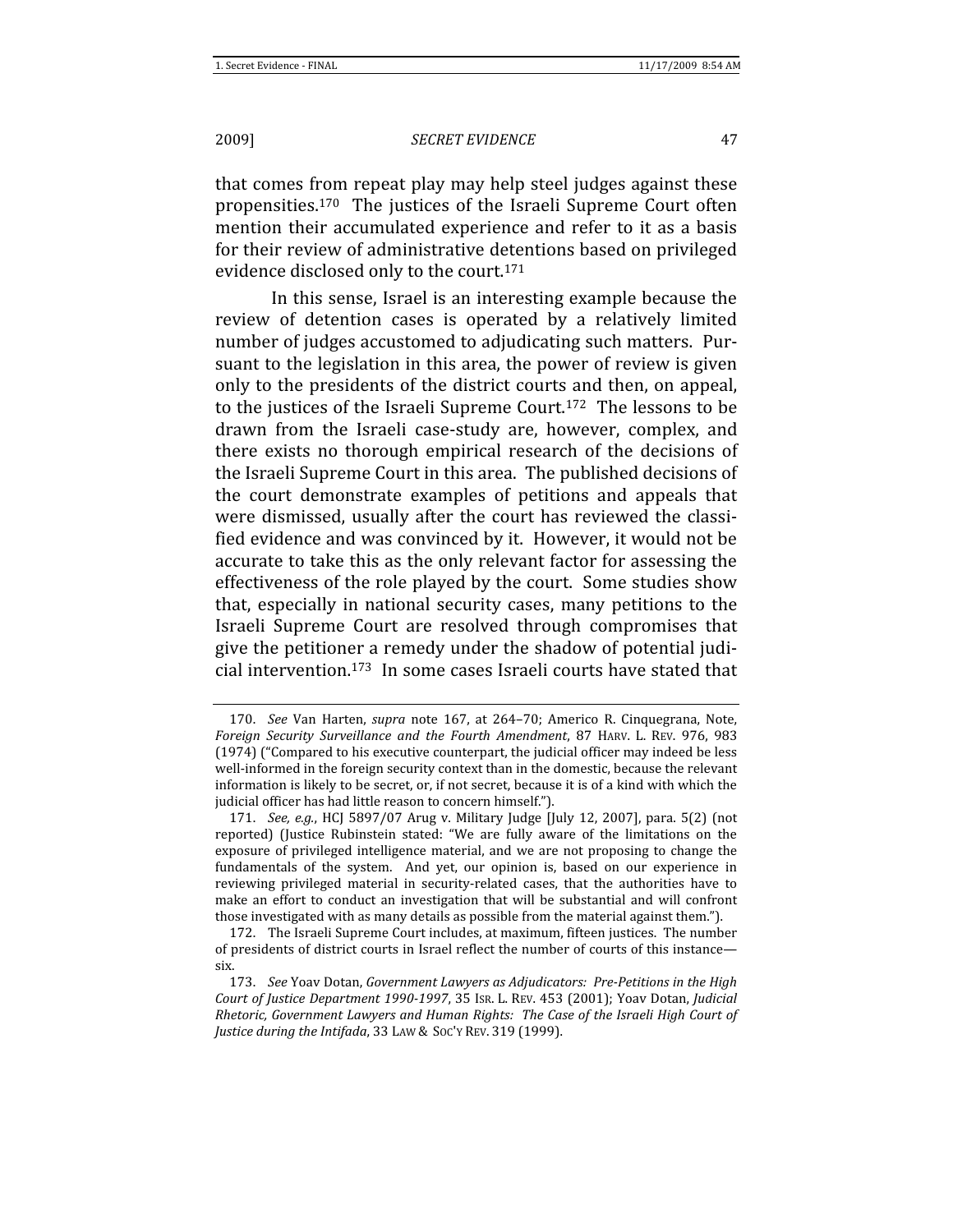they would not approve the prolonging of detention in the ab‐ sence of new intelligence material provided by the security services.174

Repeat play by judges has the advantage of building expertise but it creates a corresponding risk of "capture"; these ac‐ tors may over time favor state security services because of their continuing interaction and dependency on those services for in‐ formation and effective administration of judicial duties.175 Much has been written about the tendency of courts to be deferential to executive decisions in times of emergency.176 This deference can be understood as one particular type of the capture problem (and needless to say that *Korematsu*<sup>177</sup> was, in essence, a security de‐ tention case). Secret hearings of any sort mean that courts are unlikely to hear from independent experts, and those they do

177. Korematsu v. United States, 323 U.S. 214 (1944).

<sup>174.</sup> *See, e.g.*, HCJ 2286/09 Nashata v. Military Judge [Mar. 3, 2009] (not published). This is a very short decision which reflects the practice of compromise in the shadow of the judicial power of review. The decision reads as follows:

Following our comments, which came after the review of the classified material, the attorney of respondents 2‐3 [the Military Commander of the West Bank and the General Security Services] that in the absence of new material in the matter of the petitioner his detention will not be prolonged for another time. After the announcement was made, the attorney of the petitioner stated that he does not insist on the petition. The petition is thus removed.

This is a good example of judicial involvement that proved to be effective. *See also* HCJ 5809/08 Nachla v. The Judge of the Military Court of Appeals [2008] (not published) (stating that the attorney representing the Military Commander announced that in the absence of new material the decision to prolong the detention will be limited to an additional two months, and the attorney of the petitioner announced that in these circumstances he does not insist on his petition; accordingly, the petition was removed); HCJ 3291/09‐B Joubran v. Military Judge [2009] (not published) (recording a similar development—this time the attorney of the petitioner updated the court that he was notified that in the absence of new intelligence material the detention will not be prolonged for more than two months; again, the petition was removed).

<sup>175.</sup> *See* Gus Van Harten, *Weaknesses of Adjudication in the Face of Secret Evidence*, 13 INT'L J. EVIDENCE & PROOF 1 (2009).

<sup>176.</sup> *See, e.g.*, Bruce Ackerman, *The Emergency Constitution*, 113 YALE L.J. 1029, 1042 (2004) ("[J]udges can display remarkable flexibility for the interim, while covering their tracks with confusing dicta and occasional restrictive holdings"); MATTHEW C. WAXMAN, FOUND. FOR LAW, JUSTICE AND SOC'Y, CAN COURTS BE "TRUSTED" IN NATIONAL SECURITY CRISES? 1 (2009), http://www.fljs.org/uploads/documents/ Waxman.pdf ("Civil libertarians meanwhile worry that courts are likely to show too much deference to the political branches, at least until the moment of maximum perceived peril passes. Historically, courts have tolerated significant executive liberty infringements during wartime or emergencies . . . .").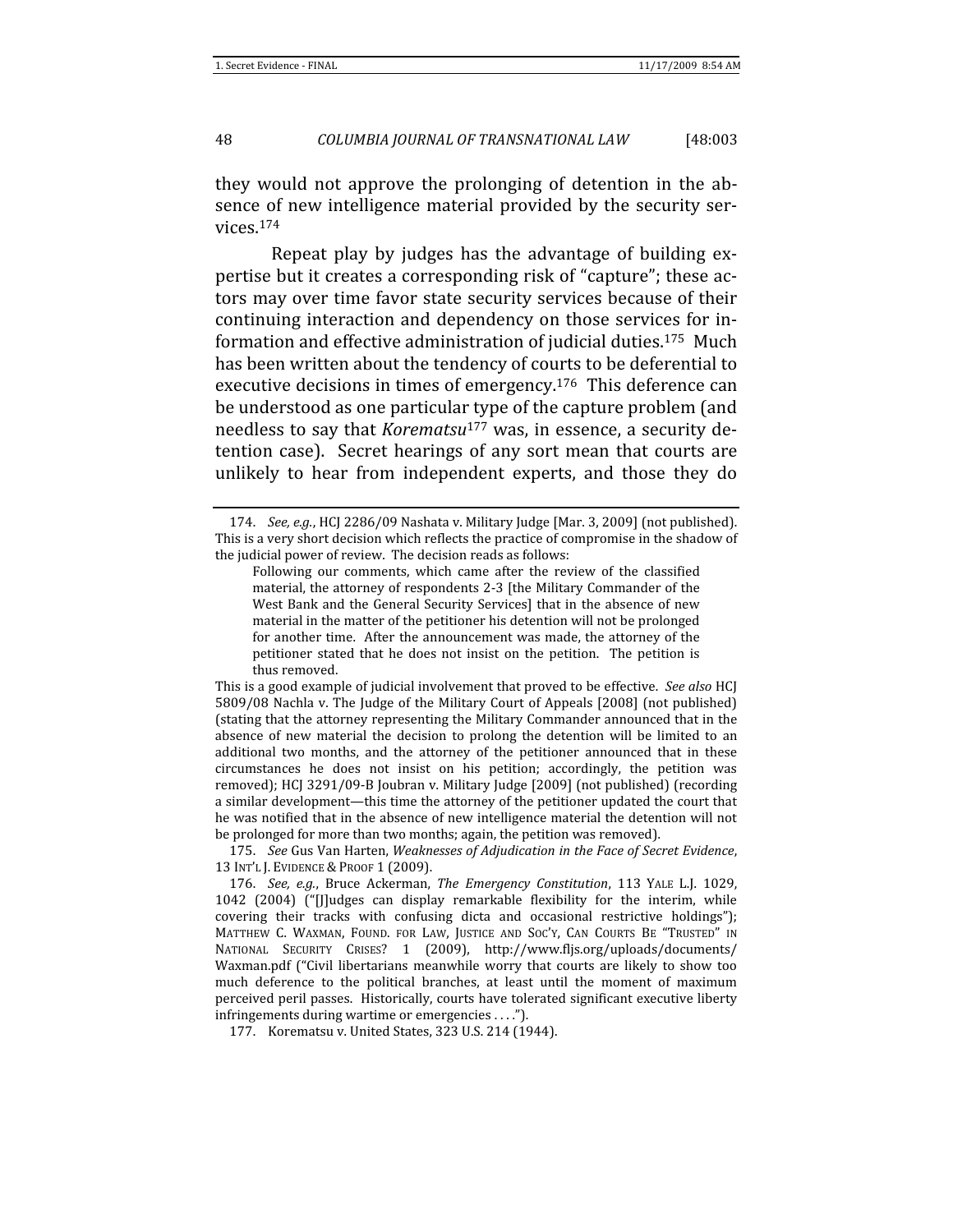hear from likely will be former state security officials. Moreover, secret hearings are by their nature shrouded in an atmosphere that already reflects a security priority, and judges must conti‐ nually rely on the very security services they are overseeing for information.178 Some critics of the U.S. Foreign Intelligence Sur‐ veillance Court (FISC) believe its lack of transparency and re‐ liance on one-sided government presentation of information substantially weaken its ability to reign-in national security agencies,179 though others argue that FISC oversight provides a substantial check on government intelligence activities, and that until recently the government was too *cautious* in handling issues within the FISC's purview.<sup>180</sup> This risk of capture is not unique to the judicial management model, but that system lacks formal checks against such subtle pull.

The special advocate model has a repeat playing component as well, if it includes (like in the United Kingdom and Cana‐ da) a specialized bar of security‐cleared advocates, but it is less likely to address systemic issues because special advocates owe a duty to a particular client, not the particular administrative regime as a whole. One of the virtues of special advocates dis‐ cussed earlier, is their focused attention toward the detained person whom they represent and his case. Special advocates, whose authority derives from the administrative regime, will incline toward tactical decisions based on an individual suspect's best interests.181 In contrast, the judicial management model is

<sup>178.</sup> *See id.* at 218.

<sup>179.</sup> Jameel Jaffer, *Balancing Power in the U.S. Response to External Threats: NSA Surveillance and Guantanamo Detention*, 10 N.Y. CITY L. REV. 361, 363 (2007) ("The FISA court meets in secret, allows only the government to appear before it, and does not ordinarily publish its decisions."). The U.S. Government, however, argues that its high success rate before the Foreign Intelligence Surveillance Court is attributable to professional care and scrutiny within the executive branch. *See*  Royce Lamberth, *Intelligence on the FISA Court*, LEGAL TIMES, Apr. 14, 1997, at 18.

<sup>180.</sup> *See* RICHARD POSNER, COUNTERING TERRORISM 201 (Rowman and Littlefield, 2007).

<sup>181.</sup> It is worth noting here, however, a concern that special advocates might be susceptible to the same sort of capture discussed above in terms of courts. Much less attention has been dedicated in prior studies to the issue of attorney capture than to court or agency capture, so only tentative thoughts can be offered here. However, attorneys can also find themselves in the same trap as courts, especially if they are government lawyers, who fulfill the function of a special advocate only for a limited period of time, and then proceed to other government legal positions. In this regard, attention should be given also to the question of the identity of special advocates and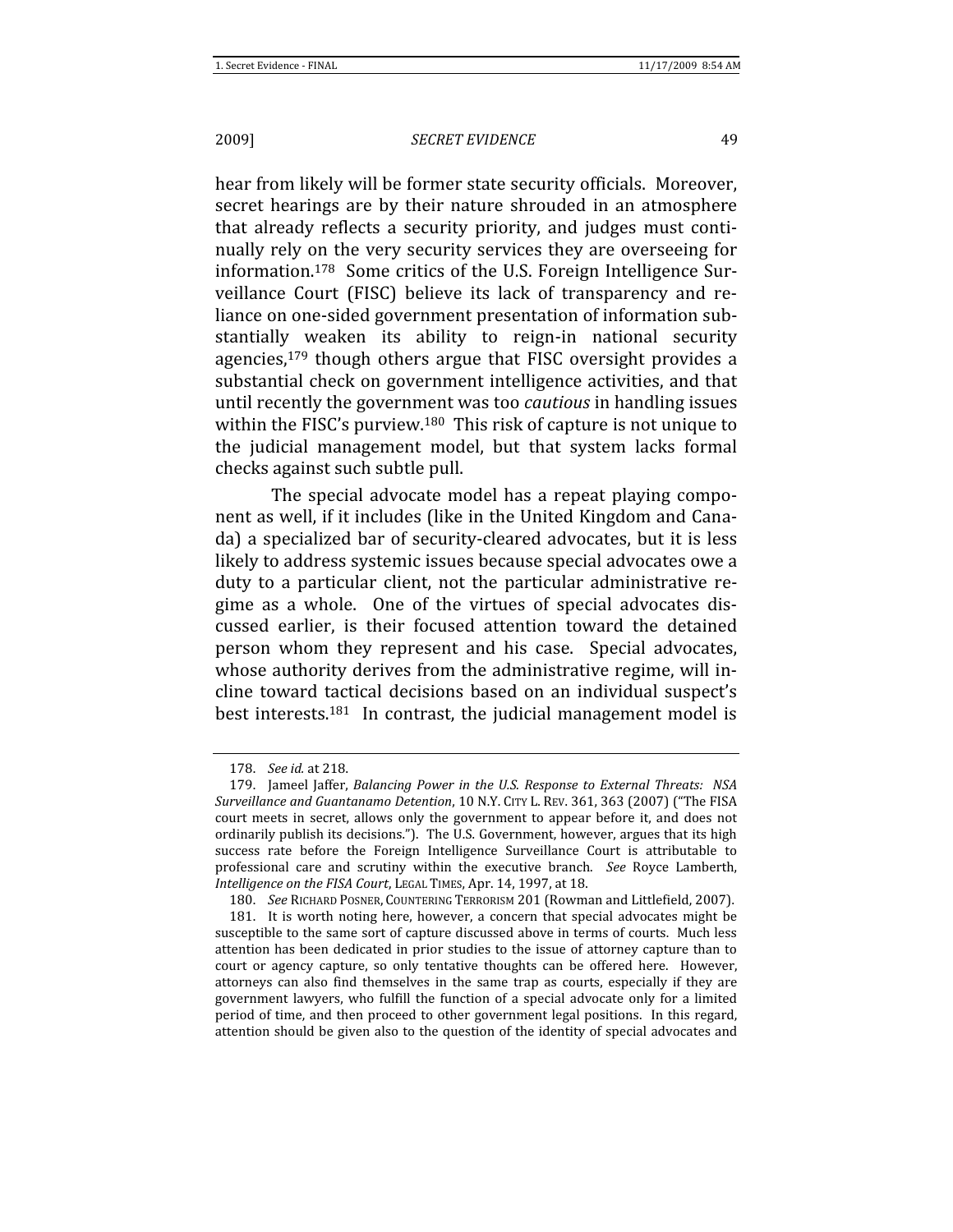based on the assumption that courts can fulfill two functions at the same time—both promoting arguments on behalf of the de‐ tainee and also considering the overall evidence in a balanced manner.

On the other hand, the special advocate may be less hin‐ dered by fidelity to precedent, as tends to be the case in the judi‐ cial management model.182 A special advocate is therefore likely more free to make risky and novel arguments. That is, the special advocates model has better potential for the development of bold or radical arguments on behalf of the detainee in individual cases. Over time, such arguments may be critical to spurring institu‐ tional reform.

Although special advocates focus on their case at hand, the model can also provide a system-wide form of oversight by challenging specific evidence.<sup>183</sup> One particular area in which this phenomenon has arisen is evidence allegedly derived from torture. As Baroness Hale explained in the British context discussed above:

> [T]his House has ruled that such evidence is always inadmissible, but has placed the burden of proving this upon the person who wishes to challenge it . . . . It is particularly difficult for a person subject to control order proceedings to do this. *Devising a sufficient means of challenging the evidence is an in‐ centive to the authorities to rely on better and more reliable sources of intelligence*. 184

their career path.

<sup>182.</sup> *See* Van Harten, *supra* note 175, at 11 ("[U]nlike the individual's lawyer, the judge must exercise restraint when probing the executive's evidence and argument in order to protect the court's neutrality."); *see also* Joshua L. Dratel, *Ethical Issues in Defending a Terrorism Case: How Secrecy and Security Impair the Defense of a Terrorism Case*, 2 CARDOZO PUB. L., POL'Y & ETHICS J. 81, 81 (2003) (discussing a criminal defendant's counsel as the only actor in the process whose duty is to focus completely on advocacy for the individual).

<sup>183.</sup> As one commentator has noted, the lack of adversarial process dealing with classified information in immigration cases has led to mistaken deportation because "government lawyers did not endeavor to ensure the reliability of this evidence before presenting it in court, instead basing their cases on information from prejudiced sources, mistranslations, and rumors." Jaya Ramji‐Nogales, *A Global Approach to Secret Evidence: How Human Rights Law Can Reform our Immigration System*, 39 COLUM. HUM. RTS. L. REV. 287, 290 (2008).

<sup>184.</sup> M.B. v. Sec'y of State, [2007] UKHL 46, para*.*  73, [2008] 1 A.C. 440, 491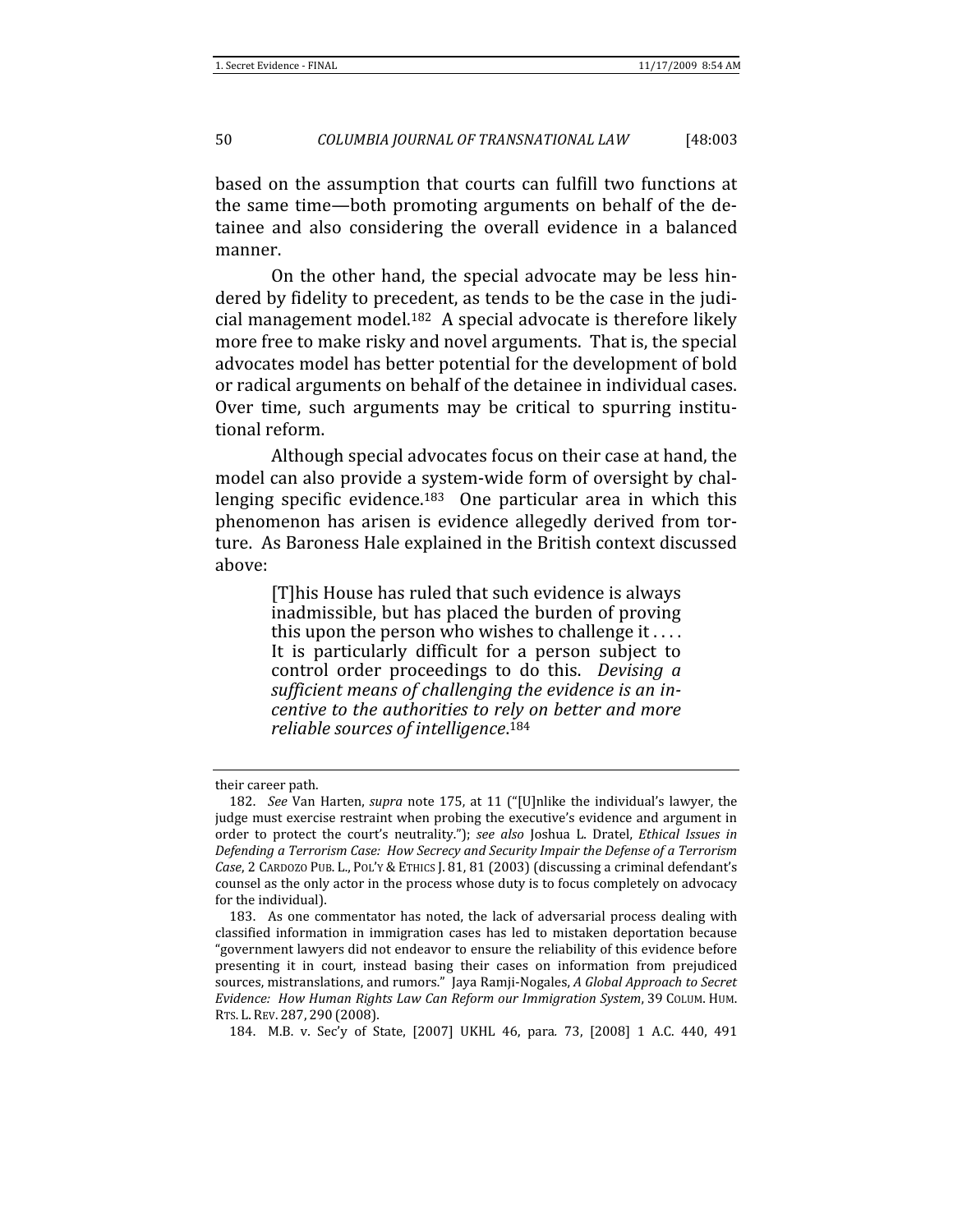Even before a particular case reaches a court, therefore, the an‐ ticipated scrutiny by special advocates may provide the govern‐ ment with greater motivation to police its interrogation practic‐ es. As Kent Roach explains:

> The provisions which allow special advocates to challenge secret intelligence on the basis that it is irrelevant, unreliable or obtained as a result of tor‐ ture, cruel, inhumane or degrading treatment have a potential to put the whole process of intelligence gathering on trial. Depending on the receptivity of the judges to such claims, these provisions may have far-reaching and perhaps unintended effects. They could be as important to the security certificate regime as the exclusion of improperly ob‐ tained evidence is to the criminal justice system.185

Note, however, Roach's emphasis on the receptivity of judges to these arguments, bringing us back to the point about the need to build sufficient judicial expertise and confidence over time.

Having begun this section by noting that judicial manage‐ ment and special advocates may naturally seem like opposing models,186 it is worth considering further how they might be combined to achieve synergies or to better optimize the balance of fairness and intelligence protection. No doubt there are some tradeoffs between them. The use of special advocates may relieve pressure on judges to scrutinize executive claims carefully and slow the accumulation of judicial expertise in national securi‐ ty matters. Alternatively, judicial management might disincentiv‐ ize courts from relying on special advocates and assuring ade‐ quate discovery for them. Perhaps, though, some of these tensions could be relieved by sequencing the roles. For example, special advocates could be relied upon at the discovery stage, es‐ pecially in aid of protecting the gist, whereas at the merits stage of a detention hearing judges could play a managerial role. Or, vice versa, judges could play a strong managerial role at the dis‐ covery phase and based on that assessment could appoint special advocates as deemed necessary.

<sup>(</sup>emphasis added).

<sup>185.</sup> Roach, *supra* note 134, at 323.

<sup>186.</sup> *See supra* Part III.B.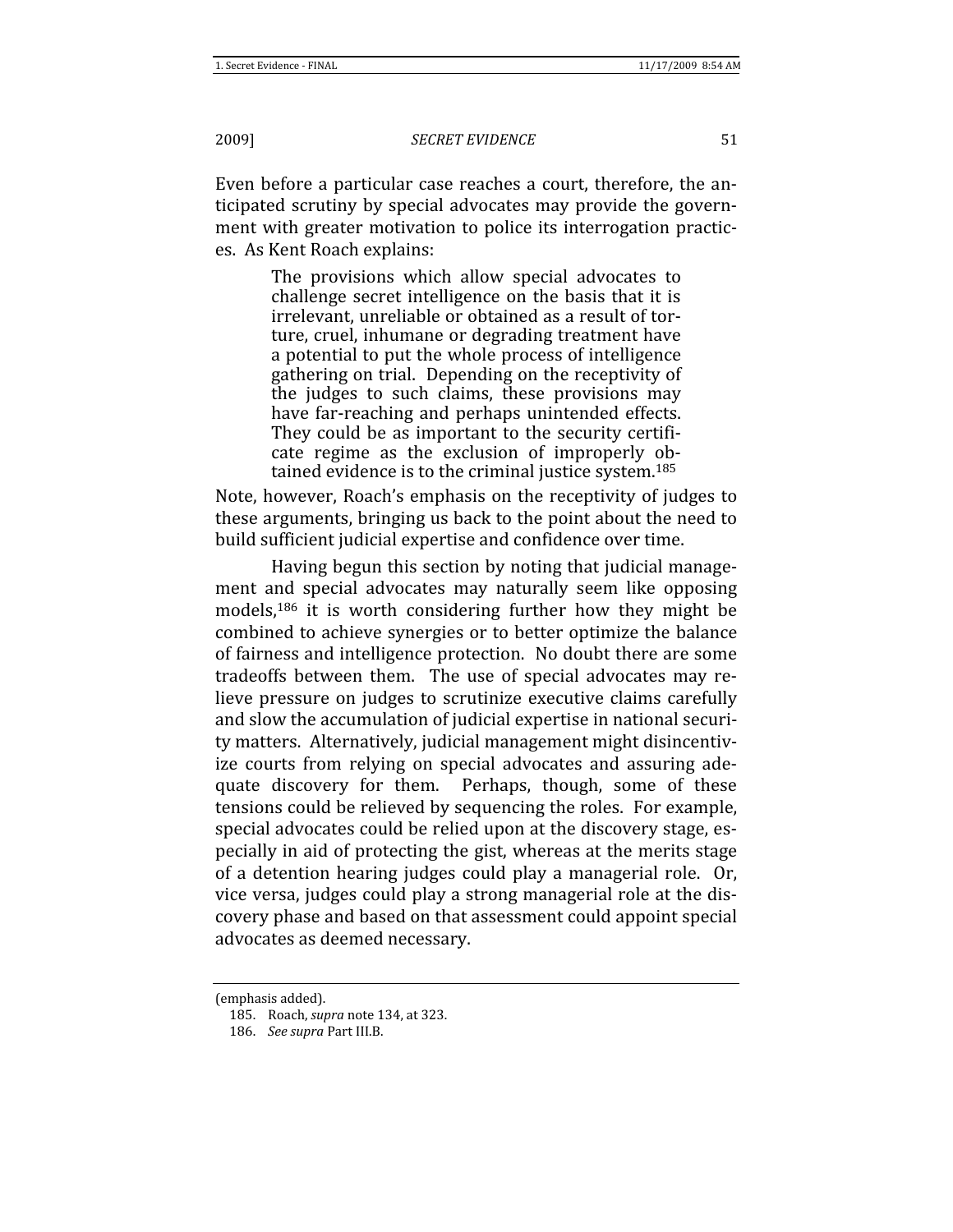# IV. U.S. EXPERIMENTATION AND POSSIBLE REFORM

The United States has not institutionalized nor used wide‐ ly either of the models discussed. However, the underlying is‐ sues have taken on greater practical significance in recent years, especially after *Hamdi v. Rumsfeld*—which called, in the case of a citizen-detainee, for a "fair opportunity to rebut the Government's factual assertions before a neutral decisionmaker"187 and the Supreme Court's extension of its principals in *Boume‐ diene v. Bush*—requiring a "meaningful opportunity to demonstrate that [a detainee] is being held pursuant to 'the erroneous application or interpretation' of relevant law."188

As already noted above, U.S. jurisprudence, like that of other common law systems explored in this paper, includes a strong gist baseline.<sup>189</sup> And like the other common law systems, the United States has struggled to design effective supplements to the gist requirement. Recently it experimented with a variety of approaches to handling secret evidence in detention hearings, some of them drawing heavily on elements of these models. This Part applies the insights of Part III to the U.S. case and offers principles to guide its institutional reform in tackling the secret evidence problem.

<sup>187.</sup> 542 U.S. 507, 533 (2004).

<sup>188.</sup> 128 S. Ct. 2229, 2266 (2008) (quoting INS v. St. Cyr, 533 U.S. 289, 302 (2001)).

<sup>189.</sup> The gist baseline in the United States typically takes the form of the notice requirement in an analysis of due process of law. *See* Mullane v. Cent. Hanover Bank & Trust Co., 339 U.S. 306 (1950) (stating that due process requires that a deprivation of life, liberty or property "be preceded by notice and opportunity for hearing appropriate to the nature of the case"). *See generally* Henry J. Friendly, *Some Kind of Hearing*, 123 U. PA. L. REV. 1267 (1975) (noting as a fundamental requirement notice of the grounds for a particular administrative action, and also "the right to know the evidence on which the administrator relies."). During the Cold War, the Supreme Court repeatedly held that due process required that an individual petitioning for conscientious objector status be furnished with a gist or resume of the evidence the government relied on. *See* Simmons v. United States, 348 U.S. 397 (1955); Gonzales v. United States, 348 U.S. 407 (1955) (noting that "if the registrant is to present his case effectively . . . he must be cognizant of all the facts"). More recently, in *Hamdi v. Rumsfeld* the plurality required that the core elements of natural justice not be eroded, holding that "a citizen‐detainee seeking to challenge his classification as an enemy combatant must receive notice of the factual basis for his classification, and a fair opportunity to rebut the government's actual assertions." 542 U.S. 507, 601 (2004).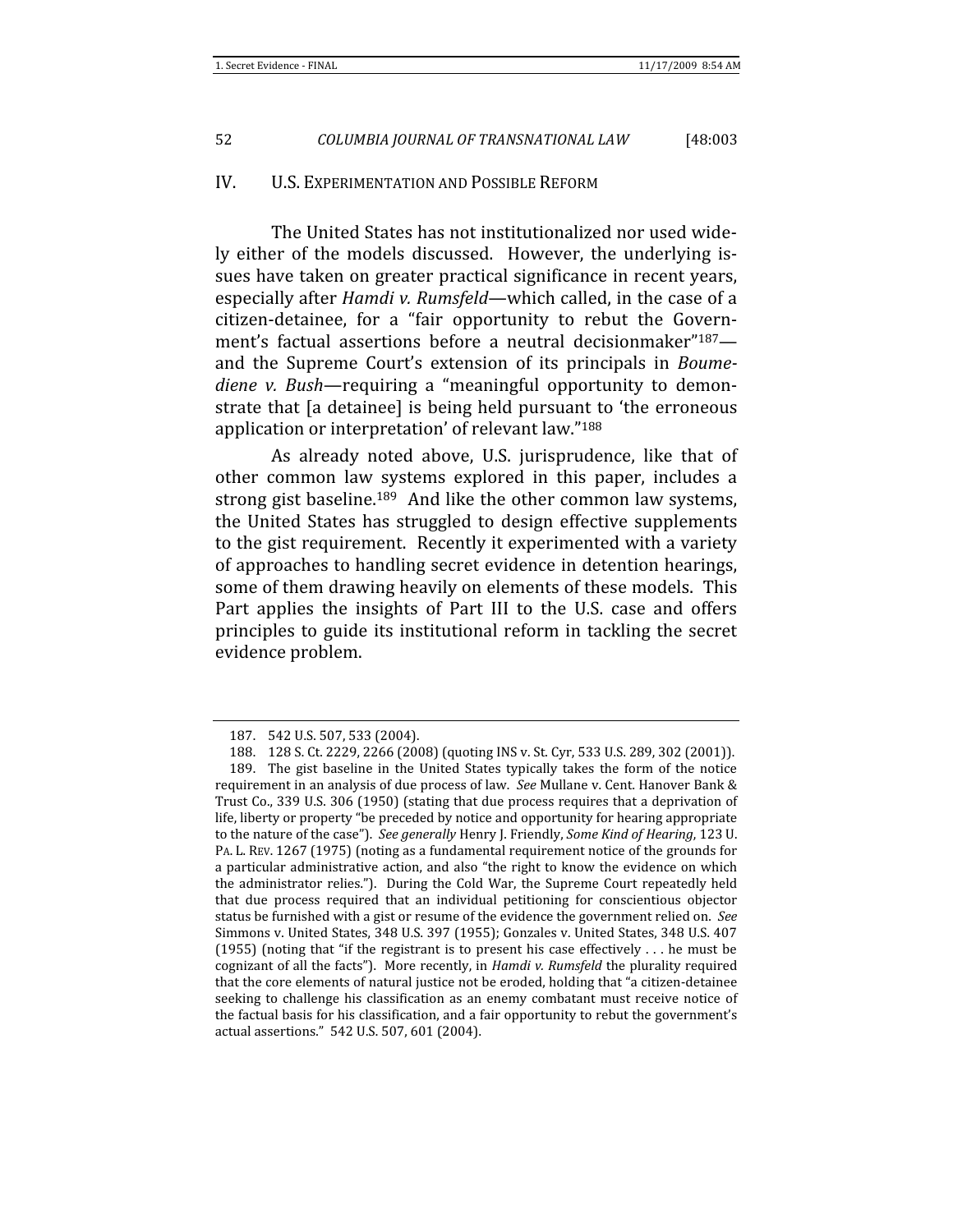# *A. Current Practice*

The judicial management approach found in Israel gener‐ ally runs contrary to the American justice system's reliance on party‐driven, adversarial advocacy to develop and question evi‐ dence. But the recent Guantanamo detainee habeas cases follow‐ ing *Boumediene*, where the Supreme Court delegated to district courts the task of working out procedures for adjudicating ha‐ beas challenges, have put district court judges in the position of developing rules and procedures for handling classified informa‐ tion. "We recognize," wrote the Court, "that the Government has a legitimate interest in protecting sources and methods of intelli‐ gence gathering; and we expect that the District Court will use its discretion to accommodate this interest to the greatest extent possible."190 At the time of this writing, district courts consider‐ ing Guantanamo habeas cases have developed procedures for al‐ lowing security‐cleared private counsel to view at the discovery stage information to which the suspect is not allowed access,<sup>191</sup> and in some cases, at the merits stage, some parts of hearings have been closed to the detainee, allowing instead his securitycleared counsel to participate.<sup>192</sup> The government may also initially withhold materials it deems protected until counsel re‐ quests access to them, acting as a further barrier to information. Although there have not yet been reported instances in which cleared counsel has overtly been denied access to key evidence, given the very nature of secret evidence it is difficult to ascertain whether there have been habeas cases that the detainee would have won but for evidence withheld from him.

As for a formalized special advocate model, the United States has also legislated a form of that approach in a narrow context, though that system has never been used. Following the Oklahoma City bombings, Congress passed the Antiterrorism and

<sup>190.</sup> *See Boumediene*, 128 S. Ct. at 2276.

<sup>191.</sup> *See, e.g.*, Case Mgmt. Order, *In re* Guantanamo Bay Detainee Litig., No. 08‐0442, 2008 WL 4858241, para. I(F) (D.D.C. Nov. 6, 2008).

<sup>192.</sup> *See, e.g.,* Boumediene v. Bush, Civil Case No. 04‐1166, slip op. at 9–10 (D.D.C. Nov. 20, 2008) (rejecting classified information relied upon by the government as insufficiently reliable); Basardh v. Obama, 612 F. Supp. 2d 30 (D.D.C. 2009) (discussing classified portions of the proceeding in which counsel for both parties presented arguments and evidence, without the detainee present).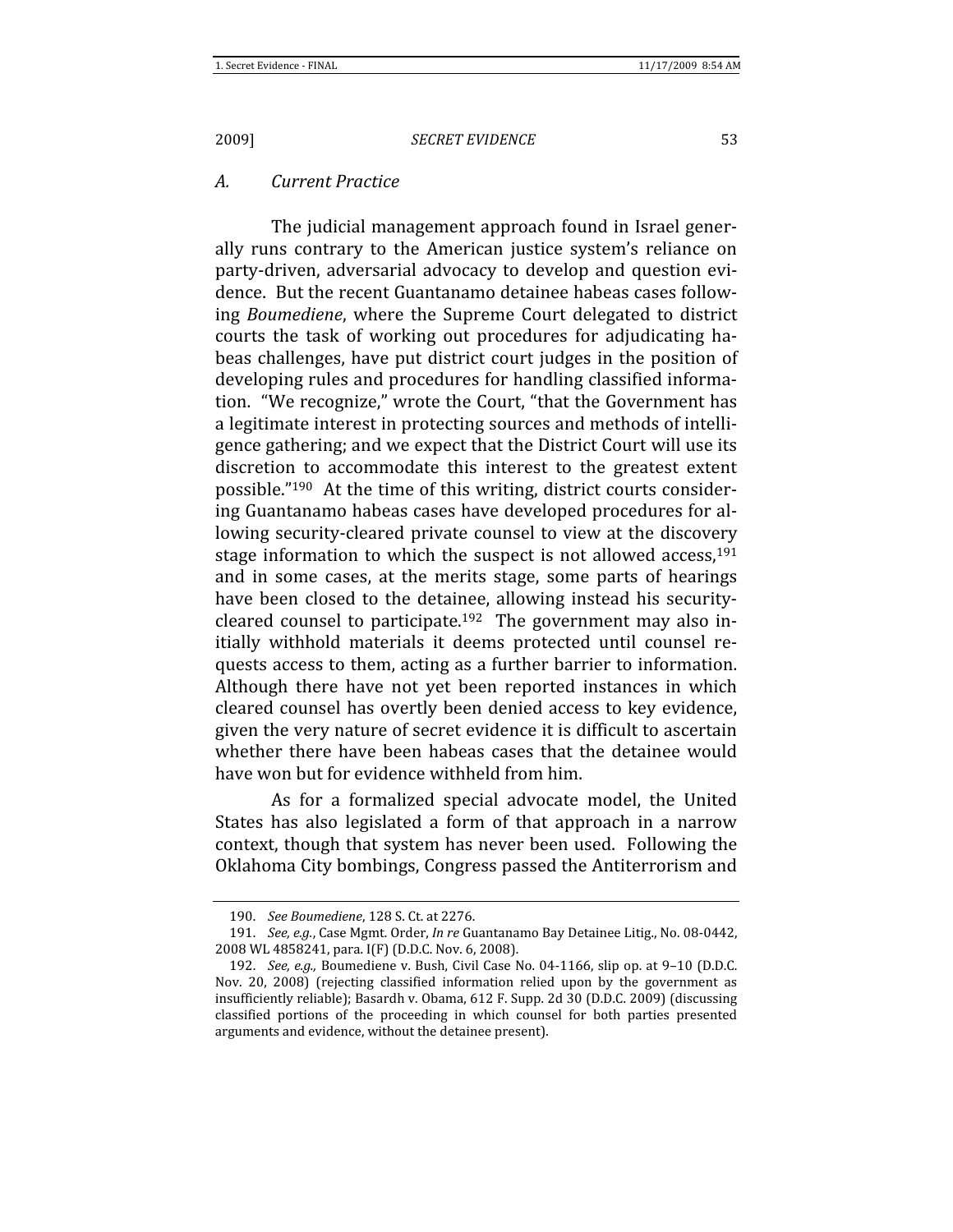Effective Death Penalty Act of 1996 which created the Alien Ter‐ rorist Removal Court (ATRC).<sup>193</sup> In removal proceedings where providing an alien suspected of terrorism with unclassified summaries of secret evidence might jeopardize national security, the statute allows the government to conduct ATRC proceedings without providing such a summary.<sup>194</sup> If the resident alien before the ATRC enjoys the status of lawful and permanent resident, the alien may request a special attorney to observe and cross‐examine the actual secret evidence on his behalf.195 The special counsel is granted full access to the secret evidence and participates in any *in camera* procedures where the secret evidence is relied upon, including cross‐examination of the govern‐ ment's witnesses.196

While no consistent approach has been institutionalized, neither is there consistency about the core policy values participation versus accuracy versus systemic regulation—in American national security and due process jurisprudence. While the jurisprudence relies on language that suggests a focus on accuracy, the underlying logic points to a concern with all three due process objectives, with court holdings reflecting vary‐ ing emphases among them.

Modern procedural due process doctrine expressly em‐ phasizes accuracy as the primary value to a suspect. As a matter of U.S. constitutional law, the issues in this paper are generally treated as procedural due process questions.197 The key doctrin‐ al formulation then comes from *Mathews v. Eldridge*, where the Supreme Court held that:

> [I]dentification of the specific dictates of due process generally requires consideration of three distinct factors: First, the private interest that will be affected by the official action; second, the risk of an erroneous deprivation of such interest through

<sup>193.</sup> Pub. L. No. 104‐132, 110 Stat. 1214 (1996) (codified at 8 U.S.C. §§ 1531–37 (2009)).

<sup>194.</sup> 8 U.S.C. § 1534(e)(3)(E)(ii), (D)(iii).

<sup>195.</sup> *Id.* § 1534(e)(3)(E)(i), (F)(i).

<sup>196.</sup> David A. Martin, *Graduated Application of Constitutional Protections for Aliens: The Real Meaning of* Zadvydas v. Davis, 2001 SUP. CT. REV. 47, 135 (2001).

<sup>197.</sup> Except, as noted near the outset, in criminal proceedings, which also implicate the Sixth Amendment's Confrontation Clause.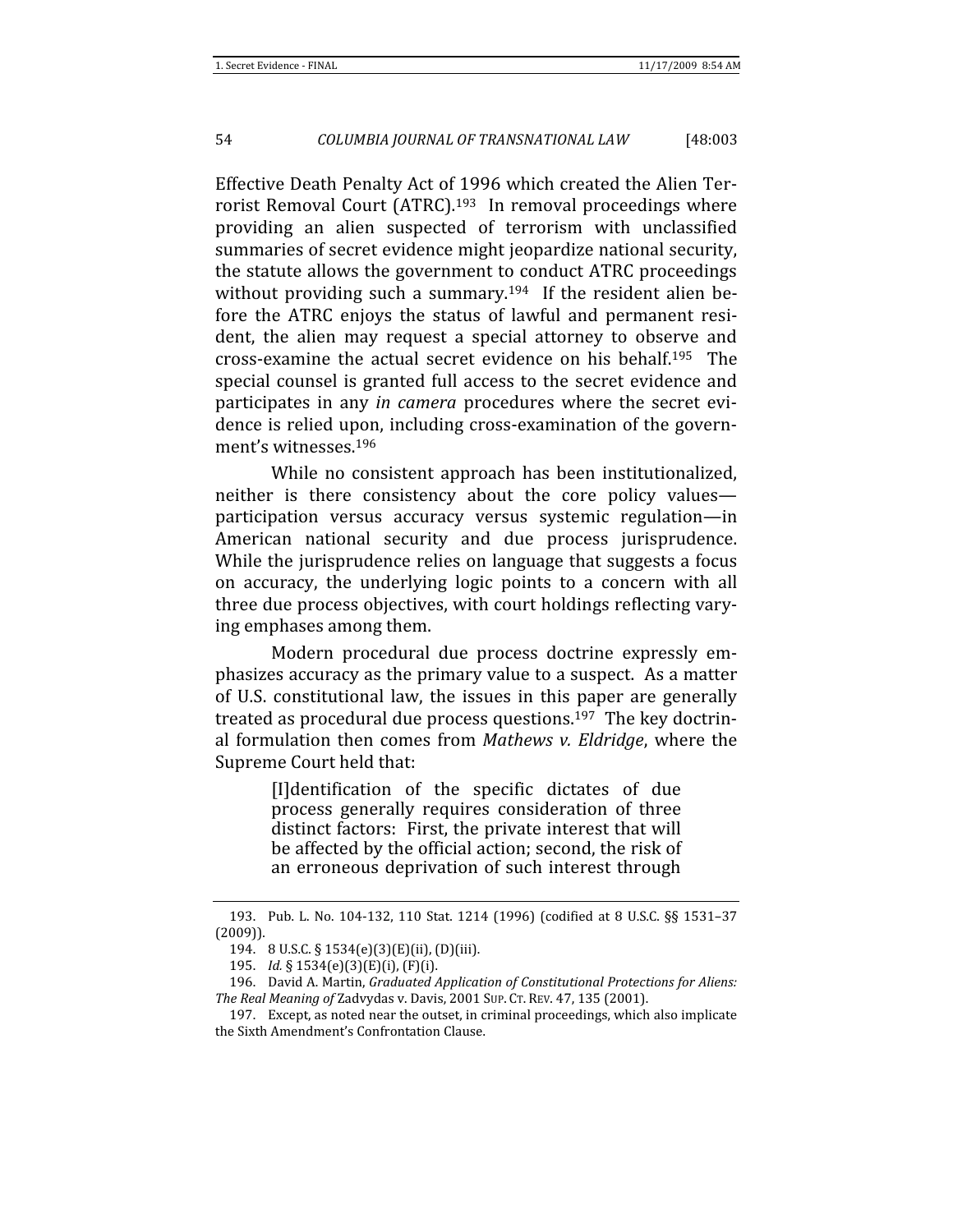the procedures used, and the probable value, if any, of additional or substitute procedural safeguards; and finally, the Government's interest, including the function involved and the fiscal and administra‐ tive burdens that the additional or substitute pro‐ cedural requirement would entail.198

On its face this formula seems purely utilitarian, aimed at reduc‐ ing the likelihood of error and appreciative of administrative costs to error reduction.199 In other words, it appears concerned predominantly with accuracy. To the extent that notice of the factual basis upon which liberty deprivation is threatened and an opportunity for rebuttal remain critical elements of basic due process, recent Supreme Court holdings have emphasized their value in promoting accuracy.200

American due process jurisprudence about accuracy tends mostly to focus on a particular type of accuracy, and that is minimization of "false positives," or erroneous deprivations of liber‐ ty, as opposed to minimization of both false positives and nega‐ tives (erroneous grants of liberty) combined. Consider *Wilkinson v. Austin*, which concerned the procedures employed in Ohio for determining which inmates should be subject to maximum secu‐ rity prisons where "inmates are deprived of almost any environ‐ mental or sensory stimuli and of almost all human contact."<sup>201</sup> The Supreme Court ruled unanimously that the processes Ohio used, which involved a number of checks and opportunities for individual rebuttal, were sufficient. Although the Court recognized that the maximum security prisons were designed to "sep‐ arate the most predatory and dangerous prisoners from the rest of the . . . general prison population"202 and to deal with "the dan‐ ger that high‐risk inmates pose both to prison officials and to other prisoners,"203 its analysis of the risk of error and additional safeguards' effectiveness did not consider the potential risk of

<sup>198.</sup> 424 U.S. 319, 335 (1976).

<sup>199.</sup> *See* Mashaw, *supra* note 138, at 895.

<sup>200.</sup> *See* Wilkinson v. Austin, 545 U.S. 209, 226 (2005) ("Our procedural due process cases have consistently observed that [notice and opportunity for rebuttal] are among the most important procedural mechanisms for [the] purposes of avoiding erroneous deprivations.").

<sup>201.</sup> *Id.* at 214.

<sup>202.</sup> *Id.*

<sup>203.</sup> *Id.* at 224.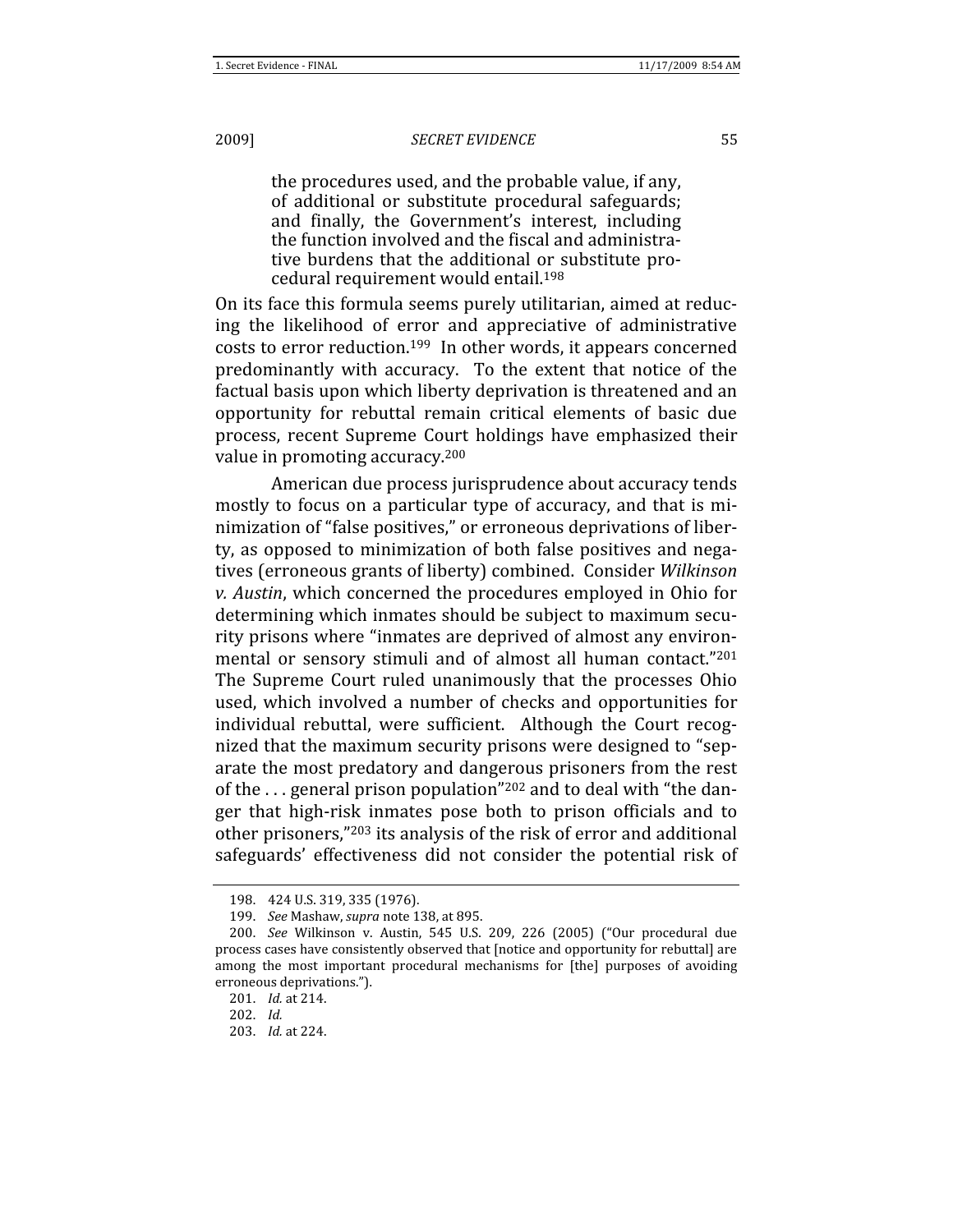false negatives.<sup>204</sup> Rather, the Court only considered the "significance of the inmate's interest in avoiding erroneous place‐ ment"<sup>205</sup> and the value to the inmate of additional procedural safeguards. *Wilkinson*  is interesting for another reason, in that it involved a process that relies sometimes on confidential infor‐ mants whose protection in the prison environment required anonymity.206

The utilitarian nature of American procedural due process analysis has been criticized from many quarters, and in practice it has often turned on conceptions of fairness, drawing upon the dignity concerns that historically underlay due process. Some‐ times this is overt, as when courts interpret due process as requiring "fundamental fairness."<sup>207</sup> Other times it seems that issues of fairness are masked as issues of accuracy, and processes seen as fair are simply assumed to be accuracy-enhancing. In his dissent in *Lassiter v. Department of Social Service of Durham*, for example, which held due process did not require counsel assis‐ tance at a parental termination hearing, Justice Stevens stressed that "the reasons supporting the conclusion that [due process] entitles the defendant in a criminal case to representation by counsel apply with equal force to a case of this kind. *The issue is one of fundamental fairness*," not of balancing costs and bene‐ fits.208

<sup>204.</sup> To be fair, it is not so surprising in this case that the Court did not comment on the false negative problem, given that no one seemed to doubt that the prison policy at issue was an aggressive one.

<sup>205.</sup> *Id.* at 225.

<sup>206.</sup> *Id.*  at 227–28. Similarly but in another context, the Court in *Lassiter* v. *Department of Social Service of Durham*, examining the due process required at a parental termination hearing, focused its analysis on the risk of false positives, even though the Court recognized that the State "shares the parent's interest in an accurate and just decision" given the "urgent interest in the welfare of the child" involved. 452 U.S. 18, 27 (1981). The *Lassiter* Court phrased the inquiry of error as "the risk that the procedures used will lead to erroneous decisions" rather than erroneous deprivations. *Id.* However, in examining the procedures currently employed by the State, the Court focused on their efficacy in reducing the risk that a parent would be erroneously deprived of their child. *See id.* at 29.

<sup>207.</sup> The fundamental fairness test was first developed in *Gagnon v. Scarpelli*, 411 U.S. 778 (1973), and continues to be used in the immigration context. *See*  Nimrod Pitsker, *Due Process for All: Applying* Eldridge *to Require Appointed Counsel for Asylum Seekers*, 95 CAL. L. REV. 169, 176 (2007).

<sup>208.</sup> 452 U.S. at 60 (Stevens, J., dissenting) (emphasis added). In *Medina v. California*, 505 U.S. 437 (1992), the Court rejected the use of *Mathews* to determine the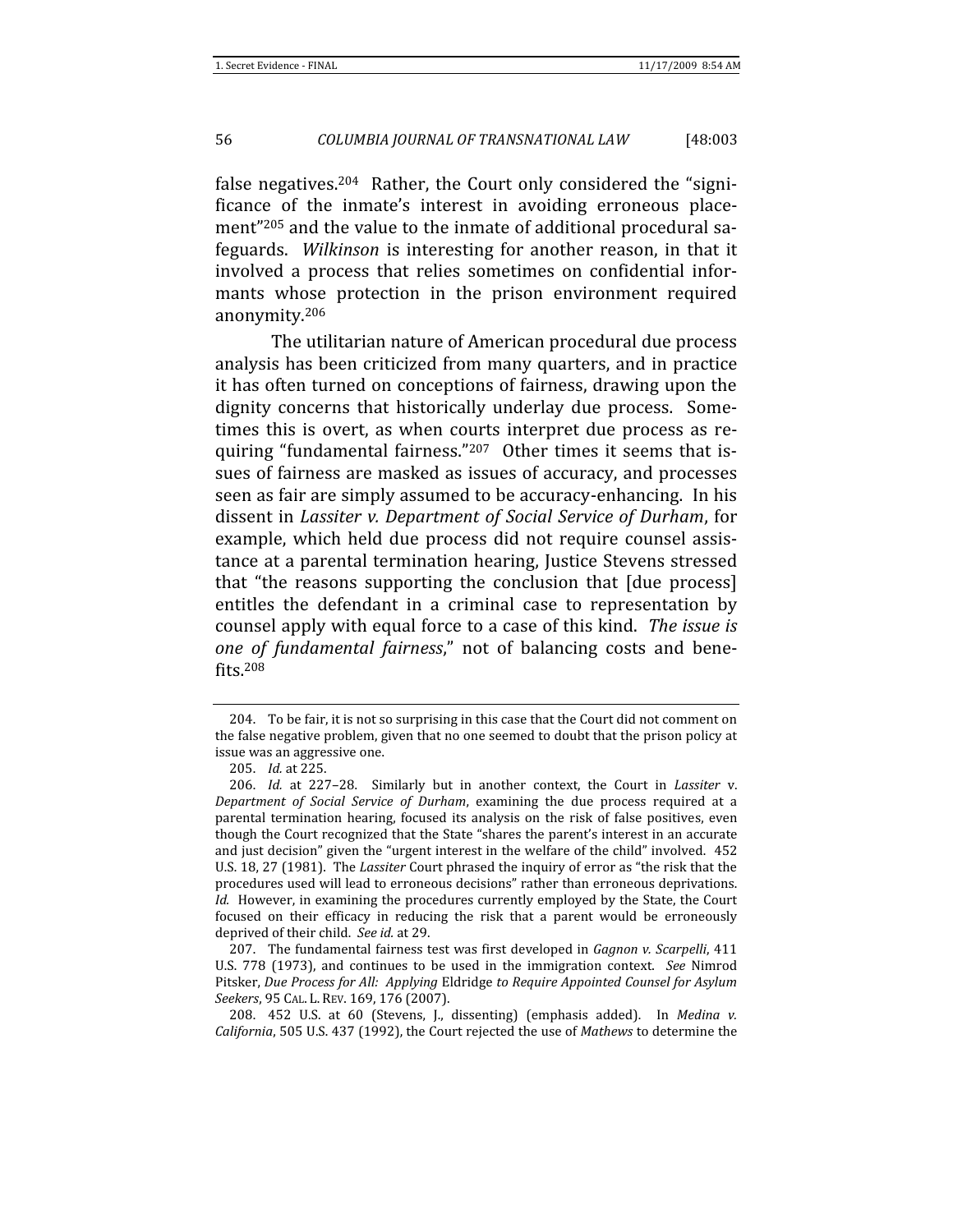Those fundamental fairness concerns hearken back to *Joint Anti‐Fascist Refugee Committee v. McGrath*. 209 In his concur‐ ring opinion in that case*,* Justice Frankfurter emphasized that in the case of "a person in jeopardy of serious loss," one must be given "notice of the case against him and opportunity to meet it."210

Cases dealing with the use of secret evidence in immigra‐ tion contexts exhibit a mixture of due process values, lacking clarity of priorities. The most detailed discussion is found in *American‐Arab Anti‐Discrimination Committee v. Reno*, in which the Ninth Circuit affirmed the district court's injunction against the Immigration and Naturalization Service's (INS) use of undis‐ closed classified information allegedly linking two nonimmigrant and permanent resident aliens to the Popular Front for the Libe‐ ration of Palestine.<sup>211</sup> The INS had used this undisclosed classified evidence to deny them legalization. In applying the *Mathews v. Eldridge* balancing test,<sup>212</sup> the court criticized reliance on secret, undisclosed evidence on both accuracy and fairness grounds.

As for accuracy, the court stated: "There is no direct evi‐ dence in the record to show what percentage of decisions utiliz‐ ing undisclosed classified information result in error; yet, as the district court below stated, 'One would be hard pressed to design a procedure more likely to result in erroneous deprivations.'"213 It also framed its concerns in broader terms of regulating coer‐ cive state powers beyond the case at hand by ensuring careful scrutiny of their application: "Without any opportunity for con-

constitutionality of procedures in the criminal context.

<sup>209.</sup> 341 U.S. 123 (1951). *See supra* notes 38–39 and accompanying text.

<sup>210.</sup> *Id.* at 171–72.

<sup>211.</sup> 70 F.3d 1045 (9th Cir. 1995).

<sup>212.</sup> 424 U.S. 319, 335 (1976). For an explanation of the balancing test see *supra* note 198 and accompanying text.

<sup>213.</sup> 70 F.3d. at 1069 (citations omitted); *see also* Rafeedie v. INS, 795 F. Supp. 13 (D.D.C. 1992) (holding that a lawful permanent resident with alleged ties to the Popular Front for the Liberation of Palestine could not be excluded based on secret evidence because there would be no procedural safeguards against the possibility that the confidential information was erroneous).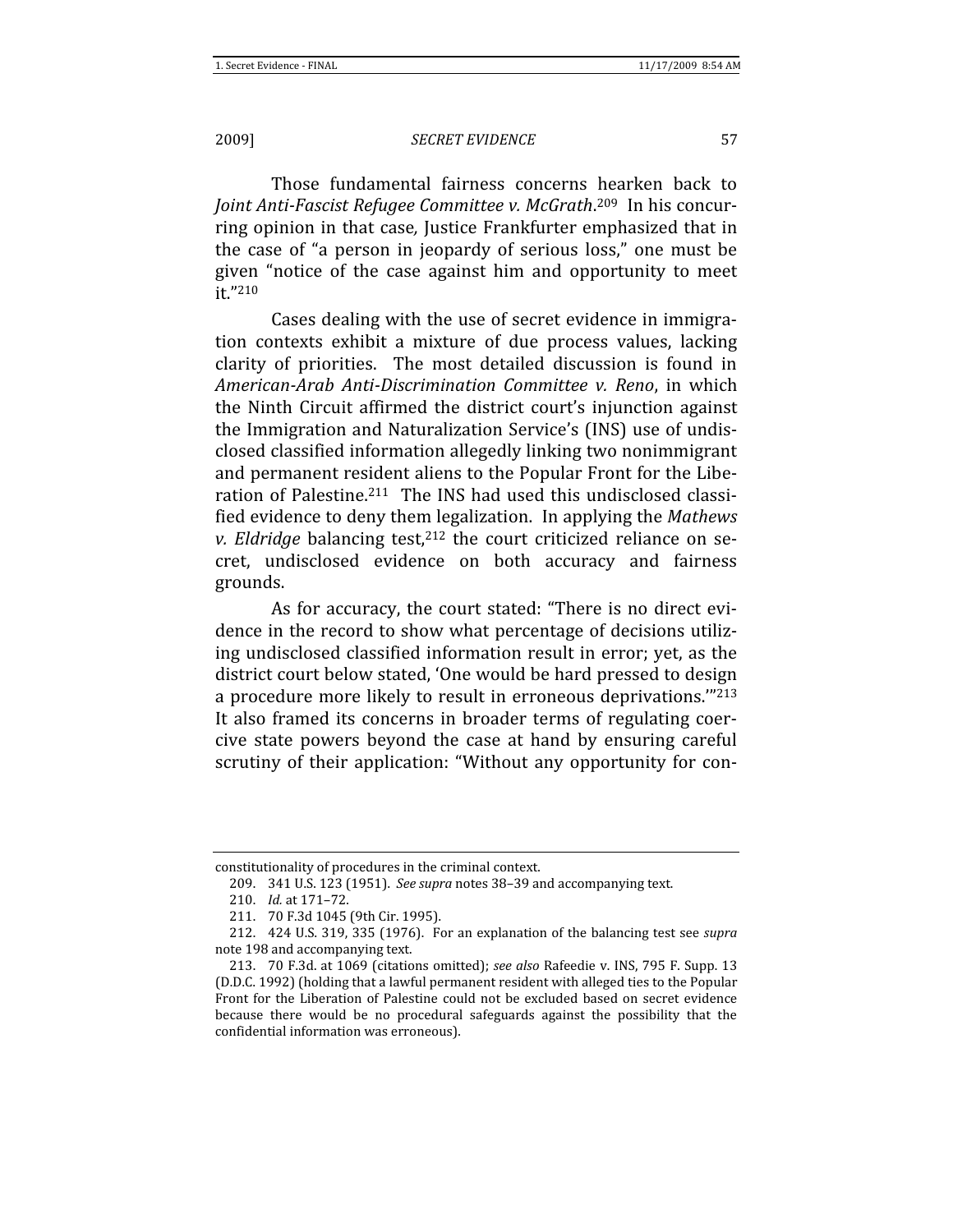frontation, there is no adversarial check on the quality of the in‐ formation on which the INS relies."214

As for fairness, the court then went on to say that "[a]lthough not all rights of criminal defendants are applicable to the civil context, the procedural due process notice and hearing requirements have 'ancient roots' in the rights to confrontation and cross-examination."<sup>215</sup> It then quoted the Supreme Court's statement in *Greene v. McElroy*:

> Certain principles have remained relatively im‐ mutable in our jurisprudence. One of these is that where governmental action seriously injures an individual, and the reasonableness of the action de‐ pends on fact findings, the evidence used to prove the Government's case must be disclosed to the in‐ dividual so that he has an opportunity to show that it is untrue.216

"As judges," the Ninth Circuit continued, "we are necessarily wary of one‐sided process: '[D]emocracy implies respect for the ele‐ mentary rights of men . . . and must therefore practice fairness; and fairness can rarely be obtained by secret, one‐sided determi‐ nation of facts decisive of rights.'"217

# *B. Lessons for Possible Reforms*

Against this doctrinal backdrop, the U.S. Government is currently weighing anti‐terrorism detention law reform options. Immediately after assuming office, President Obama announced

<sup>214.</sup> 70 F.3d at 1069.

<sup>215.</sup> *Id.*

<sup>216.</sup> *Id.* (quoting 360 U.S. 474, 496 (1959)). Greene was a Defense Department contractor engineer who lost his security clearance on the basis of secret testimony concerning his ex-wife's association with Communists. In light of the constitutional concerns raised, the Court held that no administrative action to restrict the scope of due process for national security reasons could be taken without explicit authorization from Congress or the President.

<sup>217.</sup> *Id.* (quoting Anti‐Fascist Comm. v. McGrath, 341 U.S. 123, 170 (1951) (Frankfurter, J., concurring)); *see also* Kiareldeen v. Reno, 71 F. Supp. 2d 402, 413 (D.N.J. 1999) (holding, in a case challenging deportation, that "the INS's reliance on secret evidence raises serious issues about the integrity of the adversarial process, the impossibility of self-defense against undisclosed charges, and the reliability of government processes initiated and prosecuted in darkness.").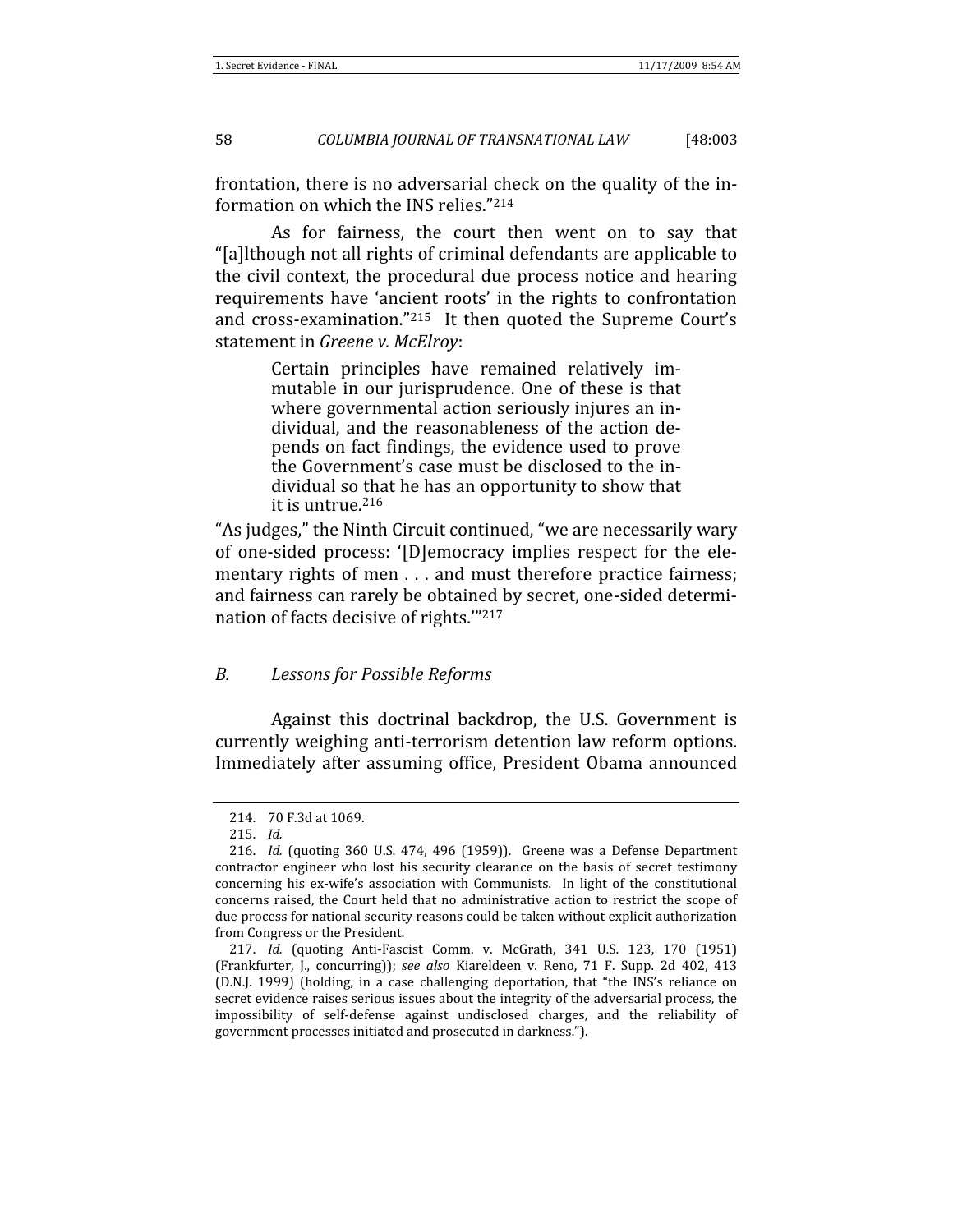the formation of an interagency task force to recommend options for future U.S. detention policy and legal reforms.<sup>218</sup> In his May 2009 address about Guantanamo and national security, the Pres‐ ident pledged to work with Congress on appropriate legislation for imperative detention needs, perhaps including prolonged de‐ tention without trial for certain terrorism suspects, $219$  though at the time of this writing the Obama administration appears to have backed away from any intention to seek new detention legislation.<sup>220</sup> Meanwhile, district courts considering Guantanamo habeas cases are working through these issues in the course of litigation.221

One of the critical and most sensitive issues the executive branch, the Congress and the courts will confront as part of this reform effort is how to handle protection of classified evidence that cannot be disclosed to terrorism suspects. Many of the reform proposals that scholars or other policy advocates have put forward contain elements of the two models analyzed above. A number of scholars have, for example, proposed a special advo‐ cate mechanism for U.S. terrorist detention hearings, perhaps as part of a new "national security court" or to help administer a new preventive or administrative detention statute.222

One feature shared by common law democracies is the dynamic interplay between courts, the legislature and the execu‐ tive in working through these issues. The analysis of the models discussed and the experience accumulated from their operation point to several insights that should guide these legal reform ef‐ forts.

First, the experience of other common law democracies

<sup>218.</sup> *See* Exec. Order No. 13,493, 74 Fed. Reg. 4,901 (Jan. 22, 2009).

<sup>219.</sup> *See* Remarks by the President on National Security at the National Archives, Washington, D.C., (May 21, 2009) (transcript available at http://www.whitehouse.gov/ the\_press\_office/Remarks‐by‐the‐President‐On‐National‐Security‐5‐21‐09/).

<sup>220.</sup> *See* Peter Finn, *Administration Won't Seek New Detention System*, WASH. POST, Sept. 24, 2009, at A10, *available at* http://www.washingtonpost.com/wp‐dyn/content/ article/2009/09/23/AR2009092304427.html.

<sup>221.</sup> *See* Chisun Lee, *Their Own Private Guatnanamo*, N.Y. TIMES, July 23, 2009, at A31.

<sup>222.</sup> *See, e.g.*, Jack Goldsmith, *Long‐Term Terrorist Detention and Our National Security Court* (Brookings Inst., Working Paper, Feb. 4, 2009), *available at*  http:// www.brookings.edu/~/media/Files/rc/papers/2009/0209\_detention\_goldsmith/020 9\_detention\_goldsmith.pdf.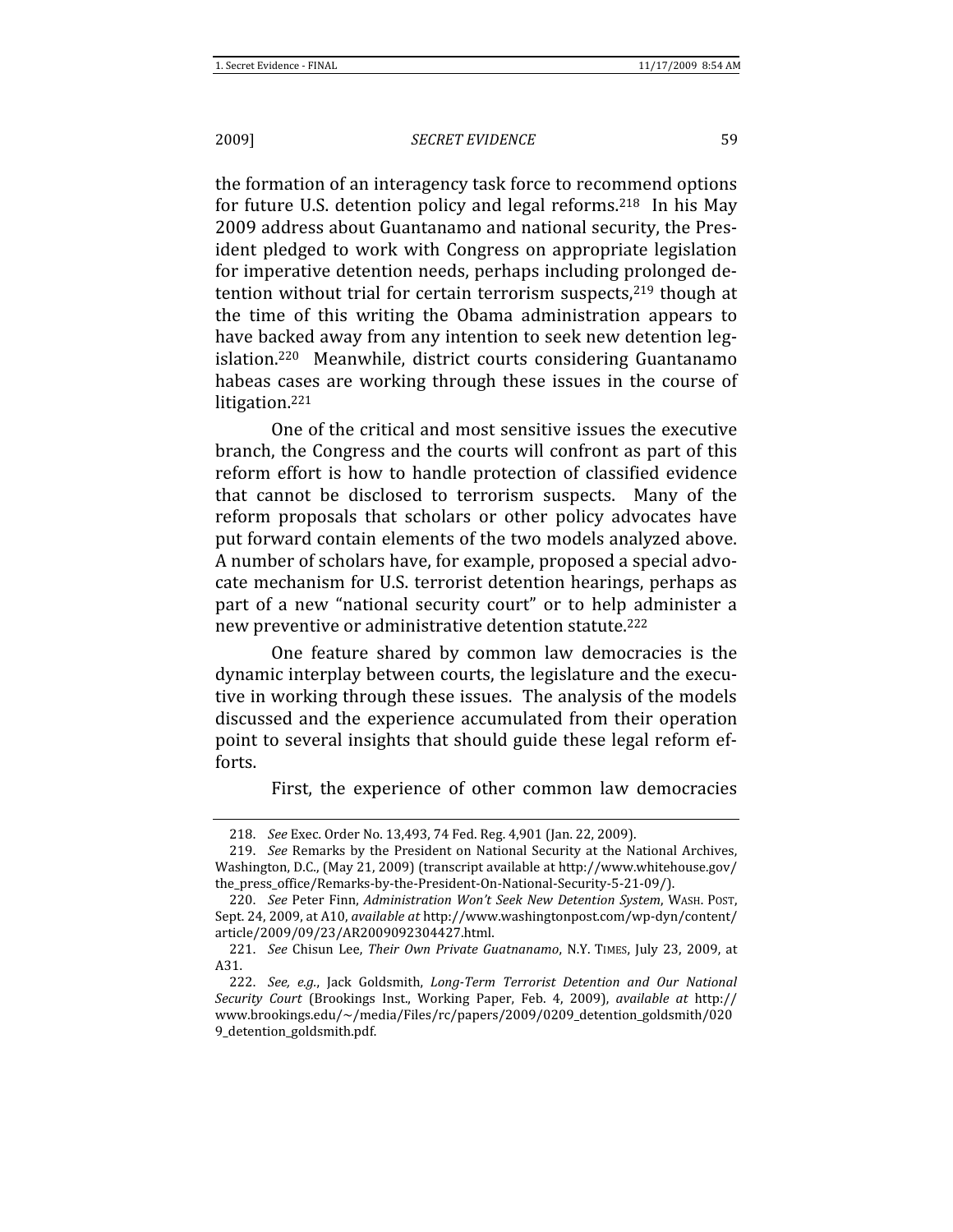has been a recent strengthening of the baseline gist requirement. While this may not seem so surprising, it is significant in light of a generally perceived increase in terrorism threat—along with a heightened need to develop and protect sensitive intelligence during the past decade, which might be expected to call into question or water down this approach. In the recent British case applying the ECHR's ruling upholding the gist requirement, Lord Hoffman warned that "the decision of the [ECHR] . . . may well de‐ stroy the system of control orders which is a significant part of this country's defences against terrorism," before acknowledging that "[n]evertheless, I think that your Lordships have no choice to submit" to the ECHR's ruling.<sup>223</sup> Lord Hope also remarked:

> The consequences of a successful terrorist attack are likely to be so appalling that there is an unders‐ tandable wish to support the system that keeps those who are considered to be most dangerous out of circulation for as long as possible. But the slow creep of complacency must be resisted. If the rule of law is to mean anything, it is in cases such as these that the court must stand by principle. It must insist that the person affected be told what is alleged against him.224

Often, even those scholars or commentators who propose expan‐ sive U.S. government terrorist detention authorities regard the protective floor of a gist requirement as a critical requirement of legitimacy.225

If the cases and models studied herein point to a strengthening gist requirement—both nationally and in the transna‐ tional level—they also point to secondary doctrinal and institu‐ tional issues that each system faces. Doctrinally, especially the recent European and British cases reveal the difficulty courts have had in determining where to draw the lines of the gist what is the bare minimum content of an allegation? Little scholarly attention has been devoted to this issue, and courts have

<sup>223.</sup> Sec'y of State for the Home Dep't v. AF [2009] UKHL 28, para. 84.

<sup>224.</sup> *Id.* para. 79.

<sup>225.</sup> *See, e.g.*, Goldsmith, *supra* note 222, at 12 ("The *ex parte* approach serves the compelling government interest in preserving the secrecy of sensitive intelligence information, but it seems illegitimate to detain someone without letting him or at least his representative know about and contest the evidence.").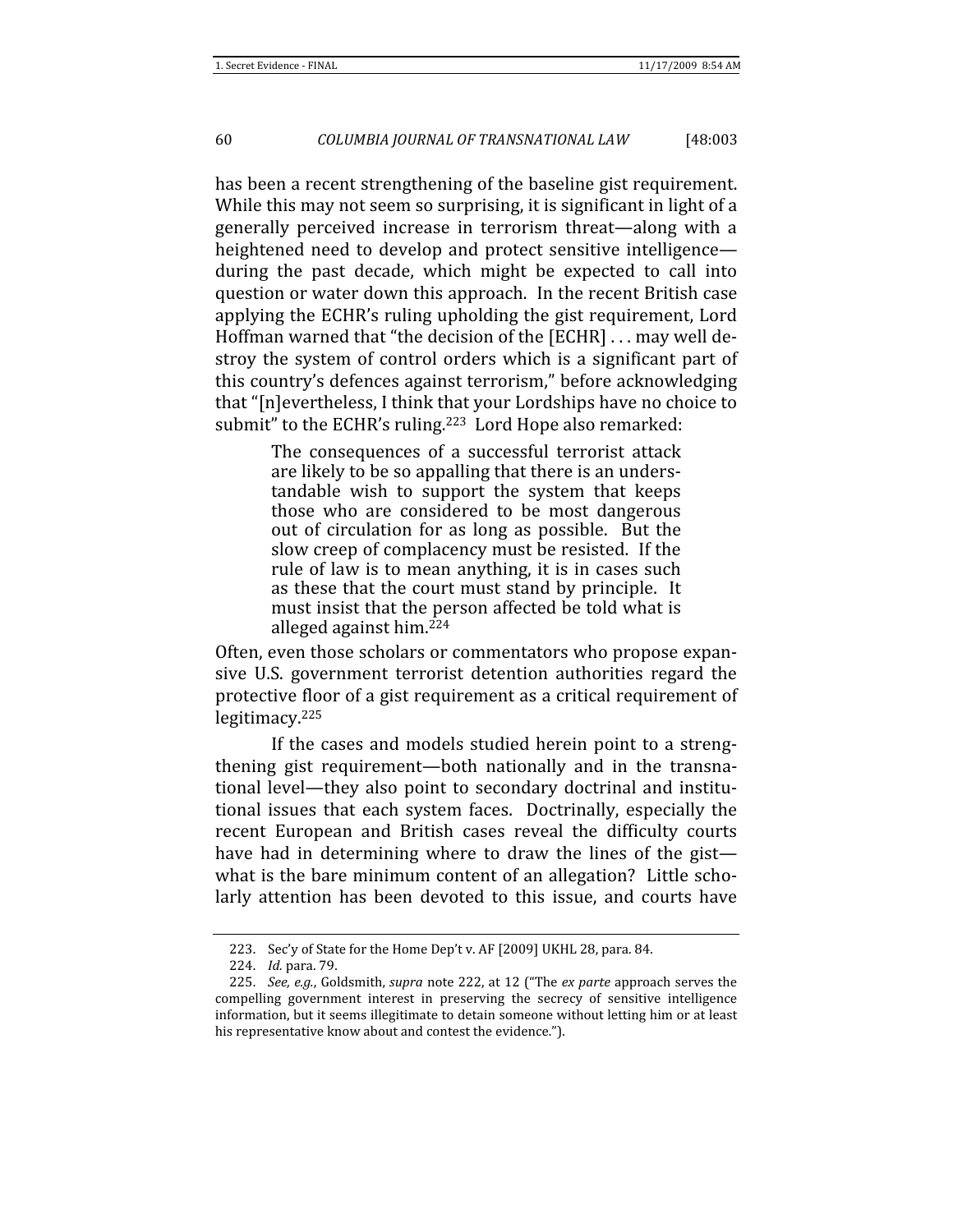tended to address it with largely conclusory statements. Another important issue concerns the need to apply the concept of minimum "gist" disclosure not only to information that justifies the detention decision, but also to information that is beneficial to the detainee and may assist him in rebutting the allegations against him. From a practical perspective, however, it is difficult to enforce this principle, since security services may not come forward with all relevant material, and it is very hard to define the contours of the information relevant for disclosure in a spe‐ cific case (e.g. should it include information on recruitment prac‐ tices of a terrorist organization, which may shed light on the case but is not expressly connected to it).

To the extent the gist is defined in terms of helping to re‐ but an allegation, courts cannot completely divorce analysis of the gist itself from the other institutional mechanisms that oper‐ ate along with it, including special advocates or inquisitorial scrutiny of evidence by judges. Moreover, those proposing reforms, and courts charged with administering them, must be con‐ scious of and guard against subtle tradeoffs among mechanisms designed to supplement each other. Introducing a mechanism of a special advocate can contribute to reform by bolstering fairness in all of its senses, with some potential contribution to pushing toward more disclosure. However, it is important to protect core disclosure requirements from dilution that may result from per‐ ceptions that special advocates obviate their necessity. Those contemplating institutional reform must be mindful of the dy‐ namic interplay of procedural mechanisms and the pressures and incentives facing judges and security services alike.

A further lesson from the above analysis is the need to consider the application of competing models or other reforms in the context of other institutional features, such as the relation‐ ship between judicial management and judicial specialization, perhaps acquired through centralizing proceedings in a single court or set of courts. A number of scholars proposing detention law reforms for the United States have emphasized the utility of centralizing judicial review of terrorist detention hearings in one court (perhaps an existing, generalist court such as the D.C. Dis‐ trict Court), which would acquire additional expertise in security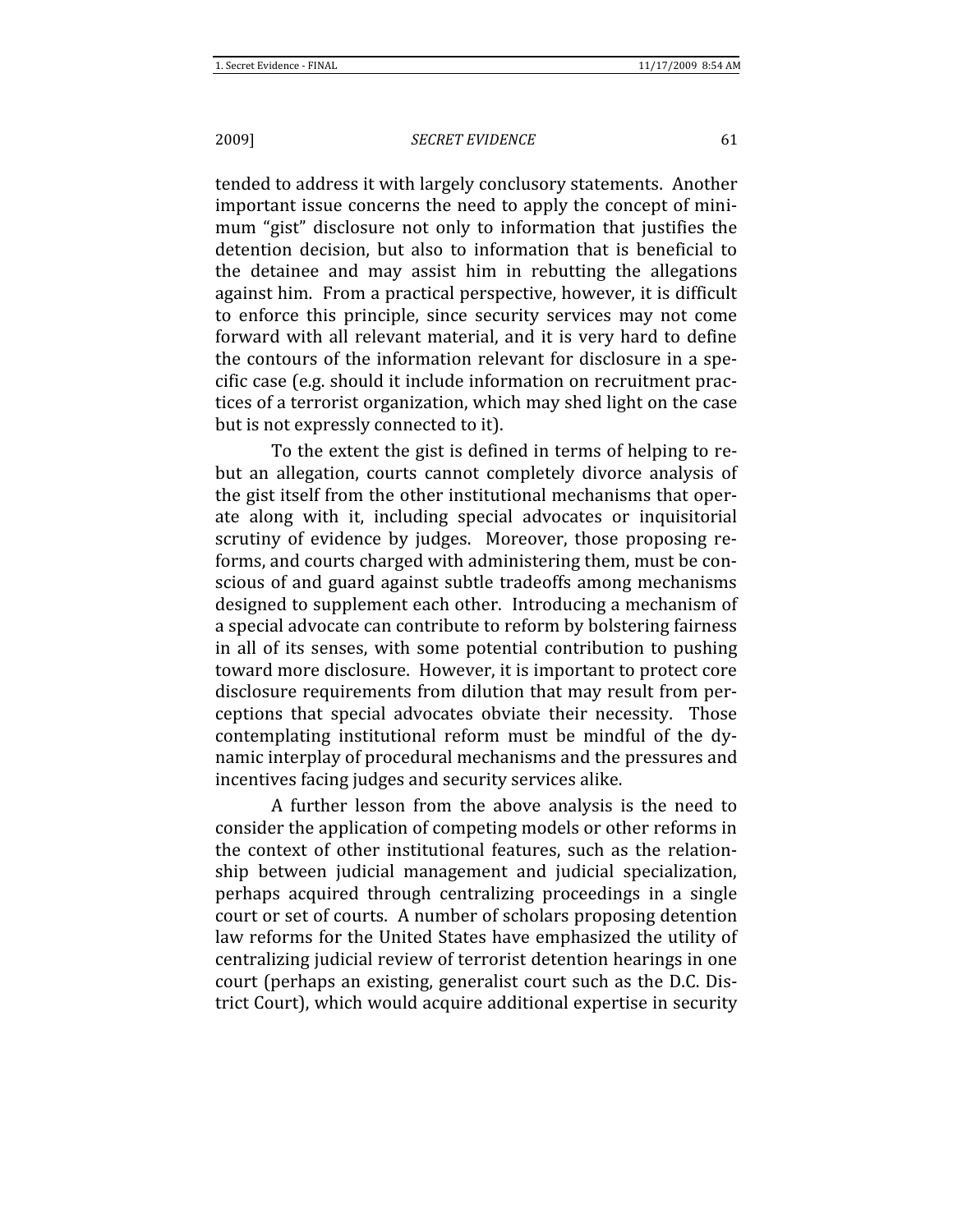and intelligence matters over time.<sup>226</sup> To those who see it as successful, France's counterterrorism effort is sometimes credited in part to its development of a specialized, centralized terrorism court, because it allowed its magistrates to become "the type of expert on the subject of terrorism that is difficult to create within normal judicial institutions."<sup>227</sup> Israel serves as a less extreme model in this regard, since the judges who specialize in judicial review of detentions in Israeli law are part of the regular judicial system. This example may be more relevant to the United States than that of a completely separate specialized court, which is more common within the continental tradition of specialized courts in other substantive areas.

Finally, any effort to craft appropriate institutions and procedures for handling secret evidence must confront the issue of due process values and the relative priority among accuracy, dignity and systemic regulation. Again, mediation of these values and priorities—as in all common law democracies—will often in‐ volve dialogue between courts and the political branches. Most of the time, these priorities will align rather than trade off. But the choice among mechanisms for handling secret evidence will

<sup>226.</sup> *See, e.g.*, Andrew C. McCarthy & Alykhan Velshi, *We Need a National Security Court* (Am. Enter. Inst. for Pub. Policy Research, Working Paper No. 156, 2006), *available at* http://www.aei.org/docLib/20090820‐Chapter6.pdf; Amos N. Guiora*,*  Quirin *to* Hamdan*: Creating a Hybrid Paradigm for the Detention of Terrorists*, 19 FLA. J. INT'L. L. 511 (2007); Goldsmith, *supra* note 222. Other scholars have proposed expanding the jurisdiction of the Foreign Intelligence Surveillance Court to handle detention cases, since it already has judges with expertise in handling sensitive intelligence matters and mechanisms to ensure secrecy. *See, e.g.*, PHILIP B. HEYMANN & JULIETTE N. KAYYEM, PROTECTING LIBERTY IN AN AGE OF TERROR 18, 51‐52 (MIT Press 2005); STEPHANIE COOPER BLUM, THE NECESSARY EVIL OF PREVENTIVE DETENTION IN THE WAR ON TERROR (Cambria Press 2008).

<sup>227.</sup> Jeremy Shapiro & Benedicte Suzan, *The French Experience of Counter‐ terrorism*, 45 SURVIVAL 67, 78 (2003); *see also* ANTOINE GARAPON, IS THERE A FRENCH ADVANTAGE IN THE FIGHT AGAINST TERRORISM? 5–6 (Real Institute Elcano 2005), *available at* http://www.realinstitutoelcano.org/analisis/807/Garapon807.pdf. For a critique of French counter‐terrorism laws and courts, see HUMAN RIGHTS WATCH, PREEMPTING JUSTICE: COUNTERTERRORISM LAWS AND PROCEDURES IN FRANCE (2008), http://www.hrw.org/en/ reports/2008/07/01/preempting-justice. The Constitution Project appears to take issue with this view in arguing against national security courts that "unlike tax and patent law, there is simply no highly specialized expertise that would form relevant selection criteria for the judges." The CONSTITUTION PROJECT, A CRITIQUE OF NATIONAL SECURITY COURTS 3 (2008), http://www.constitutionproject.org/pdf/Critique\_of\_the\_ National\_Security\_Courts.pdf.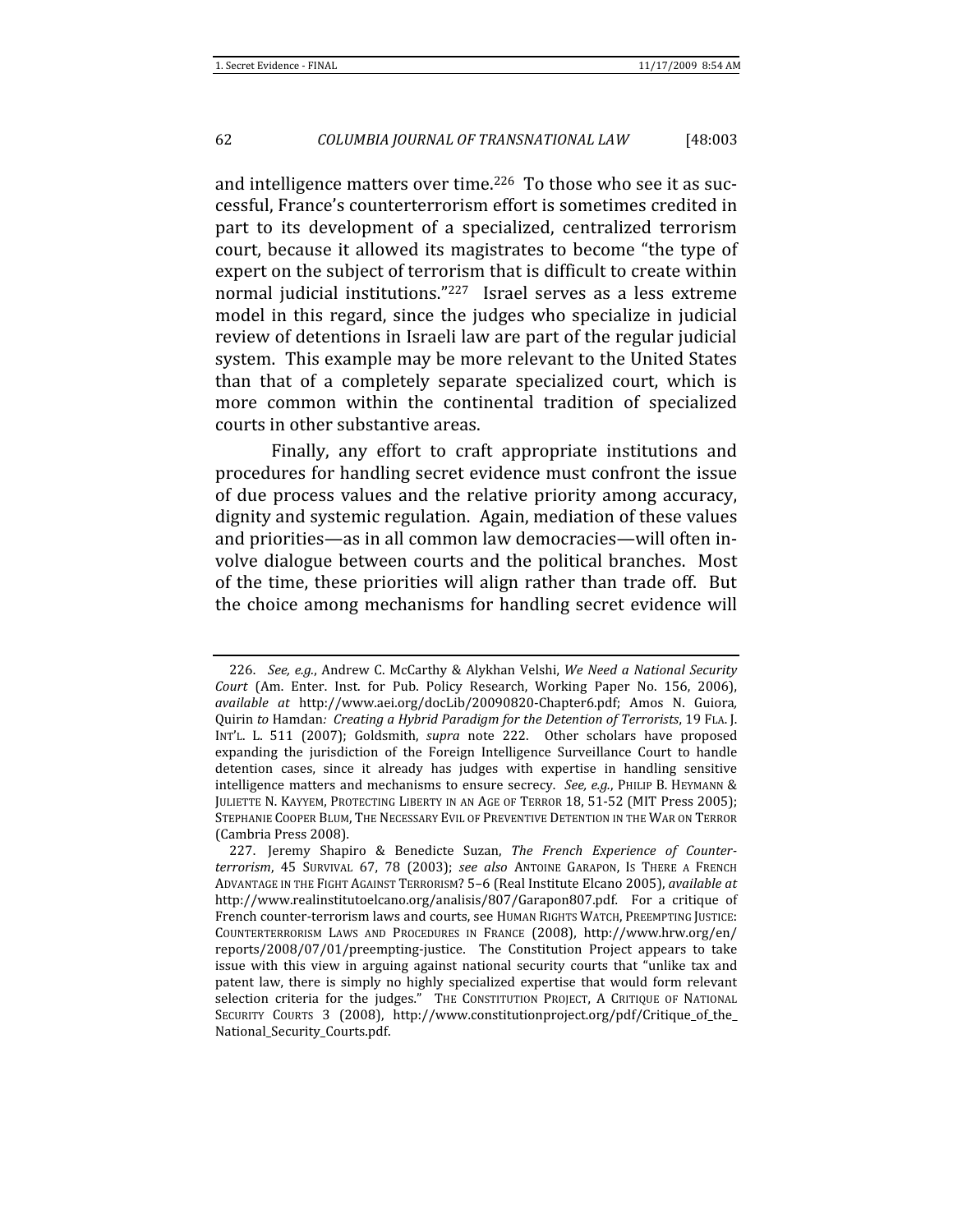likely favor some values more than others and will reflect at least implicit views, which will likely remain beyond empirical testing, about effectiveness in rooting out factual truth.

# V. CONCLUSION

The use of secret evidence is seen in different systems as a necessary feature of decisions to limit liberties of terrorism sus‐ pects. The main analytic challenge is to transcend the simplistic divide between those who oppose the use of secret evidence un‐ der all circumstances and those who would justify non‐disclosure in the name of national security in a sweeping manner. This Ar‐ ticle has done so by trying to map existing experience in this area into three ideal models—a model based on a disclosure of the "gist" of the evidence (but not more than that), a model based on full disclosure to the court (judicial governance) and a model based on disclosure to special advocates (who are different from the person's lawyers and are prohibited from communicating the information to the individual involved). Experience shows that, in practice, the models are used in forms that are not always as clear and precise as their ideal prototypes. Yet, we have stressed their ideal forms as analytic tools for thinking about possible reform in this area, especially in the U.S. context.

Reforms in this area can also experiment with new com‐ binations among the various models. In fact, as we have shown, some degree of combination is already part of current practice the core/gist model serves as a baseline in all the systems we have reviewed, and the question is what additional mechanisms should be added to it: judicial governance or special advocates. At the same time, it is not obvious that all combinations are poss‐ ible or even desirable. We have pointed out that sometimes addi‐ tional safeguards serve as justifications for pressing the basic preliminary condition of substantive (albeit partial) disclosure to the individual himself, which we accept for the purposes of this analysis as a first priority. Similarly, a proposal to combine the special advocate model and the judicial governance model (a combination that may seem desirable at first glance to augment protections) should not be considered a simple solution—